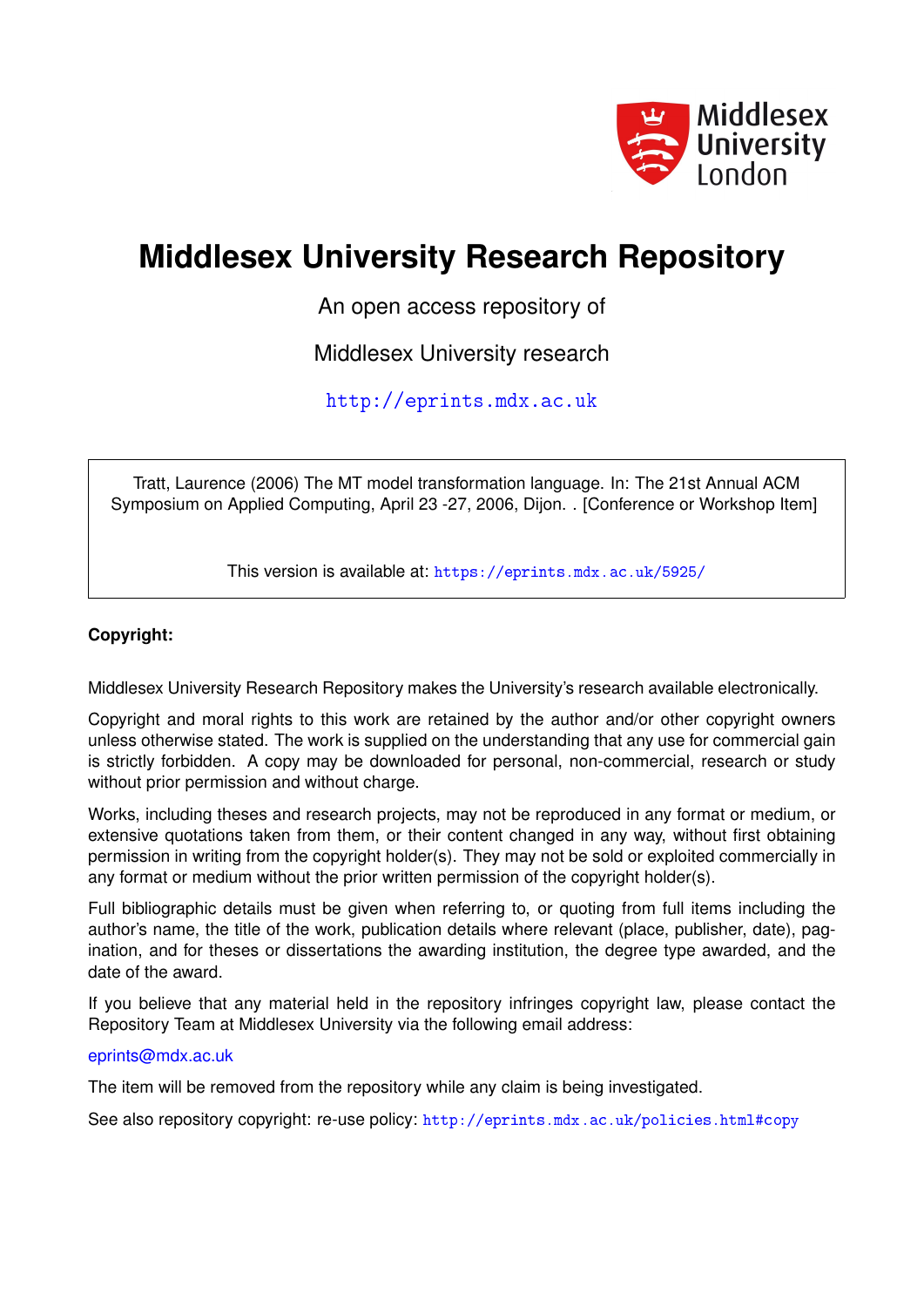# **The MT model transformation language**

**Technical report TR-05-02, Department of Computer Science, King's College London**

Laurence Tratt laurie@tratt.net

May 11, 2005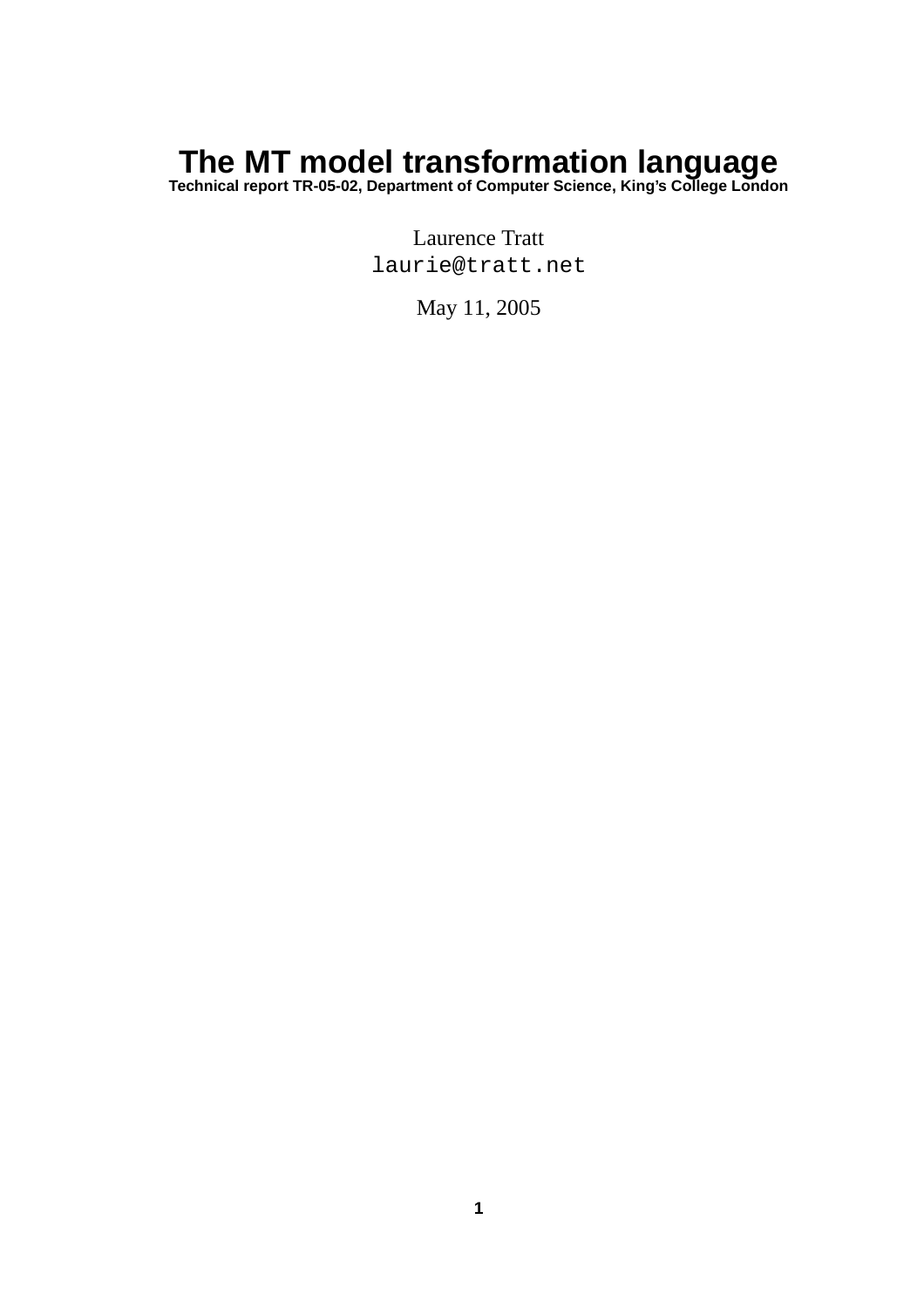# **Contents**

| <b>Running example</b><br>4<br>2<br>The QVT-Partners model transformations approach<br>5<br>3<br>5<br>3.1<br>3.2<br>6<br>3.3<br>$8^{\circ}$<br>3.4<br>10<br>3.4.1<br>10<br>3.4.2<br>3.4.3<br>-11<br>3.5<br><sup>11</sup><br>The MT Language<br>11<br>4<br>12<br>4.1<br>4.2<br>-14<br>4.3<br>14<br>15<br>4.4<br>4.5<br><sup>16</sup><br>4.6<br>17<br><b>Tracing information</b><br>18<br>5<br>18<br>5.1<br>5.1.1<br>-19<br>5.2<br>20<br>5.3<br>Augmenting or overriding the standard mechanism $\ldots \ldots \ldots \ldots \ldots \ldots \ldots \ldots$ 22<br>Towards more sophisticated transformations<br>23<br>6<br>24<br>6.1<br>25<br>6.2<br>6.2.1<br>Variable bindings in the presence of multiplicities $\dots \dots \dots \dots \dots \dots \dots$<br>27<br>6.3<br>27<br>6.4<br>30<br>6.5<br>32<br>Implementation<br>32<br>7<br>32<br>7.1<br>7.2<br>34<br>7.3<br>34<br>35<br>7.4<br>7.5<br>36<br>7.6<br>37<br>7.7<br>37 | 1 | <b>Introduction</b><br>4 |  |  |  |  |
|--------------------------------------------------------------------------------------------------------------------------------------------------------------------------------------------------------------------------------------------------------------------------------------------------------------------------------------------------------------------------------------------------------------------------------------------------------------------------------------------------------------------------------------------------------------------------------------------------------------------------------------------------------------------------------------------------------------------------------------------------------------------------------------------------------------------------------------------------------------------------------------------------------------------------------|---|--------------------------|--|--|--|--|
|                                                                                                                                                                                                                                                                                                                                                                                                                                                                                                                                                                                                                                                                                                                                                                                                                                                                                                                                |   |                          |  |  |  |  |
|                                                                                                                                                                                                                                                                                                                                                                                                                                                                                                                                                                                                                                                                                                                                                                                                                                                                                                                                |   |                          |  |  |  |  |
|                                                                                                                                                                                                                                                                                                                                                                                                                                                                                                                                                                                                                                                                                                                                                                                                                                                                                                                                |   |                          |  |  |  |  |
|                                                                                                                                                                                                                                                                                                                                                                                                                                                                                                                                                                                                                                                                                                                                                                                                                                                                                                                                |   |                          |  |  |  |  |
|                                                                                                                                                                                                                                                                                                                                                                                                                                                                                                                                                                                                                                                                                                                                                                                                                                                                                                                                |   |                          |  |  |  |  |
|                                                                                                                                                                                                                                                                                                                                                                                                                                                                                                                                                                                                                                                                                                                                                                                                                                                                                                                                |   |                          |  |  |  |  |
|                                                                                                                                                                                                                                                                                                                                                                                                                                                                                                                                                                                                                                                                                                                                                                                                                                                                                                                                |   |                          |  |  |  |  |
|                                                                                                                                                                                                                                                                                                                                                                                                                                                                                                                                                                                                                                                                                                                                                                                                                                                                                                                                |   |                          |  |  |  |  |
|                                                                                                                                                                                                                                                                                                                                                                                                                                                                                                                                                                                                                                                                                                                                                                                                                                                                                                                                |   |                          |  |  |  |  |
|                                                                                                                                                                                                                                                                                                                                                                                                                                                                                                                                                                                                                                                                                                                                                                                                                                                                                                                                |   |                          |  |  |  |  |
|                                                                                                                                                                                                                                                                                                                                                                                                                                                                                                                                                                                                                                                                                                                                                                                                                                                                                                                                |   |                          |  |  |  |  |
|                                                                                                                                                                                                                                                                                                                                                                                                                                                                                                                                                                                                                                                                                                                                                                                                                                                                                                                                |   |                          |  |  |  |  |
|                                                                                                                                                                                                                                                                                                                                                                                                                                                                                                                                                                                                                                                                                                                                                                                                                                                                                                                                |   |                          |  |  |  |  |
|                                                                                                                                                                                                                                                                                                                                                                                                                                                                                                                                                                                                                                                                                                                                                                                                                                                                                                                                |   |                          |  |  |  |  |
|                                                                                                                                                                                                                                                                                                                                                                                                                                                                                                                                                                                                                                                                                                                                                                                                                                                                                                                                |   |                          |  |  |  |  |
|                                                                                                                                                                                                                                                                                                                                                                                                                                                                                                                                                                                                                                                                                                                                                                                                                                                                                                                                |   |                          |  |  |  |  |
|                                                                                                                                                                                                                                                                                                                                                                                                                                                                                                                                                                                                                                                                                                                                                                                                                                                                                                                                |   |                          |  |  |  |  |
|                                                                                                                                                                                                                                                                                                                                                                                                                                                                                                                                                                                                                                                                                                                                                                                                                                                                                                                                |   |                          |  |  |  |  |
|                                                                                                                                                                                                                                                                                                                                                                                                                                                                                                                                                                                                                                                                                                                                                                                                                                                                                                                                |   |                          |  |  |  |  |
|                                                                                                                                                                                                                                                                                                                                                                                                                                                                                                                                                                                                                                                                                                                                                                                                                                                                                                                                |   |                          |  |  |  |  |
|                                                                                                                                                                                                                                                                                                                                                                                                                                                                                                                                                                                                                                                                                                                                                                                                                                                                                                                                |   |                          |  |  |  |  |
|                                                                                                                                                                                                                                                                                                                                                                                                                                                                                                                                                                                                                                                                                                                                                                                                                                                                                                                                |   |                          |  |  |  |  |
|                                                                                                                                                                                                                                                                                                                                                                                                                                                                                                                                                                                                                                                                                                                                                                                                                                                                                                                                |   |                          |  |  |  |  |
|                                                                                                                                                                                                                                                                                                                                                                                                                                                                                                                                                                                                                                                                                                                                                                                                                                                                                                                                |   |                          |  |  |  |  |
|                                                                                                                                                                                                                                                                                                                                                                                                                                                                                                                                                                                                                                                                                                                                                                                                                                                                                                                                |   |                          |  |  |  |  |
|                                                                                                                                                                                                                                                                                                                                                                                                                                                                                                                                                                                                                                                                                                                                                                                                                                                                                                                                |   |                          |  |  |  |  |
|                                                                                                                                                                                                                                                                                                                                                                                                                                                                                                                                                                                                                                                                                                                                                                                                                                                                                                                                |   |                          |  |  |  |  |
|                                                                                                                                                                                                                                                                                                                                                                                                                                                                                                                                                                                                                                                                                                                                                                                                                                                                                                                                |   |                          |  |  |  |  |
|                                                                                                                                                                                                                                                                                                                                                                                                                                                                                                                                                                                                                                                                                                                                                                                                                                                                                                                                |   |                          |  |  |  |  |
|                                                                                                                                                                                                                                                                                                                                                                                                                                                                                                                                                                                                                                                                                                                                                                                                                                                                                                                                |   |                          |  |  |  |  |
|                                                                                                                                                                                                                                                                                                                                                                                                                                                                                                                                                                                                                                                                                                                                                                                                                                                                                                                                |   |                          |  |  |  |  |
|                                                                                                                                                                                                                                                                                                                                                                                                                                                                                                                                                                                                                                                                                                                                                                                                                                                                                                                                |   |                          |  |  |  |  |
|                                                                                                                                                                                                                                                                                                                                                                                                                                                                                                                                                                                                                                                                                                                                                                                                                                                                                                                                |   |                          |  |  |  |  |
|                                                                                                                                                                                                                                                                                                                                                                                                                                                                                                                                                                                                                                                                                                                                                                                                                                                                                                                                |   |                          |  |  |  |  |
|                                                                                                                                                                                                                                                                                                                                                                                                                                                                                                                                                                                                                                                                                                                                                                                                                                                                                                                                |   |                          |  |  |  |  |
|                                                                                                                                                                                                                                                                                                                                                                                                                                                                                                                                                                                                                                                                                                                                                                                                                                                                                                                                |   |                          |  |  |  |  |
|                                                                                                                                                                                                                                                                                                                                                                                                                                                                                                                                                                                                                                                                                                                                                                                                                                                                                                                                |   |                          |  |  |  |  |
|                                                                                                                                                                                                                                                                                                                                                                                                                                                                                                                                                                                                                                                                                                                                                                                                                                                                                                                                |   |                          |  |  |  |  |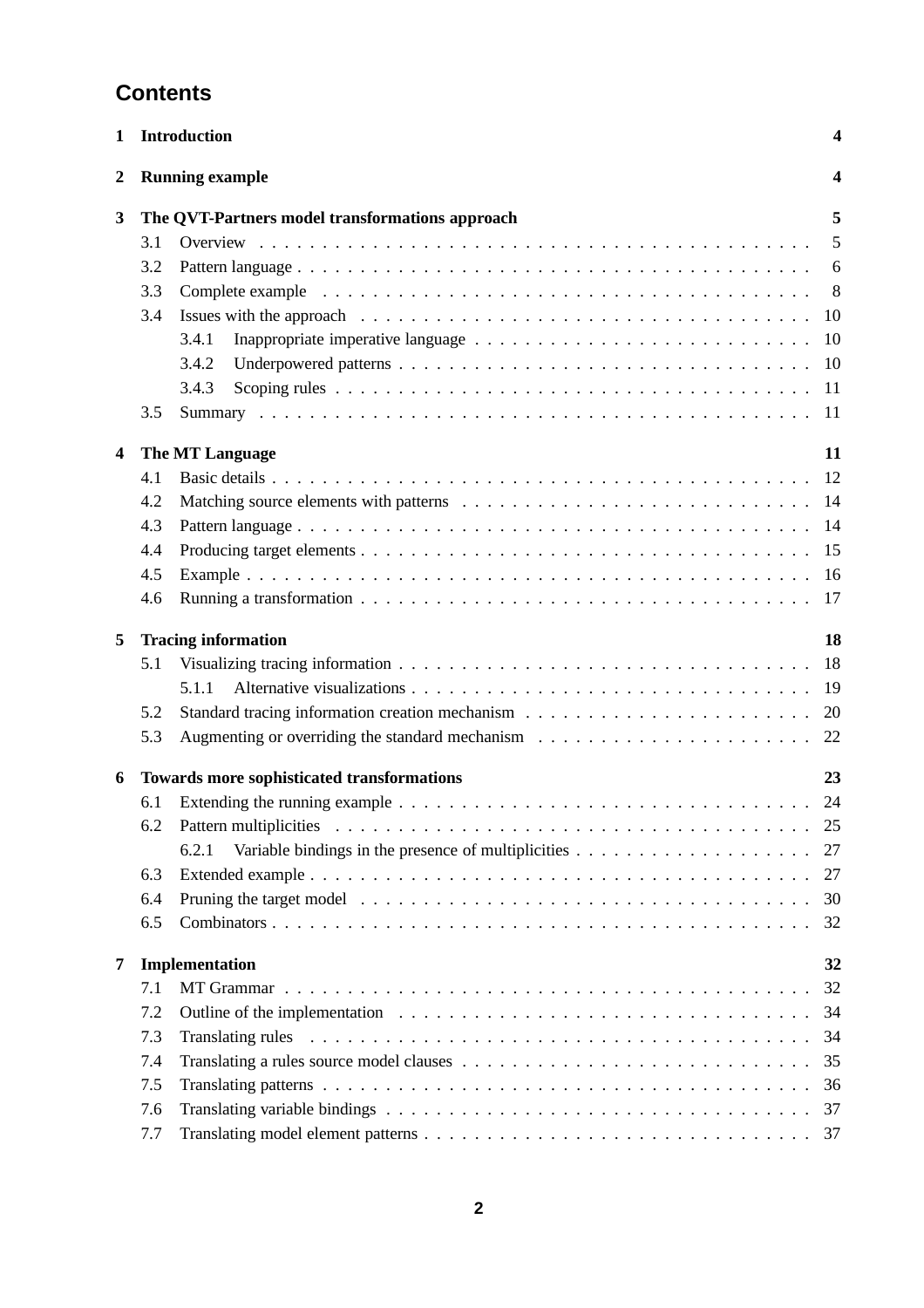|   |      | 7.7.1                                                                       |    |
|---|------|-----------------------------------------------------------------------------|----|
|   |      | Ensuring the complete evaluation of nested pattern expressions 39<br>7.7.2  |    |
|   | 7.8  |                                                                             |    |
|   | 7.9  |                                                                             |    |
|   |      |                                                                             |    |
|   | 7.11 |                                                                             |    |
|   |      |                                                                             |    |
|   |      |                                                                             |    |
|   |      |                                                                             | 46 |
|   |      | 7.15 Preventing unintended interaction between translated and embedded code | 47 |
|   |      |                                                                             |    |
|   |      |                                                                             | 48 |
|   |      |                                                                             |    |
| 8 |      | <b>Related work</b>                                                         | 49 |
|   |      | 9 Future work                                                               | 51 |
|   |      | 10 Summary                                                                  | 52 |
|   |      | A Converge grammar                                                          | 53 |
|   |      | <b>B</b> Simple classes to tables transformation                            | 56 |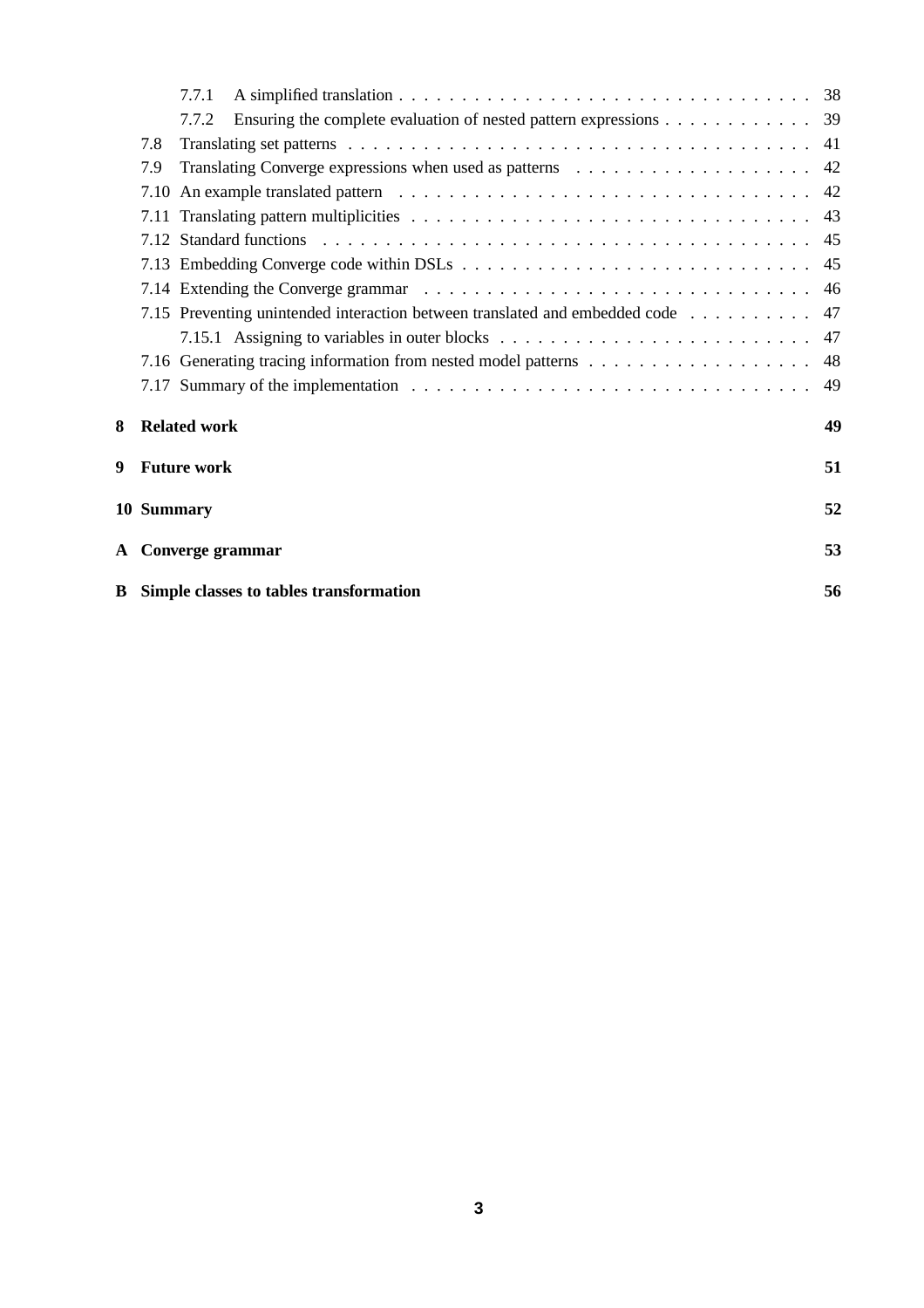

Figure 1: 'Simple UML' meta-model.

# **1. Introduction**

This paper presents a unidirectional stateless model transformation language MT, implemented as a DSL within Converge. MT shares several aspects in common with model transformation languages such as the QVT-Partners approach [QVT03b]. That is it is a rule-based system, utilising patterns. However there are a number of advances over, and significant differences from, previous approaches. Some of these are a side-effect of implementing MT as a DSL within Converge; some are the result of experimentation with a concrete, but malleable, implementation. For example, MT allows normal Converge imperative expressions to be embedded within it. In a wider context, MT is used as the basis for a change propagating transformation language which will be presented in a later paper.

This paper comes in three main parts. Firstly the running example is introduced, followed by an introduction to the QVT-Partners model transformation approach. The QVT-Partners approach is then used as the basis for the MT language, which is introduced partly through example. Finally the implementation of the MT language as a DSL in Converge is discussed in more detail.

# **2. Running example**

This paper makes use of a simple running example of a transformation from a UML like modelling language to a model of relational databases. The chief reason for using this example is the ability to compare the result with its implementation in other model transformation approaches (e.g. [DIC03, OQV03, QVT03a]. The example also has the virtue that it can be easily considered in 'simple' and 'advanced' variants. Whilst the advanced variant does exercise a reasonable number of features of any given model transformation approach, it is still of an appropriate size for this paper.

The original example is defined in [QVT03a]. The simple variant is as follows. A meta-model for a simple UML modelling language is given in figure 1. A corresponding meta-model for simplified relational databases is given in figure 2. In essence, the transformation takes in a Class and transforms it to a Table of the same name. Attribute's whose type is a PrimitiveDataType (e.g. string, integer) are transformed to a column of the same name and the same primitive data type. Attribute's whose type is a Class (i.e. the type refers to another user class) are transformed to a number of columns: the transformation recursively 'drills down' through a class's non-primitively typed attributes until it reaches attributes with primitive datatypes. At each point in the recursion the name of the current class along with a '\_' character is appended to the column name. The net result of this is that non-primitive data types are flattened.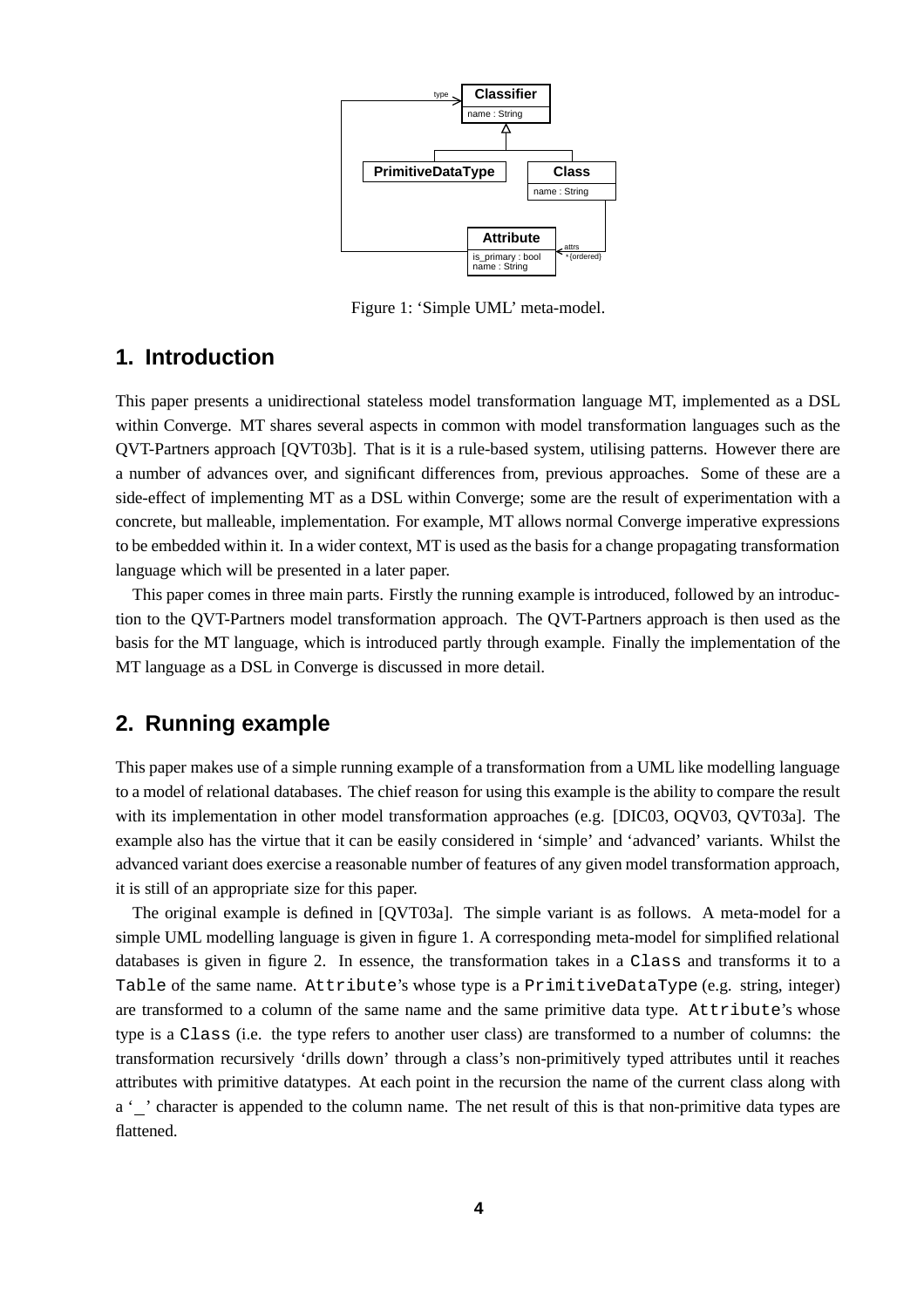| <b>Table</b> | columns.    | Column                       |
|--------------|-------------|------------------------------|
| name: String | *{ordered}' | name: String<br>type: String |

Figure 2: Simplified relational database meta-model.

Consider the source model of figure 3. Assuming that the Dog class is used as the input class, an implementation of this transformation should produce the relational database model as in figure 4.



Figure 3: An example of a source simple UML model.



Figure 4: An example of a target relational database model

This is the core of the example that will be used throughout this paper. As the paper progresses, I will progressively add complexity to the example.

# **3. The QVT-Partners model transformations approach**

In this section, I explain some relevant aspects of the QVT-Partners approach, since the MT language shares several factors in common with the QVT-Partners approach. Whilst the QVT-Partners approach has the concept of 'specification' and 'implementation' transformations (known as *relations* and *mappings* respectively<sup>1</sup>), for the purposes of this paper, transformation specifications are largely irrelevant and are consequently ignored. The QVT-Partners approach also defines a diagrammatic syntax for transformations which is similarly ignored.

# **3.1. Overview**

A transformation in the QVT-Partners approach consists of a number of mappings. A mapping consists of one or more source *domains* (analogous to a function parameter) and a target imperative body. Each domain

 $1$ The author of this paper takes full responsibility for his decision to use these names — given their multiple overloaded meanings in the wider field, in retrospect they were not the best possible choices.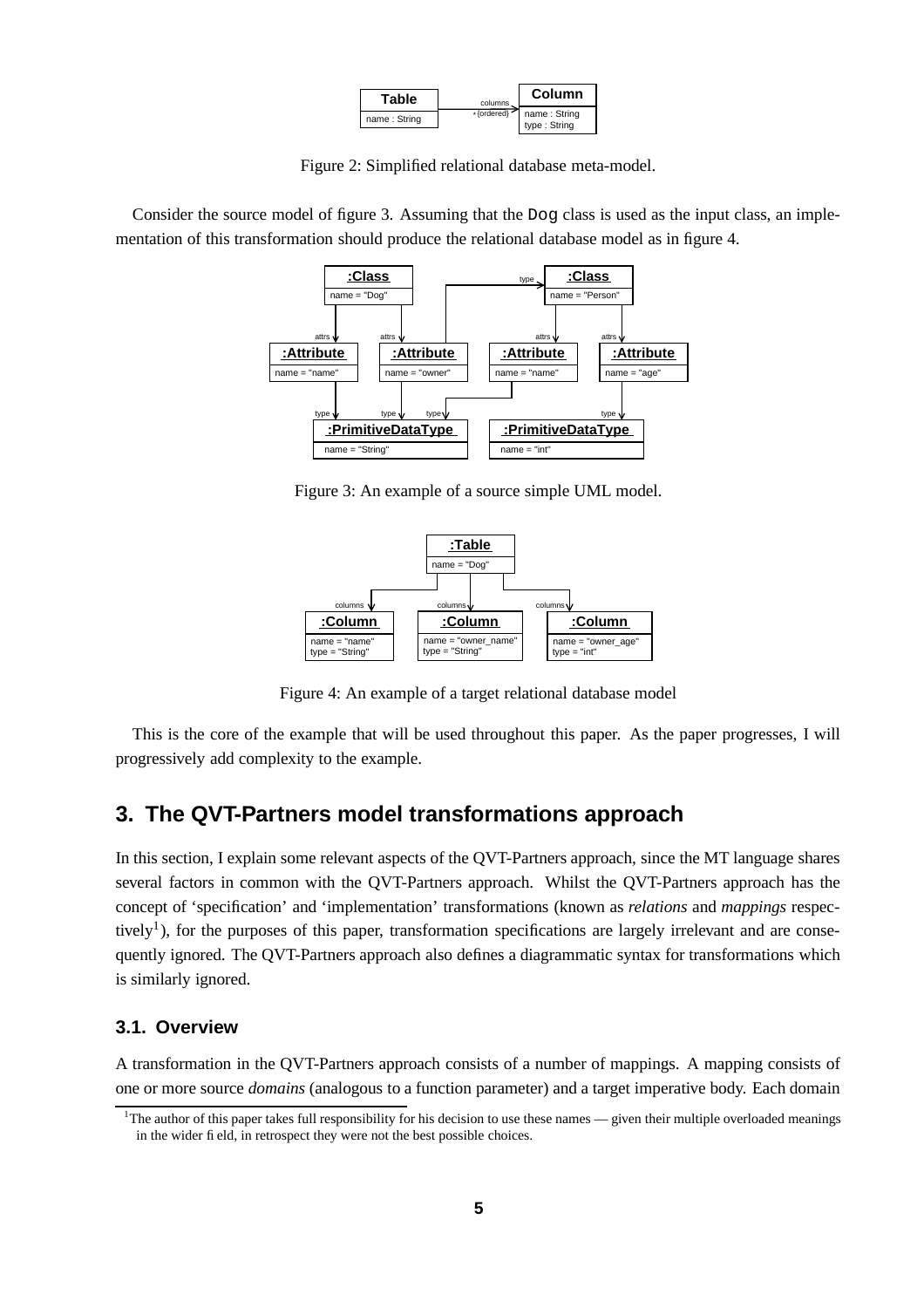consists of one or more *patterns* to match against. Patterns are written in a language designed to make expressing constraints over models succinct; they are analogous to textual regular expressions as found in e.g. Perl [WCO00]. Imperative bodies consist of a single expression in an extended OCL variant that is capable of side effects. Using the meta-models presented in the previous section, a simple mapping for transforming a class to a table would look as follows:

```
mapping Class_To_Table {
  domain {
    (Class)[name = n, attrs = A]
  }
  body {
    let
      columns = A->collect(attr columns = Set} |
        columns + Attr_To_Column(attr))
    in
      (Table)[name = n, columns = columns]
    end
  }
}
```
The intuitive meaning of this is hopefully fairly straightforward. The Class To Table rule will match against a Class model element, with the pattern binding whatever name the class has to the variable n and whatever attributes it has to the variable A. The imperative body then creates a corresponding Table whose name matches the source class. It should be noted that although the Table expression in the body appears to be a pattern, this is something of a syntactic illusion: the pattern-esque syntax is simply syntactic sugar for object creation and slot updating. Attr To Column refers to another mapping, which is used to transform each attribute in the source class into one or more database columns which are then placed within the target table.

# **3.2. Pattern language**

In the context of this paper, the most important novel aspect of the OVT-Partners approach is its pattern language. Its aim is to provide a concise textual notation for expressing constraints over models, thereby reducing the time needed to write and to comprehend a transformation. In this subsection, I provide a brief background of patterns before informally explaining the QVT-Partners pattern language.

Many computer users are familiar with textual pattern languages e.g. via operating system commands such as  $1s \star$ .txt. One can obtain a crude gauge of the popularity of textual regular expressions by the fact that suitable libraries are found as standard in many modern programming languages such as Perl, Python and Ruby. However whilst pattern languages are commonly thought of as being suitable only for matching against text, they can be used to match against other, much richer, datatypes. For example program transformation patterns match against complex AST's [Big98]. Intuitively, designing a pattern language involves a compromise between providing a concise notation for capturing common constraints, and providing a completely general mechanism — the more cases a pattern language can express, the less concise it is likely to be. Many pattern languages are thus tailored for the common case as opposed to the general case. Textual regular expressions, for example, are typically defined as finite-state automata which can not express a seemingly simple constraint such as ensuring that a string contains balanced open and close brackets<sup>2</sup>. It is therefore desirable that when a pattern languages' expressive limit is reached, a suitable escape mechanism into a more powerful, if verbose, system is available.

<sup>&</sup>lt;sup>2</sup>Note that some implementations of regular expressions are no longer 'regular' in the formal sense of that word. For example, modern Perl contains an experimental feature which can express the balanced brackets constraint.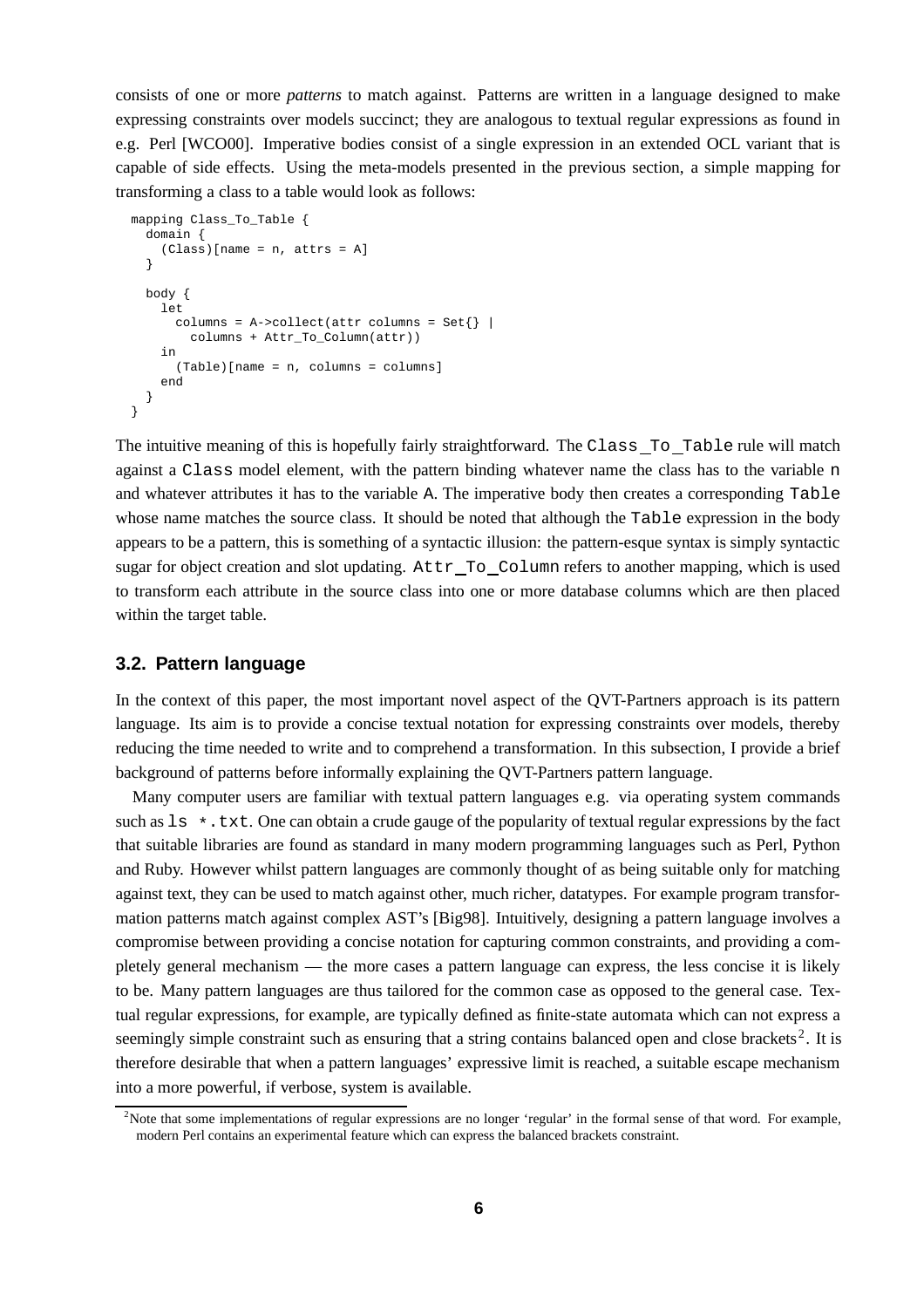The QVT-Partners approach provides a specific pattern language for expressing constraints over models. By providing many of the benefits known to textual regular expressions users, several of the problems concerned with identifying elements in a model are addressed. The QVT-Partners approach is important in this respect because most current model transformation approaches do not provide pattern languages. Although it could be argued that graph transformation approaches utilise pattern languages, I believe that these lack any significant expressive power, particularly when compared to textual regular expressions; for the purposes of this paper, I therefore do not consider graph transformation approaches to have pattern languages.

The QVT-Partners approach provides a small pattern language for expressing constraints over models. A slightly simplified version of the grammar for the pattern language is as follows:

 $\langle pattern \rangle ::= \ '$ | h*set pattern*i | h*seq pattern*i | h*obj pattern*i | *\expression*  $\langle set \; pattern \rangle ::= '{}' \; [\langle pattern \rangle^* (') \; \langle pattern \rangle^*] '$  $\langle set\ pattern \rangle ::= \{ [\ \langle pattern \rangle^* ( \ \rangle \ \langle pattern \rangle^* ] \$  ']'  $\langle obj\_pattern \rangle ::= '(' \langle var \rangle ['', ' \langle var \rangle ['')'']' [\langle field\_pattern \rangle ('', ' \langle field\_pattern \rangle )^*]'']'$  $\langle$ *field pattern* $\rangle ::= \langle var \rangle$  '='  $\langle pattern \rangle$  $\langle var \rangle ::= 'ID'$  $|$   $|$   $|$   $|$   $|$ 

The reference to the rule *expression* is a reference to a rule which contains the extended OCL variants' grammar.

The QVT-Partners approach identifies three main types of patterns: set, sequence, and object patterns. Although not explicitly noted as such, variables in patterns are essentially patterns themselves. To ensure consistency with the rest of this paper, I refer to object patterns as *model element patterns*. All types of pattern share in common one thing: given a particular model element, they will either succeed or fail to match against it.

Set and sequence patterns are similar to those used in function parameters in functional programming languages such as Haskell. For example a set pattern  $\text{Set}\{1, 6 | R\}$  will match successfully against a set that contains at least two items 1 and 6; a new set containing all of the original sets items other than 1 and 6 will be bound to R. Intuitively, variable names mean 'match anything and bind'; henceforth these will be referred to as *variable bindings*. If the same variable name appears more than once in the same scope, all instances of that variable name must match against equivalent objects (the definition of object equality in the QVT-Partners approach is inherited from the MOF [OMG00]). The special variable ' ' matches against anything and immediately discards the result; multiple instances of ' ' do not need to match against equivalent objects.

Although relatively simple, model element patterns are the backbone of the pattern language. Model element patterns specify the type that matching model elements must conform to, and an optional 'self' variable which will be bound to the element matched against. The model element then specifies a number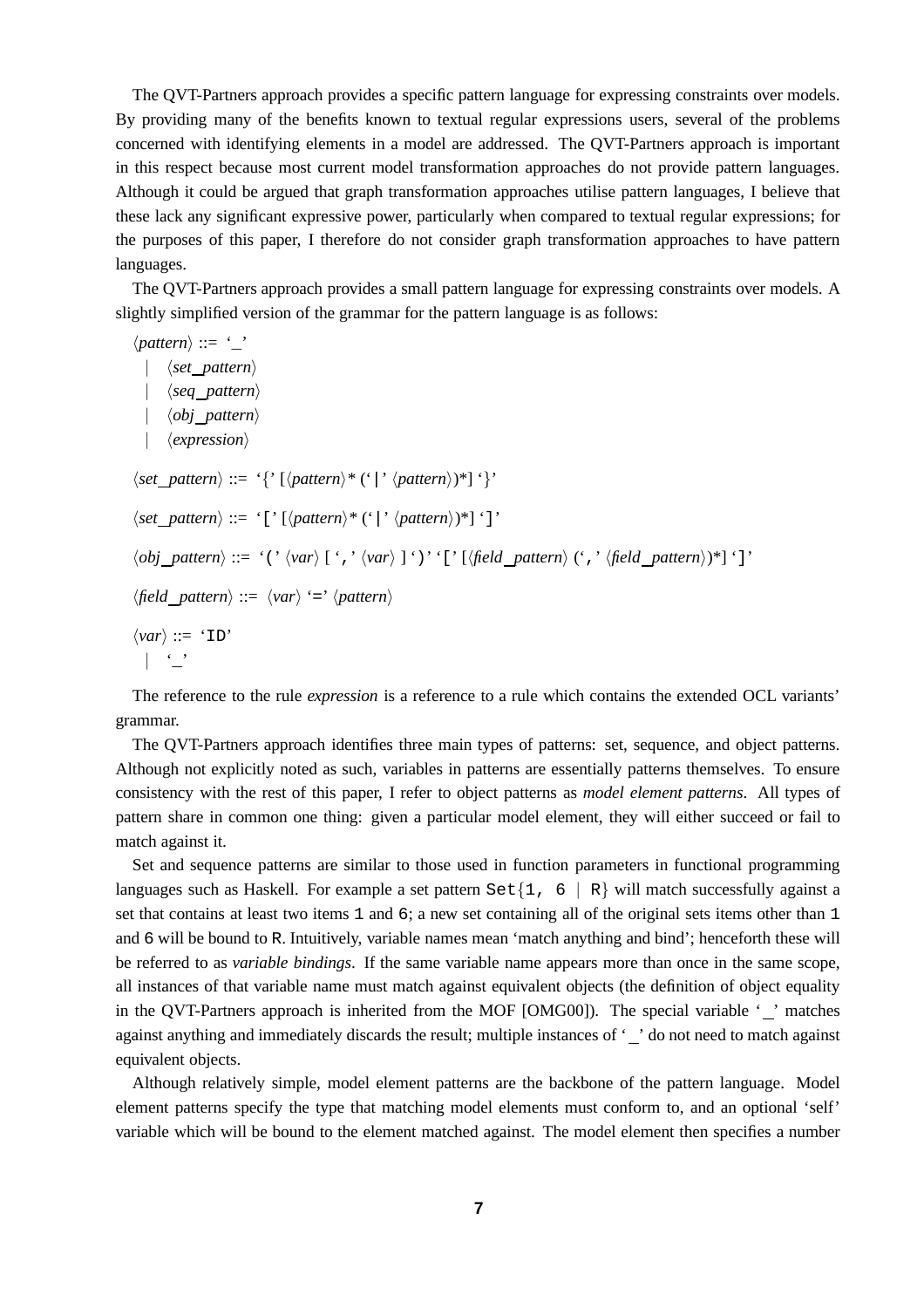of a slots and a pattern against which each slot in the model element must match against. The terse power of model element patterns is best demonstrated by example. Consider first the following model element pattern:

(Dog, d)[name = n, owner = (Person)[name = "Fred"]]

This pattern will match successfully against a model element which is of type Dog and whose owner is Fred. After the match the variable d will point to the particular Dog element matched, and n will contain the dog's name. This pattern is approximately equivalent to the following Converge-esque pseudo-code function which returns a dictionary of bindings if the source element is matched successfully, failing otherwise:

```
func match(element):
 if not element.conforms_to(Dog):
   return fail
 d := element
 n := element.name
 if not element.owner.conforms_to(Person):
   return fail
 if element.owner.name != "Fred":
   return fail
 return Dict{"d" : d, "n" : n}
```
Although it may seem more logical to have used OCL to express this, it should be noted that expressing the creation and update of bindings in OCL would require complex encodings. Partly due to this difficulty, the QVT-Partners approach defines a new calculus in order to have a suitable semantic domain. The calculus is given an operational semantics, and directly implements several pattern matching primitives; it can be seen to be similar to the imperative object calculus of Abadi and Cardelli [AC96] extended with pattern matching. Using Converge pseudo-code as the target translation of the example pattern avoids the need to define and explain the calculus.

As this example translation clearly shows, the model element pattern is not only considerably terser than its equivalent pseudo-code, but is arguably easier to comprehend. Since the pseudo-code has to explicitly embed certain aspects of the model transformation (e.g. the return fail statements) the important aspects of the pattern are obscured. This is simply a recasting of the problem of expressing model transformations in GPL's. Even though the pattern language is simple, it neatly solves many such problems.

# **3.3. Complete example**

The running example expressed in the QVT-Partners approach is as follows:

```
mapping Class_To_Table {
  domain {
    (Class)[name = n, attrs = A]
  }
  body {
    let
      columns = A->collect(attr columns = Set\} |
        columns + or(Primitive_Type_Attr_To_Column("", attr),
          User_Type_Attr_To_Column("", attr))
    in
     (Table)[name = n, columns = columns]
    end
  }
}
mapping User_Type_Attr_To_Column {
  domain {
    (String, prefix)[]
```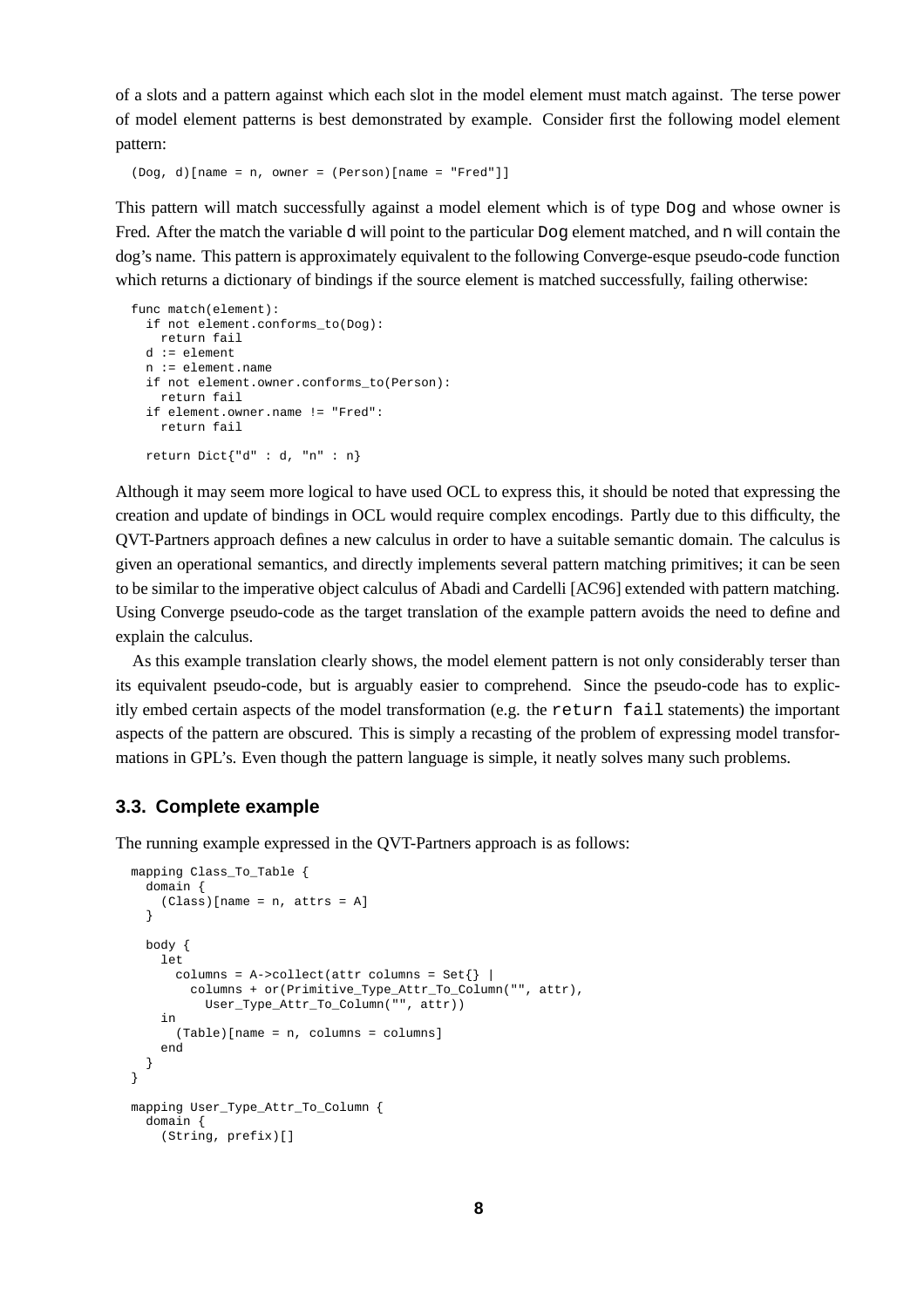```
}
  domain {
    (Attribute)[name = n, type = (Class)[name = ct, attributes = All]}
 body {
    let
     new_prefix =
       if prefix == "" then
          n
        else
          prefix + "-" + nend
    in
      for A->collect(attr attrs = Set\{\}\attrs + or(Primitive_Type_Attr_To_Column(new_prefix, attr),
          User_Type_Attr_To_Column(new_prefix, attr)))
    end
  }
}
mapping Primitive_Type_Attr_To_Column {
  domain {
    (String, prefix)[]
  }
  domain {
    (Attribute)[name = n, type = (PrimitiveDataType)[name = pt]]
  }
  body {
    Set\{(Column)[name = if prefix == ""
       name = n
      else
       name = prefix + "__" + nend,
      type = pt]}
}
```
One feature in particular that requires explanation is the or function used in the Class To Table and User Type Attr To Column mappings. or is not a normal function call, but is a built-in *combinator* which lazily executes the mappings passed as arguments to it in order until one succeeds and produces a value. Note that unlike most rule-based systems, the QVT-Partners does not provide a function which takes an element and attempts to find a rule which will transform it. Although the or combinator can provide the same functionality, its repeated use becomes tiresome due to the continuous hard-coding of mapping names required.

The overall structure of this transformation is fairly simple. The Class To Table is the top-level mapping which takes in a a class and iterates through its attributes, invoking other mappings to produce columns. Attributes are transformed in one of two ways. Both the User Type Attr To Column and Primitive Type Attr To Column mappings take two arguments: a string and an attribute. The string represents the current column name prefix being built up as the transformation drills into user data types. Attributes which have a primitive data type are transformed by the Primitive Type Attr To Column mapping into a single column. Attributes which have a user data type are transformed by the User Type Attr To into one or more columns; the User\_Type\_Attr\_To\_Column mapping is the recursive mapping which drills into user data types.

Although the example from section 2 has been successfully expressed in the QVT-Partners approach, the result is perhaps more verbose than one may have expected. Indeed, somewhat surprisingly, a simple GPL equivalent of this example is smaller. One might thus reasonably expect that expressing such a trans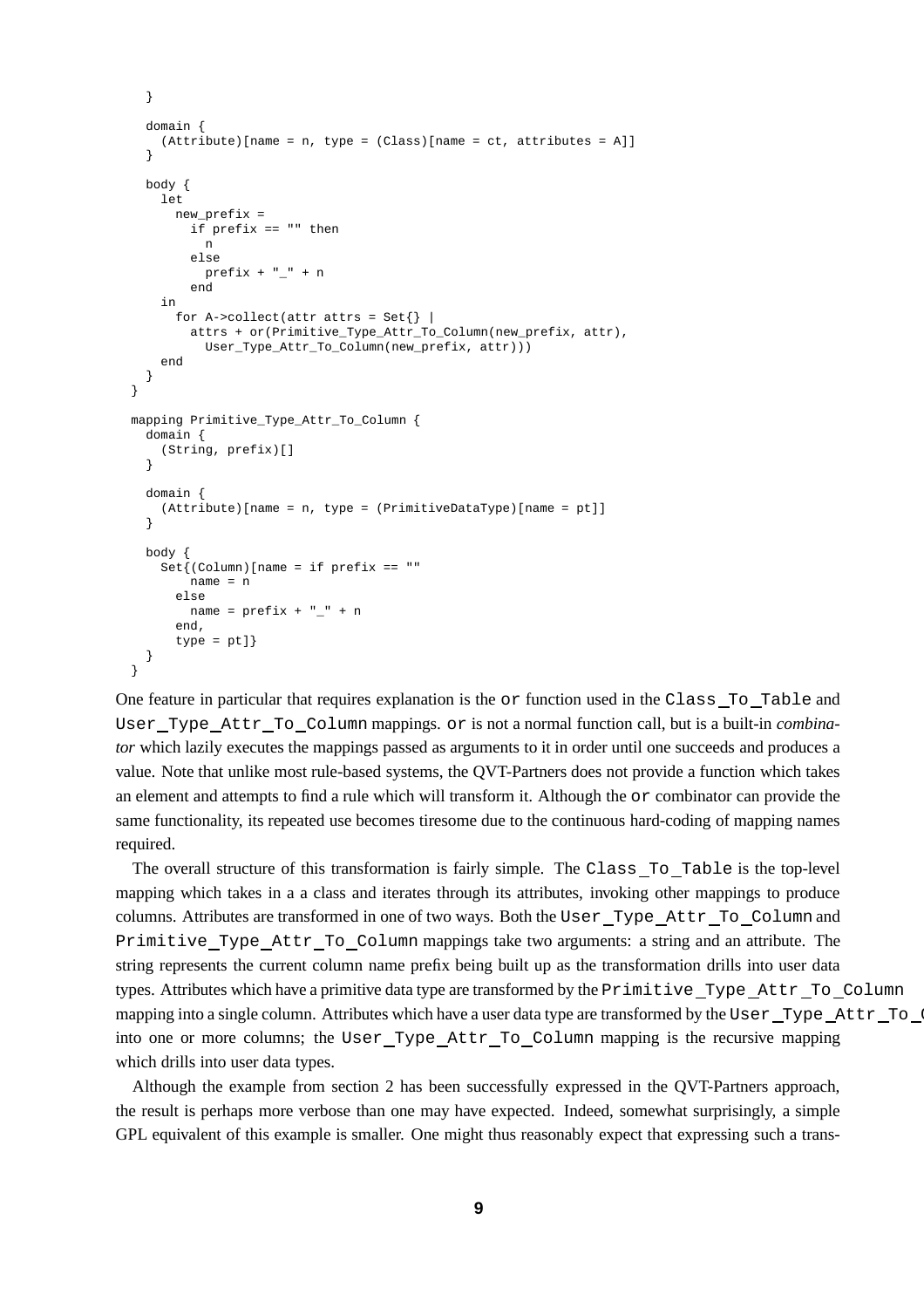formation in the QVT-Partners approach has other benefits. Since mappings only allow the expression of unidirectional stateless transformations, the only potential gain over a GPL approach is the possibility of automatically created tracing information. Unfortunately the QVT-Partners approach does not explain explain how rules can create such tracing information in practise. Since the GPL equivalent is likely to be more readily understood by a far wider range of people, the overall benefits of this approach are not clear cut. In the following subsection I outline three issues which are indicative of the problems of the QVT-Partners approach.

# **3.4. Issues with the approach**

As the verbose example in section 3.3 may suggest, the QVT-Partners approach has a number of minor flaws and limitations which hamper practical use. In this subsection I outline, in approximately descending order, three areas which are indicative of where the QVT-Partners falls short of its intended goals. These points are instructive in understanding several of the design decisions made in the MT language of section 4.

#### **3.4.1. Inappropriate imperative language**

The imperative bodies of mappings are written in a so-called 'extended OCL', which is intended to allow users familiar with OCL the chance to reuse that knowledge in an imperative setting. This has an immediate negative effect: extending OCL with imperative constructs means that the often desirable properties OCL had as a purely side-effect free language are lost<sup>3</sup>. Conversely when it comes to acting as a normal GPL, the resulting language is decidedly unwieldy since it lacks appropriate constructs for common operations. For example, there is no explicit sequencing mechanism: the imperative body consists of exactly one OCL constraint, and sequencing can be achieved clumsily via the let expression.

## **3.4.2. Underpowered patterns**

The pattern language defined in the QVT-Partners approach is novel in the context of model transformations, and potentially very useful. However as the relatively simple definition in section 3.2 may suggest the pattern language is lacking in significant expressive power.

The pattern language itself is limited in two main ways:

1. Within model element patterns it is only possible to check for the equality of slots. For example, it is not possible to use a model element pattern to express that a match against an object should succeed provided a given slot does not match a particular value.

In order to sidestep this problem, users must add additional OCL in a when clause.

2. Model element patterns can only match against a fixed number of elements. A model element pattern, for example, can only match successfully against one, and only one, model element. Note that whilst set and sequence patterns can match against sets and sequences of arbitrary lengths, only a fixed number of elements can be explicitly identified within any given set or sequence.

There is no general solution to this problem. Typically a new mapping needs to be added so that iteration in a when clause can control the number of times another mapping is successfully matched.

 $3$ OCL 2.0 is not in fact entirely side-effect free; however the situations in which this property is violated are largely irrelevant in the context of this paper.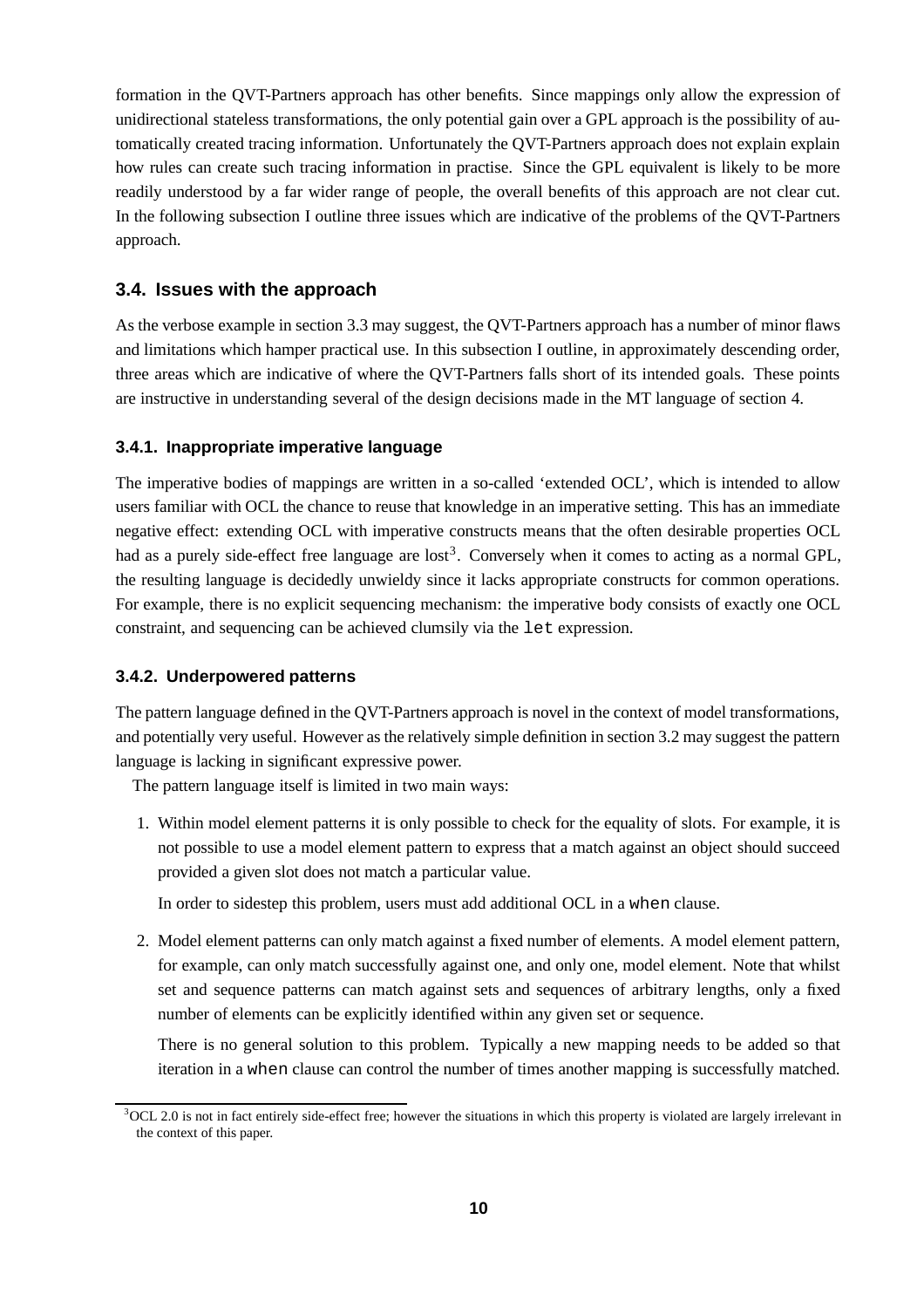#### **3.4.3. Scoping rules**

Since a bare variable name in a slot constitutes a variable binding, the QVT-Partners approach has fragile scoping rules, since it is difficult to distinguish a variable binding from a variable reference. Consider the simple example of section 3.2 (Dog, d) [ $\dots$ ]. Dog is a reference to the Dog model class, whereas d is a variable binding which will be set to the self value of the object which matches the model element pattern. This means that it is impossible to express that a model element pattern should match against a particular element. For example, in a meta-circular system where a class M is an instance of the Singleton metaclass, the model element pattern (Singleton, M)[...] will create a local variable M rather than ensuring that it matches against the element pointed to by M.

The QVT-Partners approach allows a when clause to be scoped over all domains establishing a constraint across domains since it does not create any new variable bindings. However it is not possible to introduce a similar clause (often called where in similar approaches) scoped over all domains which introduces new variable binding without introducing ambiguities. Consider the following example: should the  $x$  in the pattern bind the value of slot to the variable, or should it ensure that slot contains the value introduced in the where clause?

```
mapping X {
  domain {
   (E)[slot = x]
  }
  where {
   x := 5}
}
```
In the QVT-Partners approach, scoping ambiguities are avoided by disallowing several potentially useful features that may introduce new variable bindings. However the end result is that whilst expressions such as in  $(Dog, d)$ [...] are statically resolvable, they are confusing for users. The overall effect of the scoping rules are to severely limit the possibilities for extending or embedding the language.

## **3.5. Summary**

The QVT-Partners approach provides a number of innovations compared to other model transformation approaches, most notably the use of patterns. However in practise the simplistic nature of the approach means that it falls somewhat short in its aim to allow users to express model transformations more easily than in GPL's.

In the next section of this paper, I define a new model transformation language MT which takes elements of the QVT-Partners approach, adding extra features and addressing some of the approaches flaws.

# **4. The MT Language**

The MT language is a new unidirectional stateless model transformation language, implemented as a DSL within Converge. MT transforms instances of the typed modelling language TM [Tra05] into new instances of TM. In essence, MT defines a natural embedding of model transformations within Converge, using declarative patterns to match against model elements in a terse but powerful way, whilst allowing normal imperative Converge code to be embedded within rules.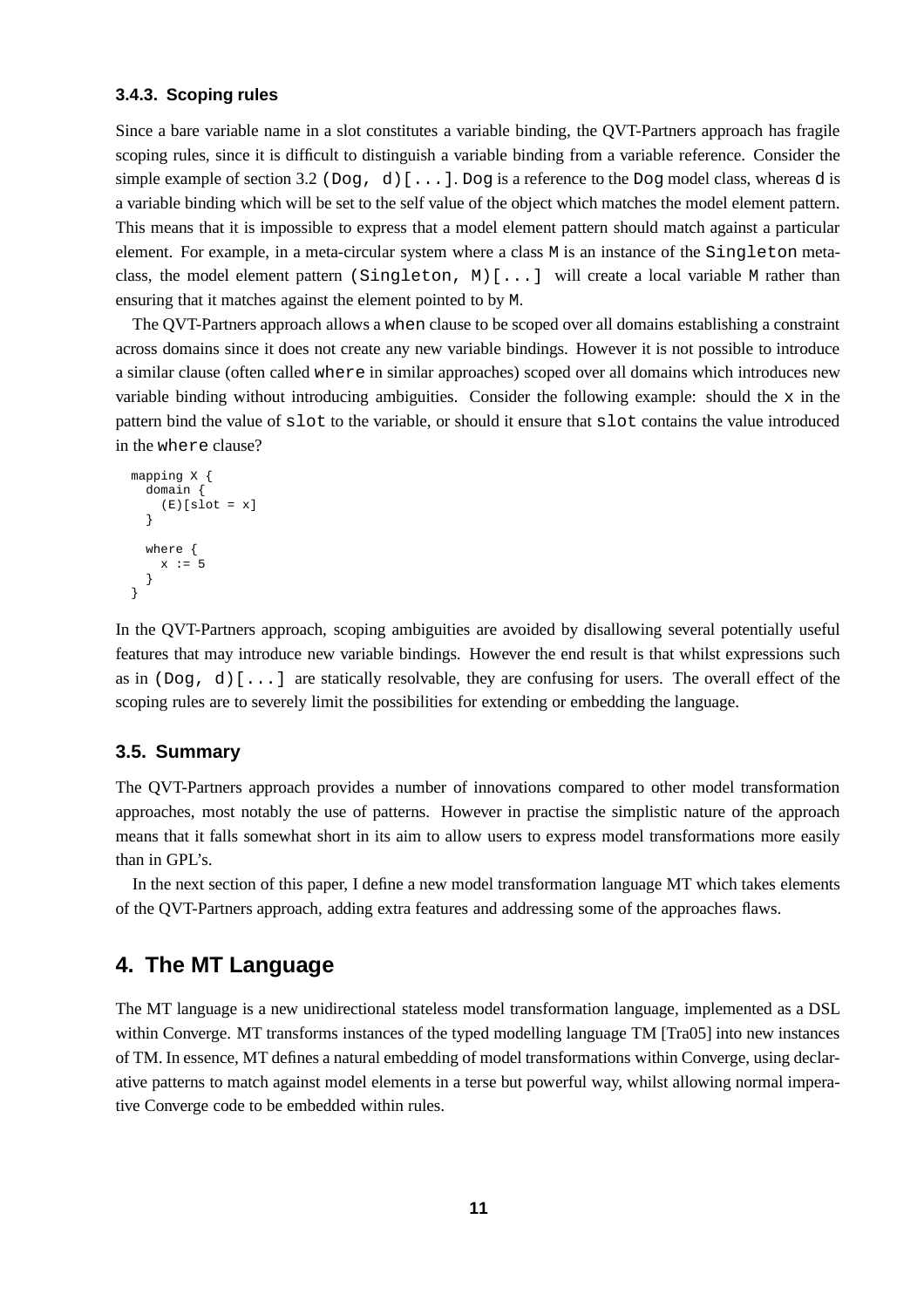Because MT is implemented as a DSL within Converge, it has existed as a a concrete implementation from shortly after its original design was sketched out. This has proved to be significant, since practical experience with the approach has been rapidly fed back into the implementation. Rapid development has been facilitated by the flexible environment provided by Converge. The ability to experiment with the implementation has ultimately led MT to contain a number of insights and distinct differences from other approaches. Such insights range from a more sophisticated pattern language to suitable ways to visualize model transformations. In the wider context of this paper, MT is also important as the basis of a change propagating language, to be described in a later publication.

In this section I first highlight the main features of MT, then present an MT version of the running example, before showing how MT transformations are run in practise. This section is intended to present the basic features of MT, before more advanced features are described in section 6.

# **4.1. Basic details**

An MT transformation has a name and consists of one or more rules, the ordering of which is significant. Rules are effectively functions which define a fixed number of parameters and which either succeed or fail depending on whether the rule matches against given arguments. Rules and functions in MT are essentially synonymous as in approaches such as TXL [Cor04]. If a rule matches successfully, one or more target elements are produced and it is said to have executed; if it fails to match successfully, nothing is produced. Rules are comprised of: a source matching clause containing one or more source patterns; an optional when clause on the source matching clause; a target producing clause consisting of one or more expressions; and an optional where clause for the target production clause.

An MT transformation takes in one or more source elements, which are referred to as the *root set* of source elements. The transformation then attempts to transform each element in the root set of source elements using one of the transformations rules, which are tried in the order they are defined. If no rule matches a given element, an exception is raised and the transformation is aborted.

The general form of an MT transformation is as follows:

```
import MT.MT
$<MT.mt>:
  transformation transformation name
  rule rule name:
    srcp:
      pattern1
      ...
      pattern_nsrc when:
      expr
    tgtp:
       expr<sub>1</sub>...
      expr<sub>n</sub>tgt where:
      expr1
       ...
       expr_n
```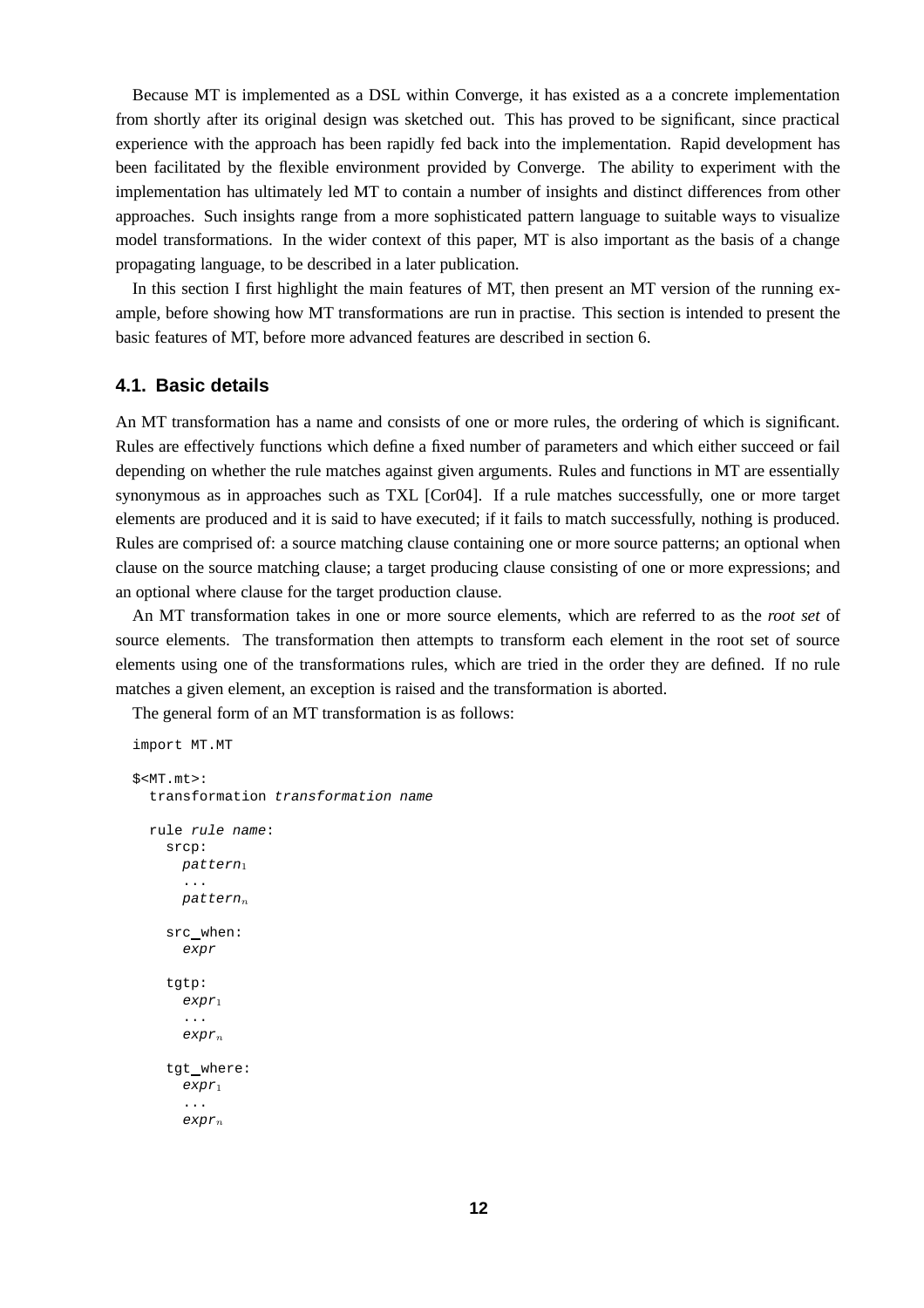The srcp and srcp when clauses are collectively said to form the source model clauses; similarly the tgtp and tgtp when clauses are collectively said to form the target model clauses.

Transformations are translated by MT into a Converge class with the name of the transformation; rules are translated to functions of the same name within the class. In order to run a transformation, the transformation class is instantiated; each class can be instantiated multiple times. Transformation classes have additional functions for e.g. extracting tracing information (see section 4.6).

Transformation rules contain normal Converge code in expressions; such expressions can reference variables outside of the model transformation DSL fragment. This is an important aspect of MT since it allows users to use normal Converge functions arbitrarily, and without penalty. In other words, when the model transformation language itself is inadequate in a particular respect, a normal reusable Converge function can be defined outside of the model transformation, but which can be called from within any model transformation.

MT transformations hold a record of tracing information, which is automatically created as transformation rules are executed. Each rule executed adds a new trace. Each trace is a tuple, encoded as a Converge list, of the form [[source elements], [target elements]]. The source elements that are stored in the tracing information do not necessarily constitute the entire universe of elements passed via parameters to the transformation. By default, only elements matched by non-nested model element patterns are recorded in the tracing information. Section 5.2 details the default tracing creation mechanism, and explains how it can be augmented or overridden.

A simple example of a transformation and a rule is as follows:

```
$<MT.mt>:
 transformation Classes_To_Tables
 rule Class_To_Table:
    srcp:
      (Class, <c>||name == <n>max, attrs == <a>max</a>tgtp:
      (Table)[name := n, cols := columns]
    tgt_where:
      colums := []for attr := A.iterate():
        columns.extend(self.transform([""], [attr]).flatten())
```
This rule is the MT analogue of the rule in section 3.1. Note how normal Converge code is interspersed amongst the MT DSL (see section 7.13 for implementation information). Since transformations are translated to Converge classes, to access functions 'internal' to the transformation, one must use the self. prefix. The transform function, for example, takes source elements and tries each rule in the transformation in succession until it finds one which successfully matches the elements and produces values. If the transform function does not find a suitable rule then, by default, an exception is raised. The transform function is also used internally by the transformation as the mechanism used to transform the root set of source model elements. Section 6.3 shows an example of a rule that can guarantee that the transform rule can be made to succeed on any given input.

In the following subsections I explain in more detail how rules match and produce elements, including a detailed examination of the pattern language and pattern multiplicities.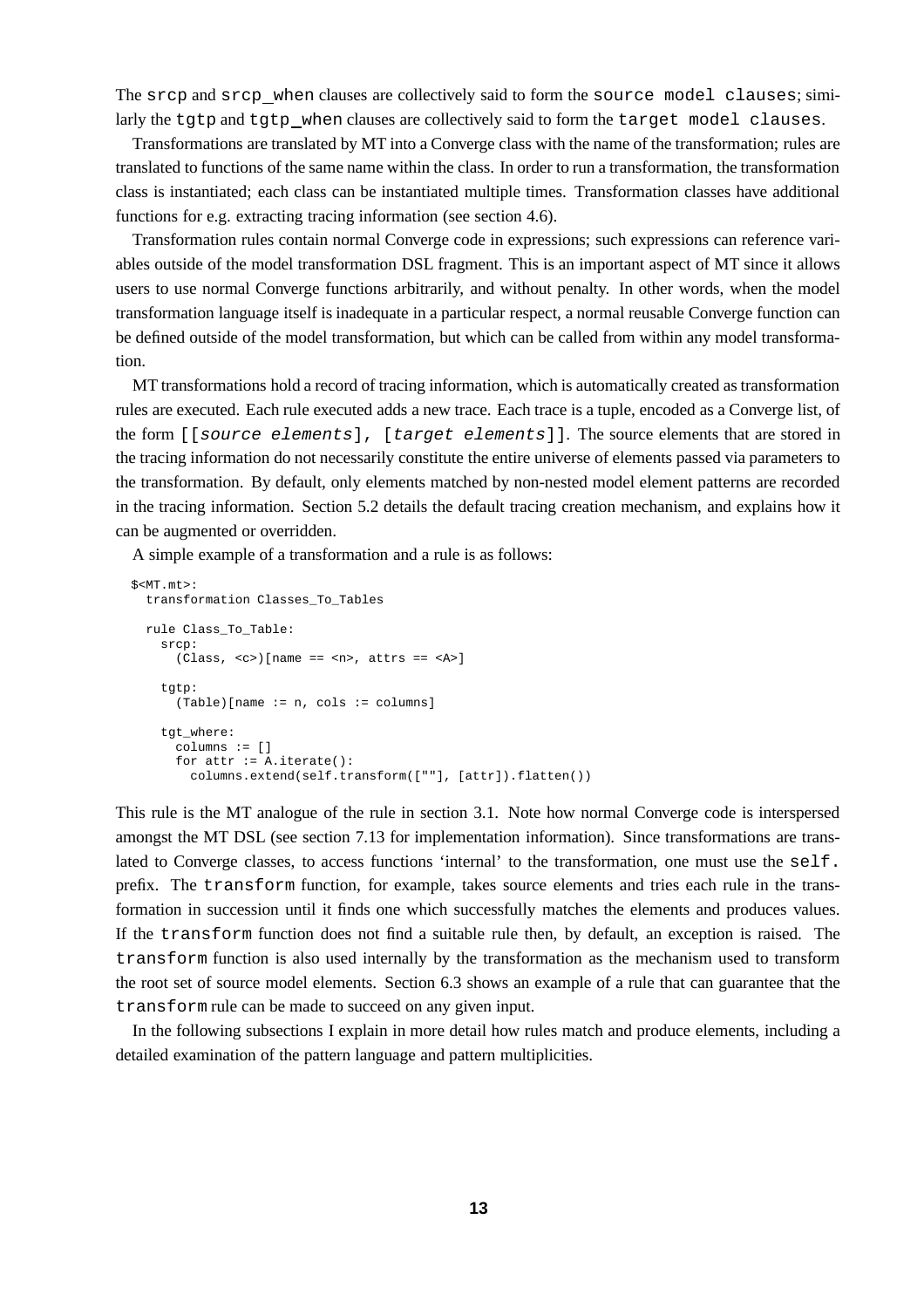# **4.2. Matching source elements with patterns**

Each pattern in the srcp clause of a rule corresponds to a domain in the QVT-Partners approach. Arguments must be passed as lists rather than sets; whilst TM elements can be placed into Converge sets, users may wish to transform non-hashable elements such as lists. Each list contains the top-level model elements which each pattern can match against. Elements can exist, directly or indirectly – that is as top-level elements, or by being reachable via the graph that constitutes a model – in one or more arguments. In order to avoid the problems noted in section 3.4.3, variable bindings are surrounded by angled brackets '<' and '>' to distinguish them from normal Converge variable references.

The matching algorithm used by MT is intentionally simple. Each pattern in turn attempts to match against the top-level source elements passed in the appropriate argument. Each time a pattern matches it produces variable bindings which are available to all subsequent patterns. If a pattern fails to match, control backtracks to previous patterns (in the order of most recently called), which attempt to generate another match given the variable bindings and arguments available to them. The generation of an alternative match causes new variable bindings to produce, which allows the rule to attempt another match of later patterns. The src when clause, if it exists, is tried once all patterns have been matched successfully; it is essentially a guard over patterns. If it fails, patterns are requested to generate new matches exactly as in the failure of a pattern to match. The implementation details of such behaviour are largely hidden from the user by the use of patterns.

The order that patterns are defined in the srcp clause is significant, for two separate reasons. Most obviously it is necessary to ensure that users sequence variable bindings and references to the bound variables correctly. However there is a second reason that, whilst less obvious, is critical to the performance of larger transformations. Making the order of patterns significant allows users to make use of their domain knowledge to order them in an efficient way. Consider a rule which has two independent patterns *x* and *y* where *x* tends to match against many source elements, but *y* against few. Placing *x* first in the srcp clause means that when *y* fails *x* will try to produce more values; if *x* can produce multiple matches, *y* may be executed many times unnecessarily. If *y* is placed first in the srcp clause then if it fails to match against its input the rule fails without ever trying to match *x*. Sensible ordering of patterns in this way can lead to a significant boost in performance as unnecessary matches are not evaluated.

Each pattern is translated to a Converge generator, which provides a natural mechanism for lazily generating all possible matches. Translated patterns are co-joined to make use of Converge's backtracking abilities. Note that the src\_when clause, if it exists, must be a single Converge expression which either succeeds or fails given variable bindings generated by patterns in the srcp clause.

#### **4.3. Pattern language**

MT's pattern language is essentially a super-set of that found in the QVT-Partners approach. MT defines a number of *pattern expressions*: model element patterns, set patterns, variable bindings, and normal Converge expressions. Patterns written in the latter language can be directly translated into MT with only minor syntactic changes.

There are two significant differences between the two pattern languages. Firstly – as noted in the section 4.2 – variable bindings in MT must be surrounded by angled brackets to ensure harmony between MT and Converge's scoping rules. Secondly, model element patterns in MT can contain comparisons other than equality between slots; henceforth these are known as *slot comparisons*. Any of the standard Converge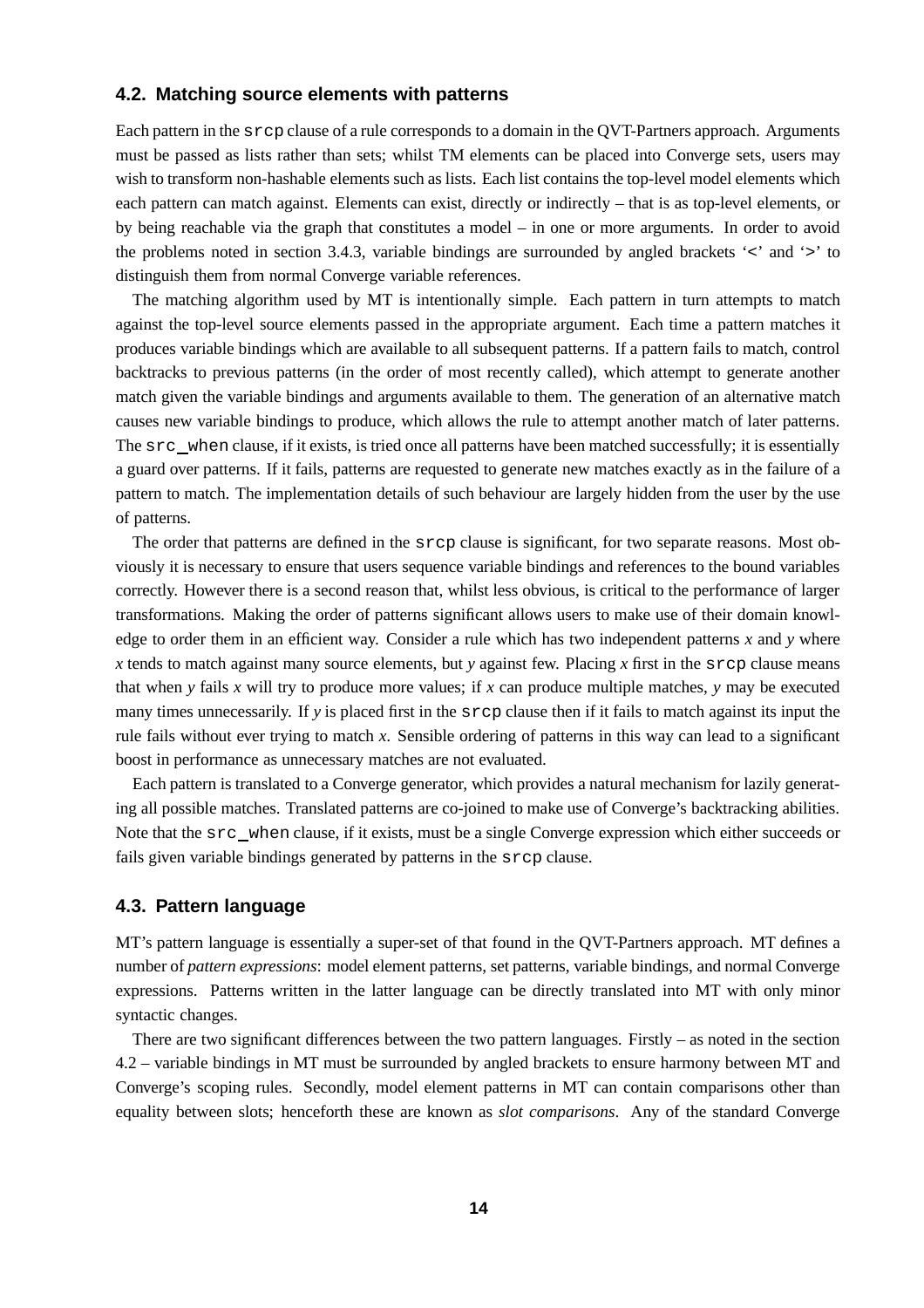comparison operators can be used in slot comparisons. A model element pattern in MT is said to consist of zero or more slot comparisons.

As a trivial example of slot comparisons, one can take the model element pattern example from section 3.2 (making the necessary minor syntactic modifications), and change it to find dogs whose owner is not Fred:

(Dog, <d>)[name == <n>, owner == (Person)[name != "Fred"]]

This same example would necessitate an OCL constraint in a when clause in the QVT-Partners approach.

Allowing different types of slot comparison in model element patterns opens up new possibilities. Since MT allows the same slot name to appear in more than one slot comparison, one can test a slot for multiple conditions as in the following model element pattern:

(Person)[age >= 18, age <= 25]

There is one other additional feature in the MT pattern language. Since model elements are Converge objects, slot comparison is not entirely synonymous with attribute comparison, since slots may contain functions. MT's model element patterns therefore provides support for functions as shown in the following example:

(Person)[calc\_wage() > 18000]

Functions in slot comparisons can be passed an arbitrary number of arguments passed to them; all arguments are normal Converge expressions.

Pattern multiplicities are not considered to be a part of the core pattern language, but are a significant enhancement in MT over the QVT-Partners approach; they are detailed in section 6.2.

### **4.4. Producing target elements**

When an MT rule executes it produces one or more target elements. An exception is raised if a rule executes but fails to produce any elements. The number of elements produced is determined by the number of expressions in the tgtp clause. If the tgtp clause has a single expression, then the rule produces a single element; if it contains more than one expression, then the rule produces a list whose length is the same as the number of expressions in the tgtp clause. Each expression is a normal Converge expression, but with an important addition. The MT DSL admits *model element expressions* by extending the Converge grammar rule expr (see section 7.14 for implementation details). Model element expressions differ from model element patterns both conceptually and syntactically. Conceptually a model element expression is an imperative, creational action. There is therefore no concept of a 'self' variable in a model expression. Furthermore, to reinforce the notion that model expressions are imperative actions, slot assignments use the normal Converge assignment operator :=.

Expressions in  $t$ q $t$ p have an optional  $f$ or suffix which allows a single expression to generate multiple values. If one ignores the obvious syntactic difference of the relative location of the keyword, the for suffix works largely as its normal Converge counterpart, taking a single expression and continuously pumping it for values until it fails. Variables defined in the for suffix are scoped only over the single expression in the tgtp clause that it suffixes. Assuming COLS is a list, a typical usage of this feature is as follows:

<sup>(</sup>Column)[name := col.name] for col := COLS.iterate()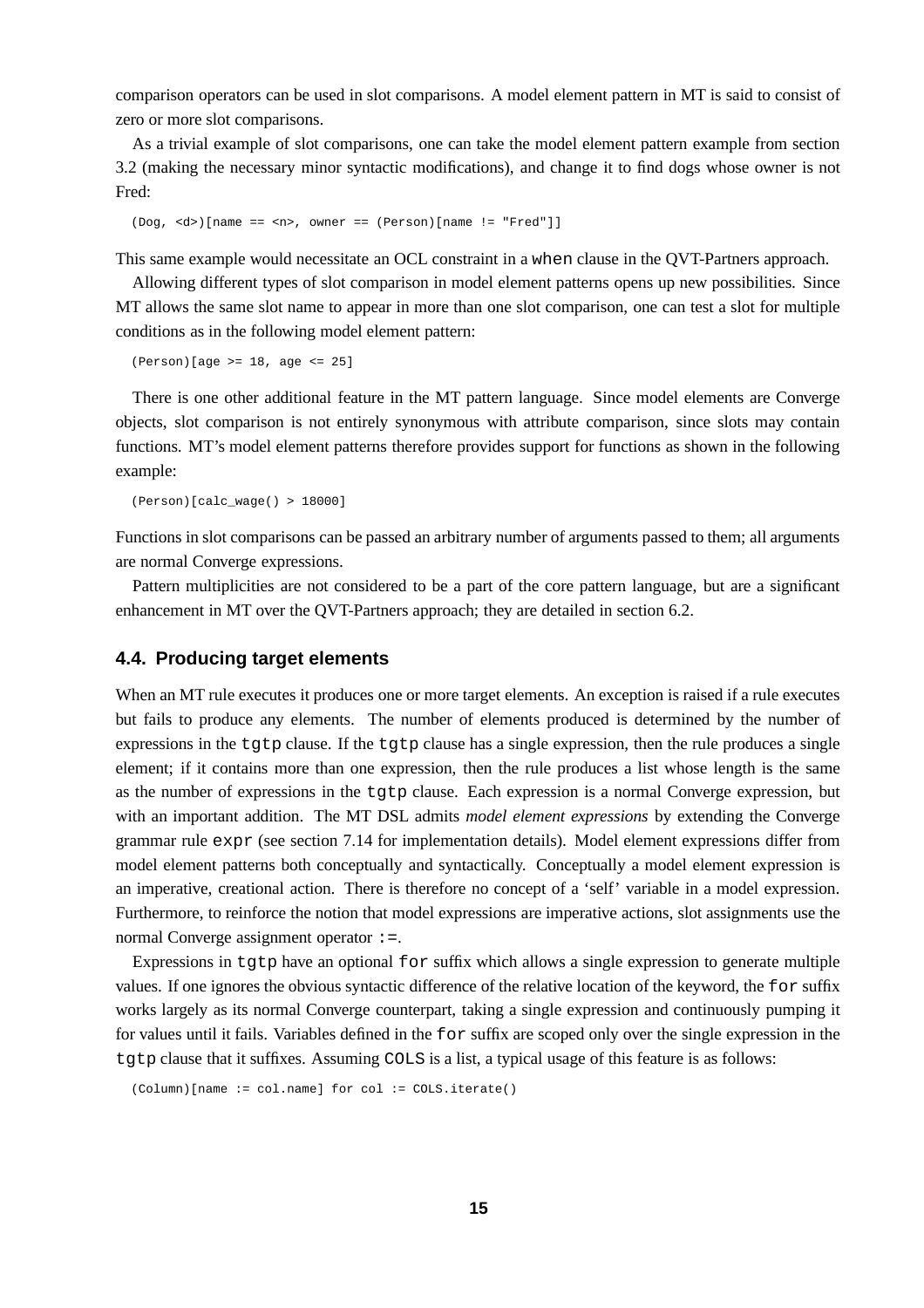Note that if the above example was the only expression in a tgtp, the result of the rule would be a list of length COLS.len(). However, if the expression was the first of two in a tgtp, the rule would produce a list of length two, with the first element being a list of length COLS.len(). Section 9 suggests a possible extension to MT which would allow a rule to produce a number of elements not solely determined by the number of expressions in its tgtp.

The tgt where clause, if it exists, is a sequence of Converge expressions which are executed before the tgtp clause. Variables in the tgt where clause are automatically scoped over the tgtp clause. Unlike the src when clause, there is no notion of success or failure with the tgt where clause, which is simply a helper function for the tgtp clause. Note that expressions in the tgt where clause can contain model element expressions.

#### **4.5. Example**

The following is a complete Converge module which implements the running example:

```
1 import Sys
2 import Relational, Simple_UML
3 import MT.MT
4
5 func concat_name(prefix, name):
6 if \text{prefix} == \text{""}:
7 return name
8 else:
9 return prefix + " + name
10
11 $<MT.mt>:
12 transformation Classes To Tables
13
14 rule Class_To_Table:
15 srcp:
16 (Class, <c>)[name == <n>, attrs == <A>]
17
18 tgtp:
19 (Table)[name := n, cols := columns]20
21 tgt_where:
22 columns := []
23 for attr := A.iterate():
24 columns.extend(self.transform([""], [attr]).flatten())
2526 rule User_Type_Attr_To_Column:
27 srcp:
28 (String, <prefix>)[]
29 (Attribute)[name == <sub>z</sub>, type == (Class)[name == <sub>z</sub> <cn>, attrs == <sub>z</sub> <cn>)]</sub></sub></sub>
30
31 tgtp:
32 self.transform([concat_name(prefix, n)], [ca]) for ca := CA.iterate()
33
34 rule Primitive_Type_Attr_To_Column:
35 srcp:
36 (String, <prefix>)[]
37 (Attribute)[name == <n>, type == (PrimitiveDataType)[name == <pn>]]
38
39 tgtp:
40 [(Column)[name := concat_name(prefix, n), type := pn]]
```
The overall structure of this transformation is deliberately similar to the version in the QVT-Partners approach of section 3.3. One important difference is that the repetitive code which builds up the column prefix is factored out into a normal top-level function concat name — this contributes towards making the transformation approximately 10% smaller than the QVT-Partners approach equivalent.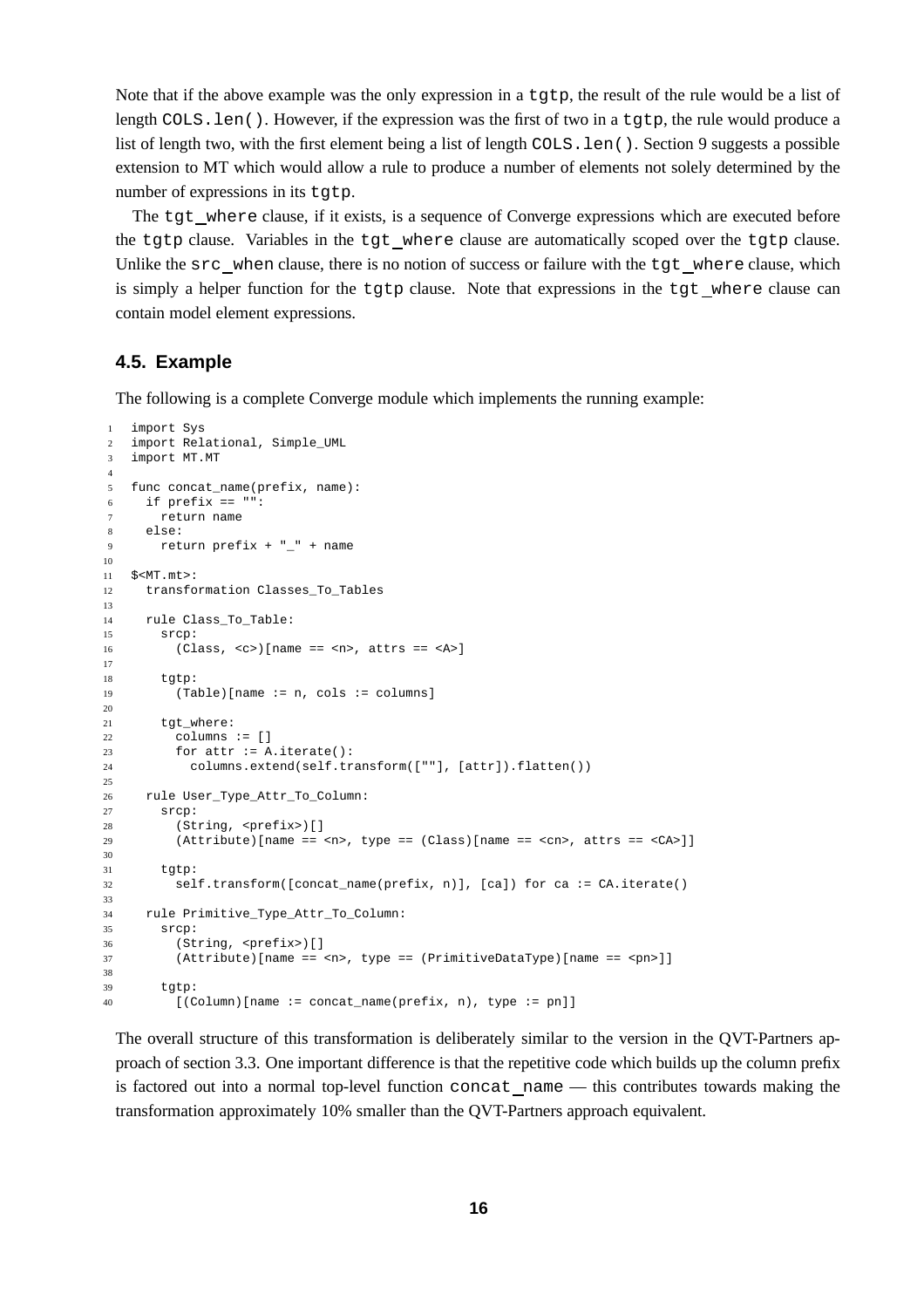A slight difference between the MT transformation and the QVT-Partners approach equivalent is that the User Type Attr To Column rule produces a list which contains list of columns. The outer list will be of length CA.len(), with each entry in the list being of arbitrary length. Consequently the flatten function call in line 24 is necessary to remove the nesting that will be present if the User Type Attr To Column rule is called.

#### **4.6. Running a transformation**

Details of how to run a model transformation, including details such as the format of its inputs and outputs and so on, are surprisingly absent from descriptions of the majority of model transformation approaches. Since this is one of the most important practical aspects of model transformations, I believe it is important to be explicit about how transformations are run. In this subsection I detail the process of running a MT transformation.

Running a transformation in MT involves instantiating a transformation class and passing it model elements. The transformation then executes, attempting to find a rule to transform each element in the root set of source elements. If the transformation is successful in transforming the root set of elements, a transformation object will be returned. The transformation object can then be queried to find the target model elements produced and the corresponding tracing information. The format of MT's inputs and outputs is simple. Source elements must be instances of elements defined in a TM.model class block (note that built-in Converge types such as strings and ints are defined to be valid TM model elements). Similarly target elements will be TM model elements.

The following example creates a simple input model and then executes the Classes\_To\_Tables transformation:

```
dog := Simple_UML.Class("Dog")
person := Simple_UML.Class("Person")
dog.attrs.append(Simple_UML.Attribute("name", Simple_UML.String))
dog.attrs.append(Simple_UML.Attribute("owner", person))
person.attrs.append(Simple_UML.Attribute("name", Simple_UML.String))
person.attrs.append(Simple_UML.Attribute("age", Simple_UML.Integer))
transformation := Classes_To_Tables(dog)
```
The target elements produced by the transformation can be accessed via the get target function. Since both the source and target elements are TM model elements, one can apply the standard TM visualization to our example. The source model is shown in figure 5, with the target model in figure 6. Note that the colours given to the source and target models will be used in the remainder of this paper: source elements are shown in blue, target elements in green.

If an element passed to the transform function can not be transformed by any of the available rules, an exception is raised showing the offending element(s) and the transformation is aborted. Users may catch such an exception if desired, however one may reasonably ask why the transformation does not attempt to recover gracefully in such instances. Unfortunately this seems to be unrealistic in the general case for the following reason. Since the transform function is called with the expectation that it will return a result, when it fails to find a suitable rule to transform a given element it is unable to fulfil the callers expectation that an element will be returned. In order to maintain this expectation, transform could conceivably return a 'dummy' target element as a placeholder. However such a dummy element would be unlikely to satisfy the constraints on the target meta-model, and would thus generally cause an exception to be raised.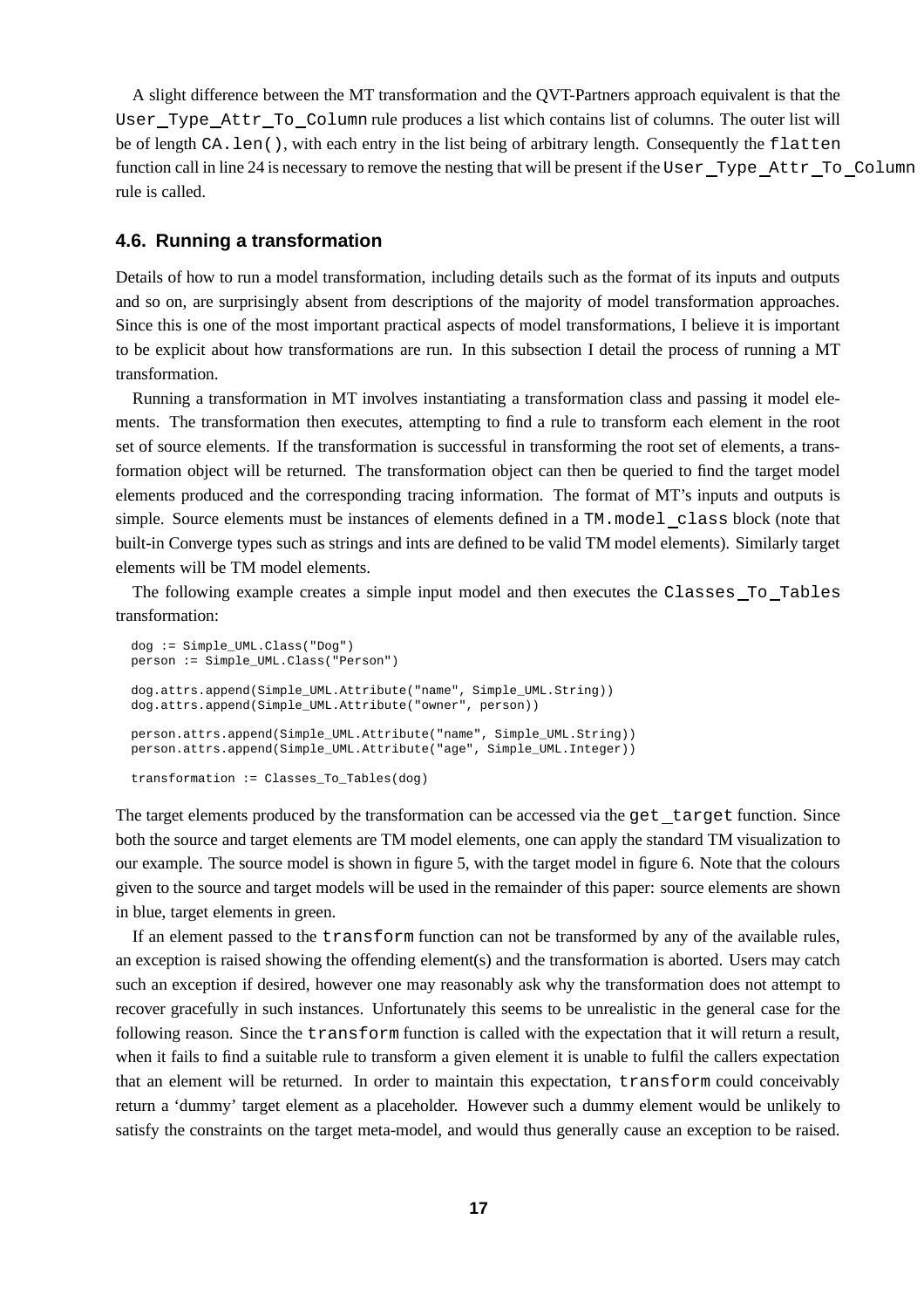

Figure 5: Source model.

In the, probably small, number of situations where the dummy element did not cause an error, it is then less than clear that the resulting target model will be of significant use to the user. Section 6.3 shows an example of a 'default' rule which guarantees that the transform function can not fail.

# **5. Tracing information**

In this section I describe how MT deals with tracing information. First I show how tracing information is visualized, then describe the standard mechanism for creating it, before showing how the user can augment or override the default tracing information created.

# **5.1. Visualizing tracing information**

Section 4.6 showed how a MT transformation can be run, and used the default visualization capabilities of TM to visualize the source and target models of a transformation. However, MT transformation instances also store tracing information (see section 4.1) relating source and target elements. Visualizing tracing information is an interesting challenge, and one that has hitherto received scant attention in the setting of model transformations. MT and TM cooperate together to present a simple visualization of tracing information that also allows users to build up a detailed picture of how the transformation executed.

In order to visualize tracing information, one needs to understand how this information is stored. Trans-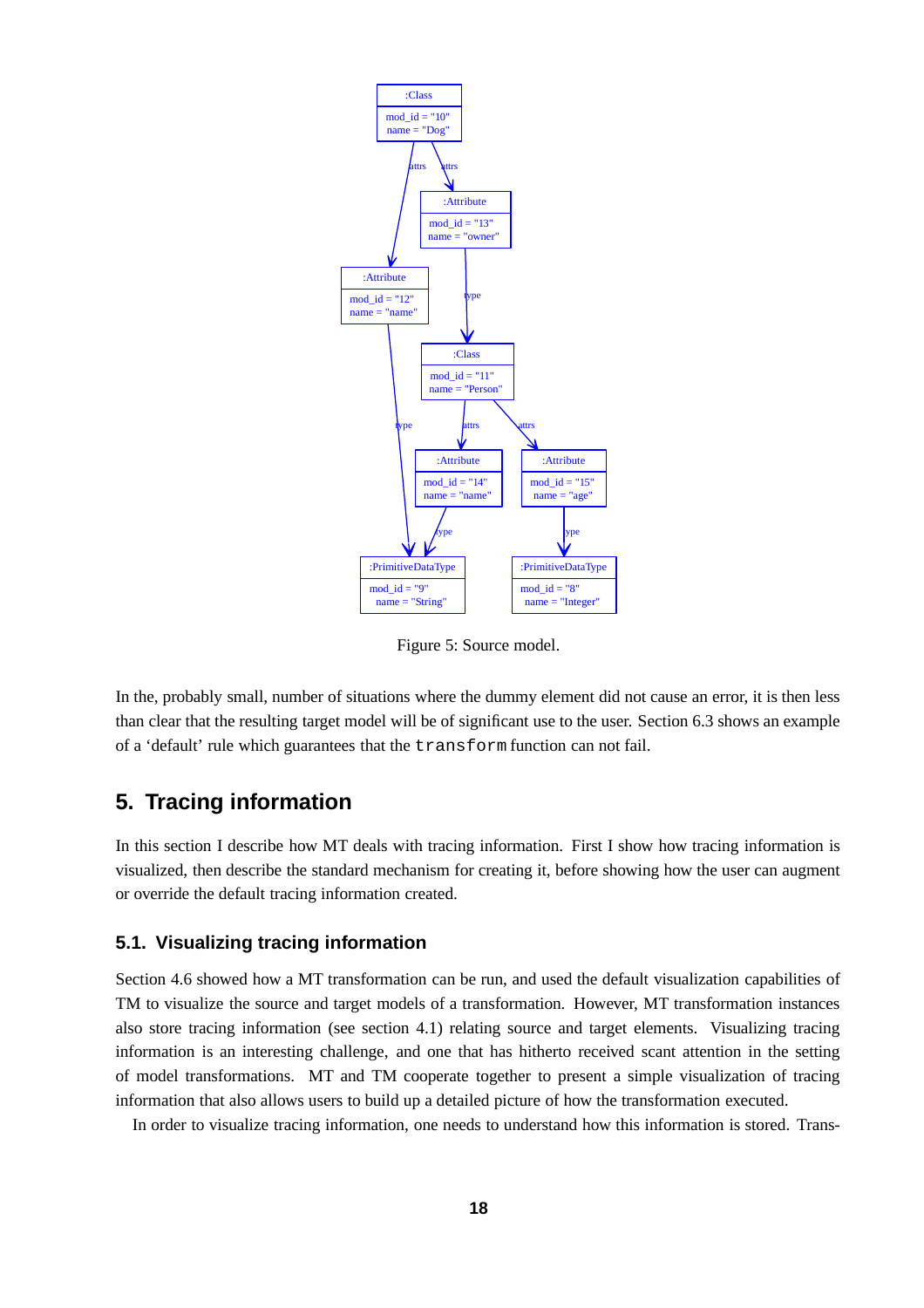

Figure 6: Target model.

formation instances contain two separate lists of equal length related to tracing information. The first list contains tuples (encoded as lists) relating source and target elements. The second list contains the name of the transformation rule which created the corresponding entry in the first list. The fact that they are stored separately is a simple implementation detail — conceptually these two lists can be considered to constitute one single piece of information.

The TM.Visualizer module defines a function visualize trace(transformation) which takes a transformation instance and visualizes it complete with tracing information. The result of visualizing the tracing information for the example model of section 4.6 can be seen in figure 7. The original source model is on the left in blue, with the target model on the right in green. The black lines between source and target elements are the traces between source and target elements. Individual traces always run from a single source element to a single target element. Each trace has a name of the form t*n* where *n* is an integer starting from 1. The integer values reflect the traces position in the execution sequence; trace numbers can be compared to one another to determine whether a rule execution happened earlier or later in the execution sequence. Trace names can be looked up in the 'Tracing' table at the top right of figure. The tracing table contains the name of each rule which was executed at least once during the transformation. Against each rule name are the names of traces; each trace name represents an execution of that rule. Note that a single rule execution can create more than one trace; however each trace created in a single execution will share the same name.

Although the visualization of tracing information may seem simple, it allows one to infer a great deal of useful information about the execution of a transformation. This information is useful both for analysis and debugging of a transformation. At a simple level, one can use the names of tracing information to determine which rule consumed which source elements and produced which target elements. For example the 't1' trace from the source class to the target table is a result of the Class To Table rule. One can also deduce from this traces name that it was the result of the first rule execution in the system. Similarly since two traces share the name 't4', one can determine that a rule – in this case User\_Type\_Attr\_To\_Column – created more than one target element in a single execution.

Although this subsection has talked about how tracing information is stored and visualized, and what the visualization can be used for, it has not discussed how the tracing information is created. Section 5.2 explains how tracing information is created, and how users can control its creation.

#### **5.1.1. Alternative visualizations**

The tracing information in figure 7 is visualized with the source and target models formatted exactly as they were when presented individually in figures 5 and 6. Whilst this visualization works well for small trans-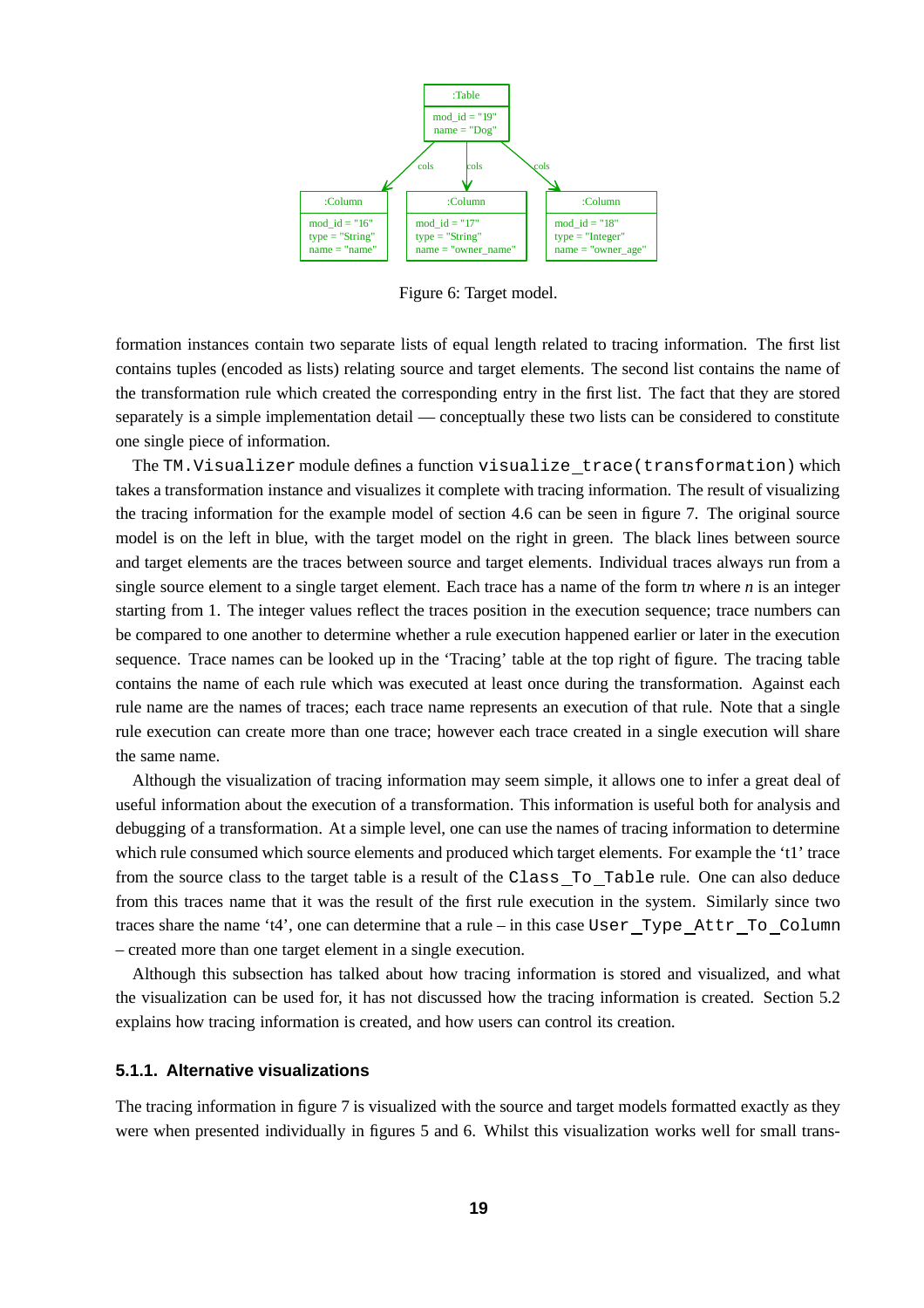

Figure 7: Visualizing tracing information.

formations, larger transformations with greater volumes of tracing information tend to become unreadable as the strict formatting of the source and target models forces traces to overlap with each other. There is thus an alternative form of visualization available via the visualizers visualize trace clustered<sup>4</sup> function where the source and target elements can be formatted directly alongside one another. Figure 8 shows this alternative visualization. Note that the diagram colouring now becomes critical to distinguish source and target model elements from one another. Due to its general lack of cluttering, this is generally the preferred visualization when tracing information is involved, and is used in the remainder of this paper.

# **5.2. Standard tracing information creation mechanism**

Section 5.1 showed how MT and TM can visualize the tracing information automatically created by MT transformations. In this subsection I outline how the default tracing information is created by MT. Most, if not all, model transformation approaches are currently somewhat vague on this subject. There is therefore little prior art to use as a basis, or point of comparison, for any such mechanism. MT takes a simple approach to the problem to ensure that its behaviour is predictable from a users perspective – this is vital to ensure that

<sup>&</sup>lt;sup>4</sup>The 'clustered' part of this function name reflects the mechanism used in GraphViz to enable this layout.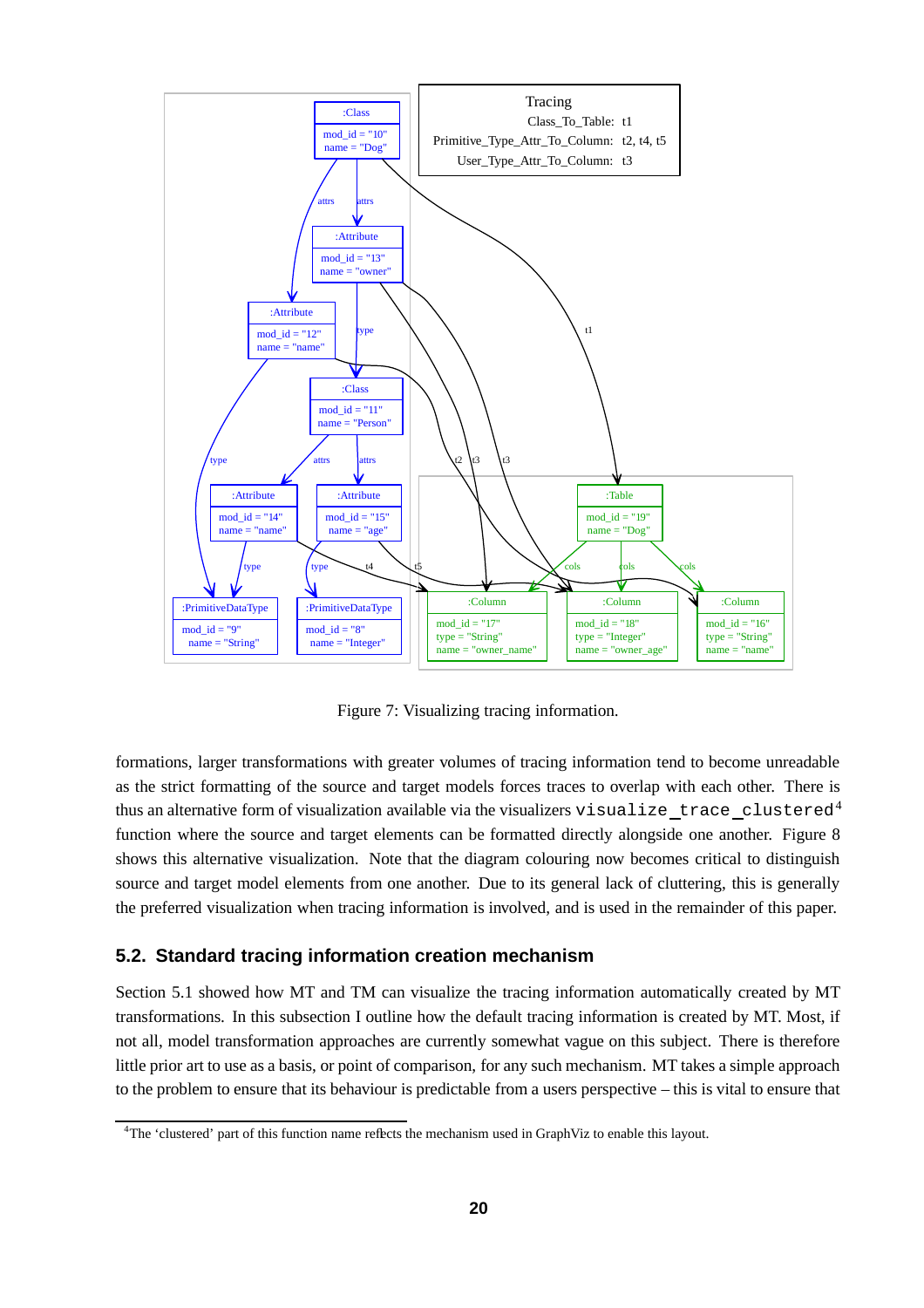

Figure 8: Visualizing tracing information with the free layout of source and target model elements.

users can make informed choices about when and where to add or override tracing information (see section 5.3).

As standard, tracing information in a rule is created between all source elements matched by non-nested model element patterns, and all target elements produced by model element expressions, nested or otherwise. Non-nested model element patterns are defined to be those which are not nested within another model element pattern. For example in the following model element pattern, tracing information will be created only from instances of the Dog model class:

```
(Dog, <d>)[name == <n>, owner == (Person)[name != "Fred"]]
```
It may initially seem somewhat arbitrary to try to minimise the source elements used in tracing information whilst maximising the target elements used. The reason for minimising the source elements used is due to a simple observation: individual source elements are often matched in more than one rule execution. This then causes some source elements to be the source for large numbers of traces which can obscure the result of the transformation. Empirical observations of MT transformations suggest that when model elements are matched via nested model element patterns, they are also matched as a non-nested model element pattern during a separate rule execution. In the case of target elements, a different challenge emerges. Rather than trying to create an 'optimum' amount of traces one wishes to ensure that, as far as is practical, every target element has at least one trace associated with it. Since target element expressions are inherently localised to individual rule executions it is highly unusual for an element created by such an expression to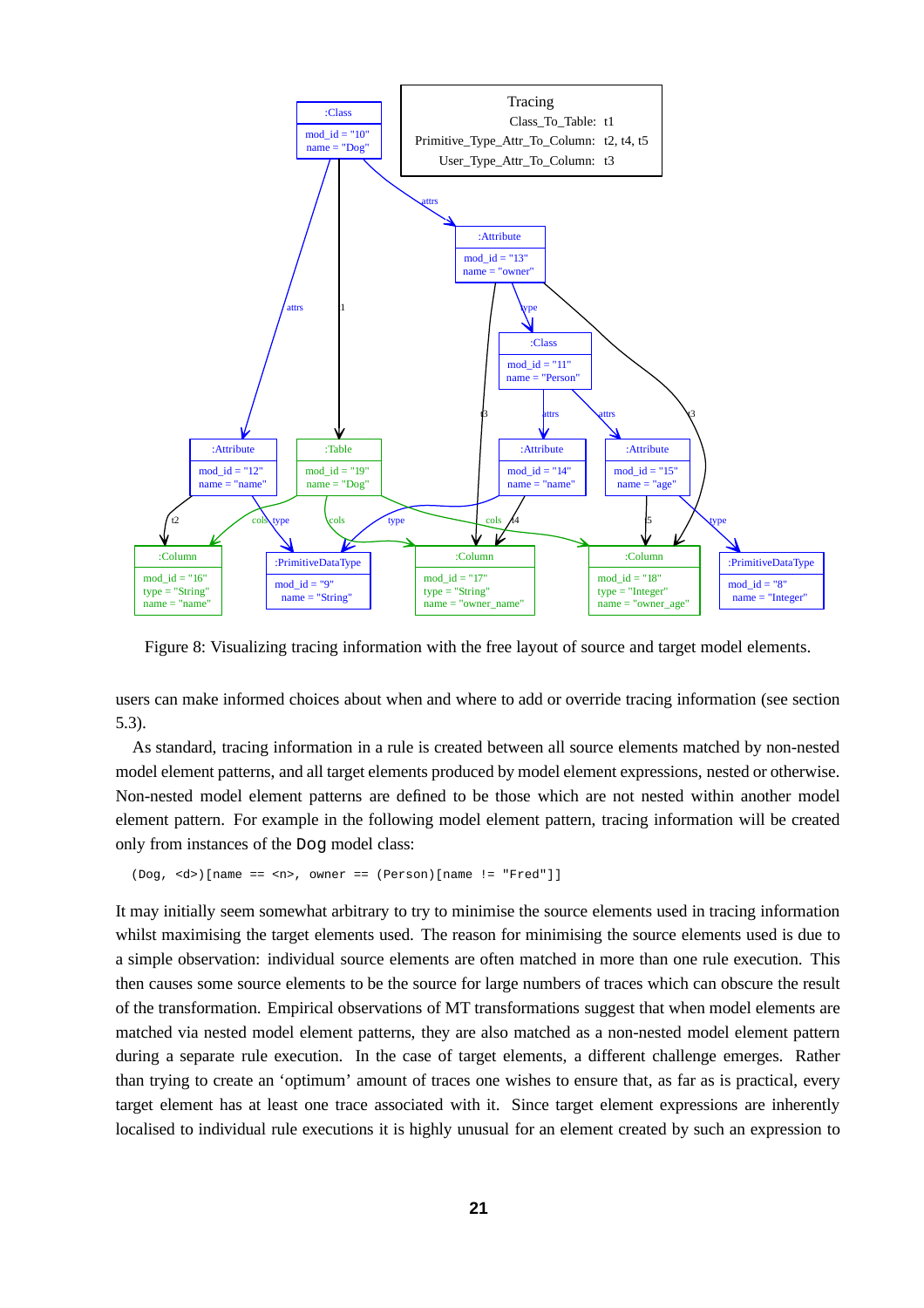be the target of more than one trace. Thus it is important to ensure that nested target element expressions have traces associated with them. Section 7.16 shows how nested model element patterns can be made to contribute towards tracing information if desired (that section also shows the large number of extra, largely uninteresting, traces created).

The standard tracing information mechanism can be seen in practice by comparing the visualized trace information of figure 8 with the transformation that created it in section 4.5.

#### **5.3. Augmenting or overriding the standard mechanism**

Whilst the standard tracing creation mechanism performs well in many cases, users may wish to augment, or override, the default tracing information created. Users may wish to add extra tracing information to emphasise certain relationships within a transformation, or to remove certain tracing information that unnecessarily clutters the transformation visualization. MT provides a simple capability for augmenting, or overriding, the default tracing information created by the standard mechanism.

For example, using the MT example presented in section 4.5 as a base, imagine that one wishes to add extra traces between the source class and all target columns. In order to achieve this one makes use of the optional tracing add clause on MT rules. This clause must contain a single Converge expression which evaluates to a tuple relating source and target model elements. The tuple is then added to the tracing information created automatically by the rule. The new Class To Table rule looks as follows:

```
rule Class_To_Table:
  srcp:
    (Class, <c>||name == <n>~; attrs == <A>~tgtp:
    (Table)[name := n, cols := columns]
  t.at. where:
    columns := []
    for attr := A. iterate():
      columns.extend(self.transform([""], [attr]).flatten())
  tracing_add:
    [[c], columns]
```
Note that since  $\sigma$  is a single element it needs to be placed within a list to create a valid trace tuple. The tuple in the tracing add clause is then added to the tracing information automatically created by the rule – hence the new traces have the same tracing number (in this case 't1') as the default traces for the rule execution. Figure 9 shows the resulting visualization of the transformation with the extra tracing information added in.

In some circumstances, users may wish to entirely override the default tracing information, rather than simply augmenting it. The tracing override clause in a rule turns off the rules default tracing generation, replacing it with the tuple returned by the single Converge expression in the clause. tracing add and tracing override are thus mutually exclusive clauses within a rule. Whilst maintaining the additional tracing information created by our modified Class To Table rule, assume one now wishes the other two rules in the transformation to be prevented from generating any tracing information at all. In order to achieve this, tracing override clauses which contain tuples relating the empty set of source elements to the empty list of target elements are defined. The modified rules are as follows:

```
rule User_Type_Attr_To_Column:
   srcp:
       (String, <prefix>)[]
       (Attribute)[name] == <math>\langle n \rangle</math>, type = (Class)[name] == <math>\langle cn \rangle</math>, <math>\langle n \rangle</math> = <math>\langle cn \rangle</math>,
```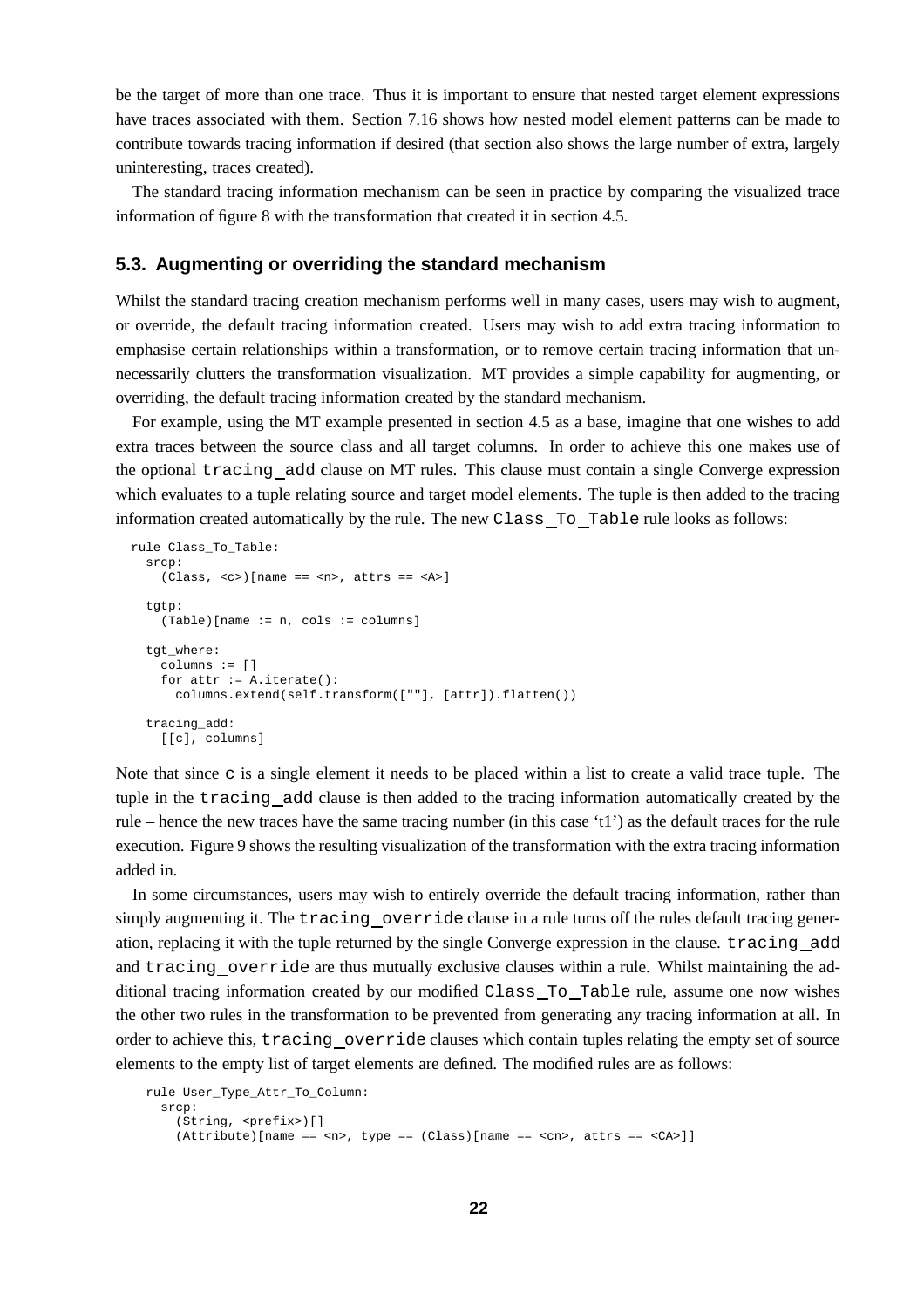

Figure 9: Augmenting the default tracing information.

```
tatp:
    self.transform([concat_name(prefix, n)], [ca]) for ca := CA.iterate()
  tracing_override:
    [[], []]
rule Primitive_Type_Attr_To_Column:
  srcp:
    (String, <prefix>)[]
    (Attribute)[name == <n>, type == (PrimitiveDataType)[name == <pn>]]
  tgtp:
    [(Column)[name := concat_name(prefix, n), type := pn]]
  tracing_override:
    [[], []]
```
The result of running the transformation with its three rules altered can be seen in figure 10. As this example shows, users can completely customise the tracing information created by MT to their own needs.

# **6. Towards more sophisticated transformations**

The previous section introduced the basics of the MT language, via a simple version of the running example. In this section, I delve into some of the more advanced aspects of the MT language which allow more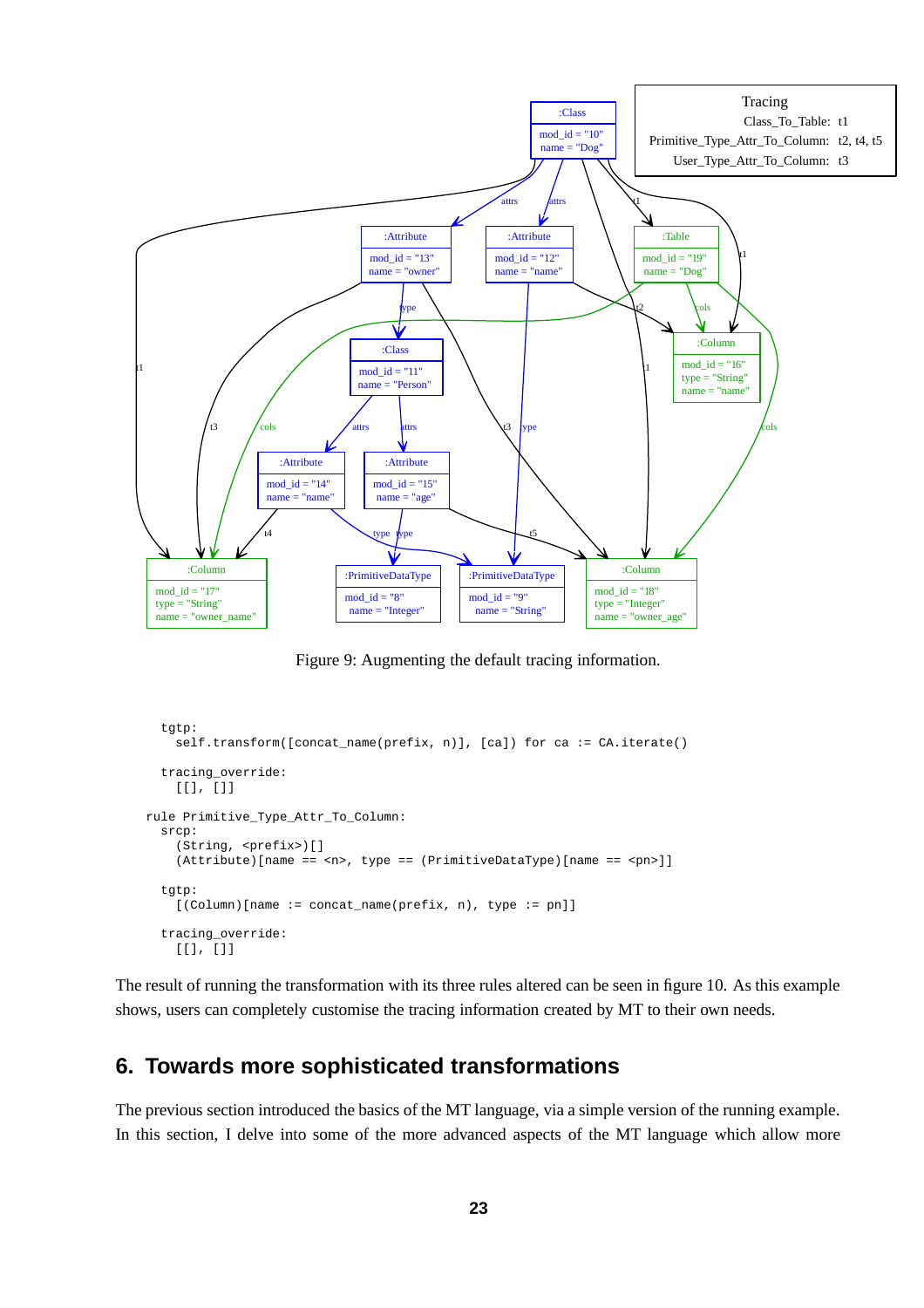

Figure 10: Augmenting and overriding the default tracing information.

complex and sophisticated transformations to be expressed. In order to explore these aspects fully, I first present a more complex version of the running example.

# **6.1. Extending the running example**

In this subsection I define the 'advanced' variant of the running example. The overall idea is, as before, to translate UML-esque class models into relational database models. In order to make the example more challenging, the 'Simple UML' meta-model is extended in several ways as can be seen in figure 11. These extensions extend the required transformation as follows:

- Associations are added to the meta-model. Associations add a significant degree of complexity to the meta-model because a classes 'real' attributes are determined by the union of the attributes it directly links to, and the associations for which it is a source.
- Attributes can be marked as being part of a classes primary key by having the is primary attribute set to true. Note that associations play no part in determining a classes primary key.
- Classes which have the is persistent attribute set to true will be converted to tables; references to such classes (via attribute types or associations) will result in the classes primary key attributes being to converted to columns used as a foreign key. Classes which do not have the is persistent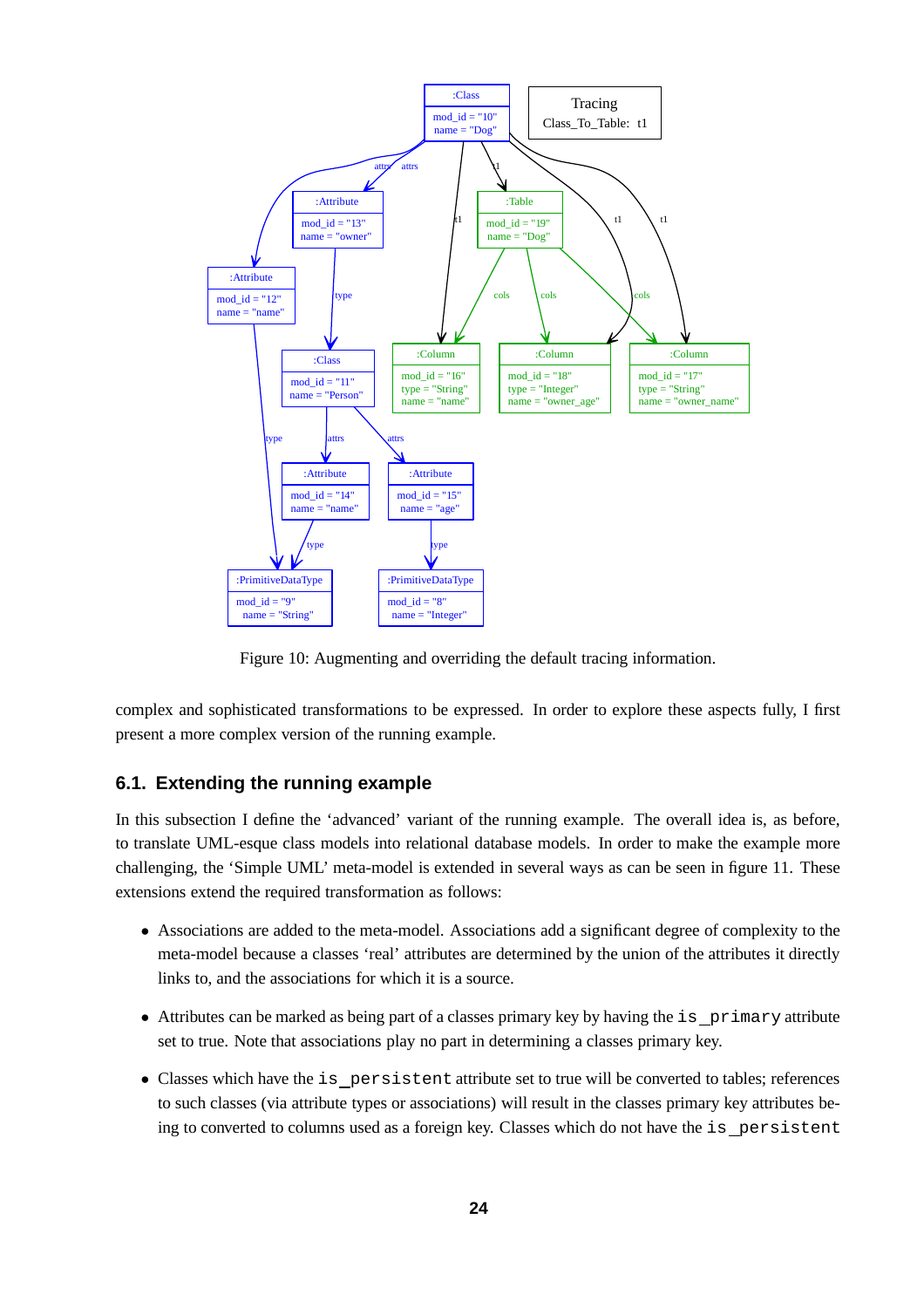

Figure 11: Extended 'Simple UML' meta-model.

attribute set to true will not be transformed into tables, and will have their attributes drilled into, as in the simple transformation.

The relational database meta-model is also extended, as shown in figure 12. The extended meta-model allows tables to define primary keys and foreign keys. Note that, since the TM data model allows nested data types to be expressed, foreign keys are defined as a sequence of sequences of columns.

## **6.2. Pattern multiplicities**

One of the problems noted in section 3.4.2 with the QVT-Partners approach is that model element patterns can only match against a fixed number of elements. Some very simple transformations naturally consist only of rules which match against a fixed number of elements in the source model. However, many, if not most, non-trivial transformations contain rules which need to match against an arbitrary number of source elements. Expressing such transformations in the QVT-Partners approach requires cumbersome work arounds.

To solve this problem, MT adapts the concept of multiplicities found in many textual regular expression languages. Each source pattern in MT can optionally be given a *multiplicity*. Multiplicities specify how often a given source pattern can, or must, match against its source elements. Multiplicities are therefore a constraint on the universe of model elements passed in the parameter corresponding to the patterns position in the srcp clause. Each pattern in a srcp clause can optionally be suffixed with a multiplicity and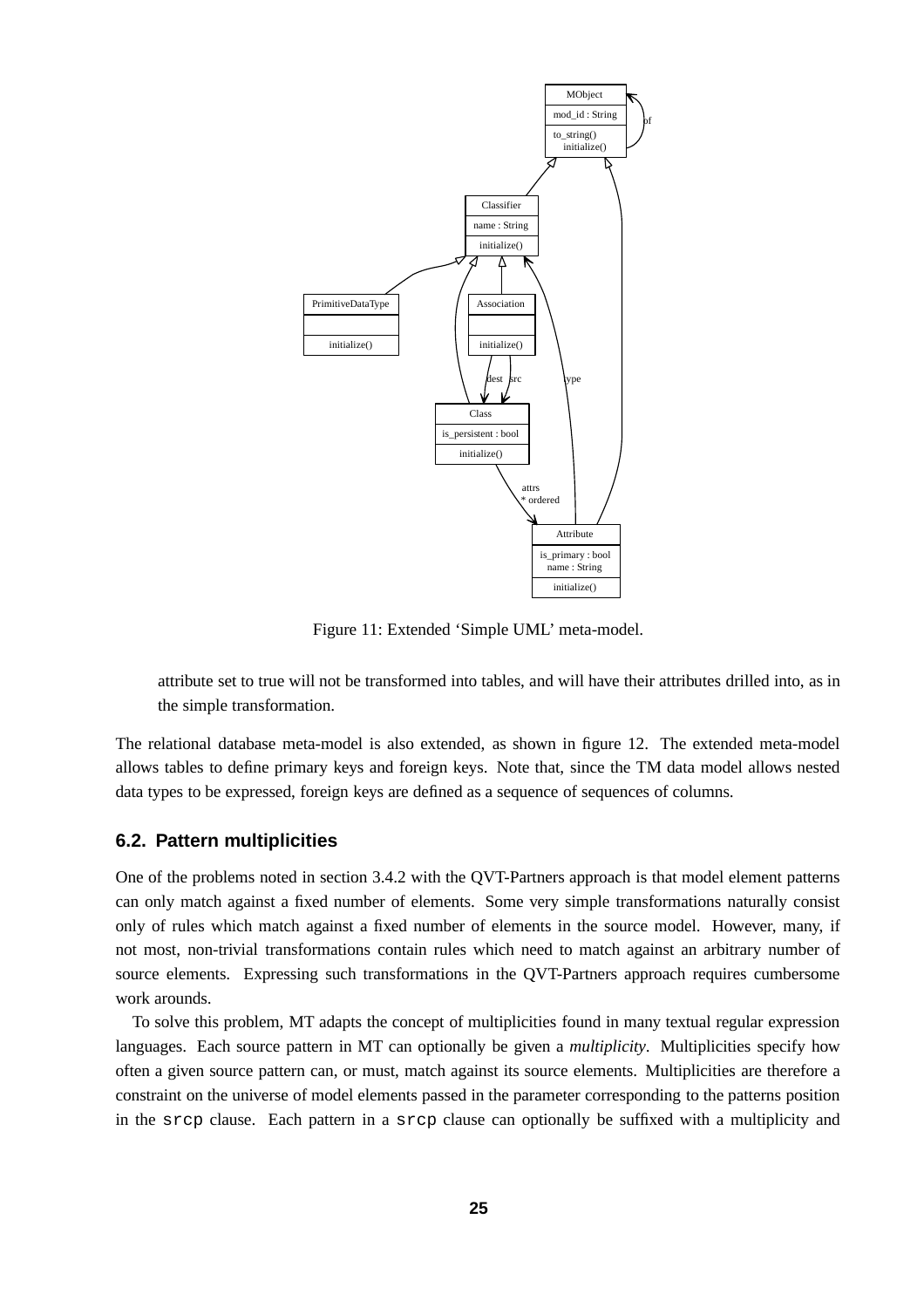

Figure 12: Extended relational database meta-model.

an associated variable binding. The following example of a pattern multiplicity will match zero or more associations, assigning the result of the match to the assocs variable:

 $(Association, [name == n] : * <assocs>$ 

The syntax for multiplicities is inspired by Perl-esque regular expression languages. The following multiplicities, and possible qualifiers, are defined in MT:

| m                              | Must match exactly <i>m</i> source elements.                                       |
|--------------------------------|------------------------------------------------------------------------------------|
| $\star$                        | Will match against zero or more source elements.                                   |
| $\star$                        | Must match against every source element.                                           |
| $\star$ ?                      | Will match against the minimum possible number of source elements.                 |
| $\boldsymbol{n}$<br>$m \ldots$ | Must match no less than $m$ , and no more than $n$ source elements.                |
| n ?<br>$m \ldots$              | Will match against the minimum number of source elements once m elements have been |
|                                | matched, but will not exceed $n$ matches.                                          |
| $\star$<br>$m \ldots$          | Must match no less than $m$ elements.                                              |
| $\star$ ?<br>$m \ldots$        | Will match against the minimum number of source elements once m elements have been |
|                                | matched.                                                                           |

As with Perl-esque textual regular expressions, multiplicities default to 'greedy' matching — that is, they will match their pattern against the maximum number of elements that causes the multiplicity to be satisfied. When backtracking in a srcp clause calls upon a multiplicity to provide alternative matches, it then returns matches of lesser lengths. The concept of greedy and non-greedy matching is however much simpler in the case of textual regular expressions since text is an inherently ordered data type. Thus the length of matches is calculated by determining how many characters past a fixed starting point a match extends. In contrast to this, model elements have no order with respect to one another, and thus MT has to take a very different approach to the concepts of greedy and non-greedy matches. MT defines the length of a multiplicities match as the number of times the multiplicity matched; however since model elements are not ordered, this does not present an obvious way of returning successively smaller matches. In order to resolve this problem in the case of greedy matching, MT creates the powerset of matches, and iterates over it, successively returning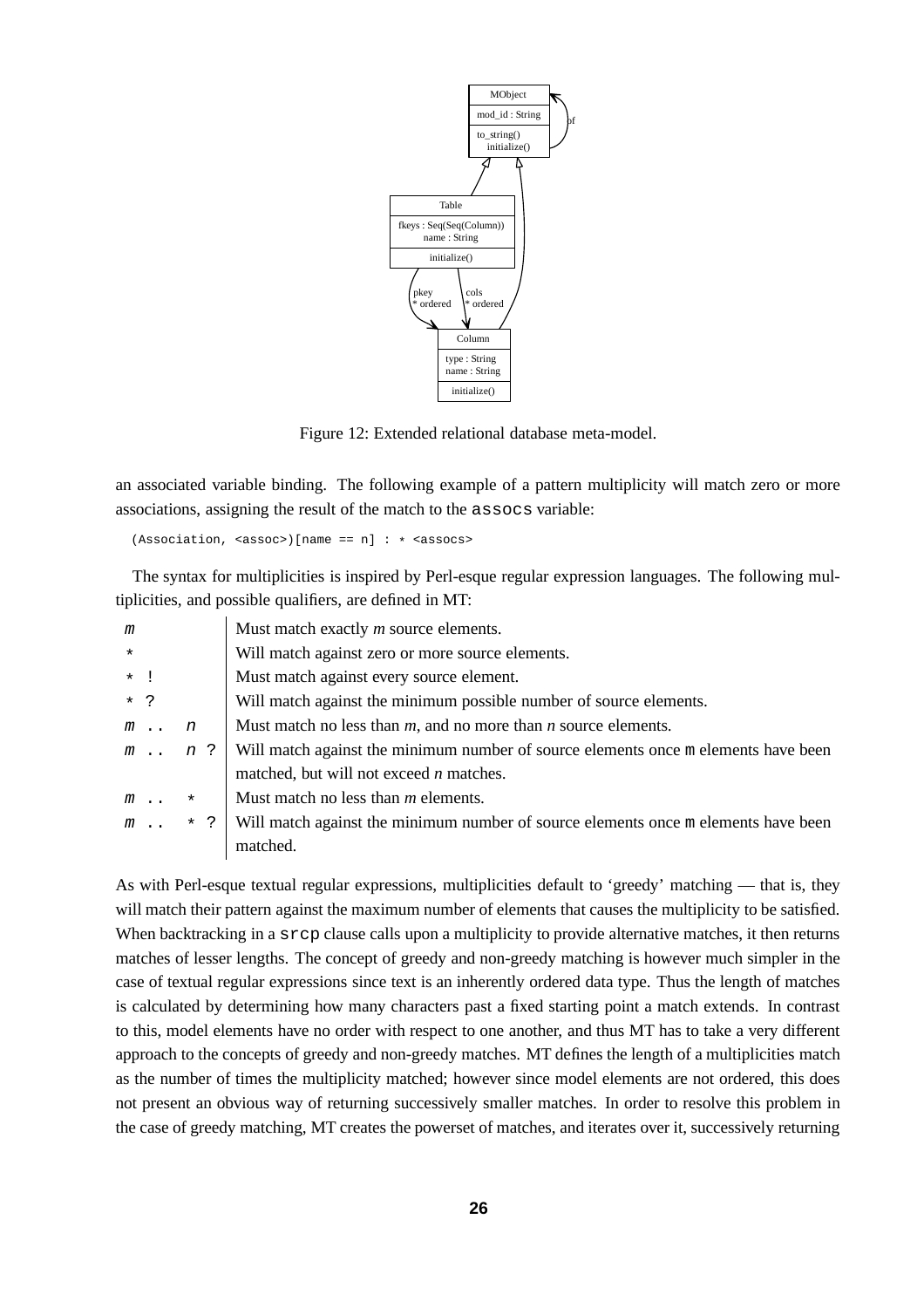sets with smaller number of elements when called upon to do so. Note that whilst MT guarantees that with greedy matching  $|match_n| \ge |match_{n+1}|$ , it makes no guarantees about the order that sets of equal size in the powerset will be returned.

The ? qualifier reverses the default greedy matching behaviour, attempting to match the minimum number of elements that causes the multiplicity to be satisfied, successively returning sets of greater size from the powerset when called upon to do so. The ! qualifier is the 'complete' qualifier which ensures that the pattern matches successfully against every model element passed in the patterns appropriate argument. Whilst the ? qualifier, in a slightly different form, is standard in most textual regular expression languages, the ! qualifier is specific to MT.

#### **6.2.1. Variable bindings in the presence of multiplicities**

Variable bindings in patterns suffixed by multiplicities need to be treated differently from variables in bare patterns. When a multiplicity is satisfied, its associated variable binding is assigned a list of dictionaries. Each dictionary contains the variable bindings from a particular match of the pattern. The need for different treatment of variable bindings inside and outside multiplicities is most easily shown by examining what would happen if they were treated identically. Consider the following incorrect MT code:

```
(Association)[src == (Class)[name = n]] : * <a>assocs&gt;(Class, <c> [name == n]
```
A first glance may suggest that when the rule these patterns are a part of runs, c will be set to the class which has the same name as the associations source class. However, the example is nonsensical since n has no single value. Indeed n may have no value at all, since it will be bound to zero or more class names as the multiplicity attempts to match the model pattern as many times as possible. As this example shows, n has no meaning outside of the multiplicity it is bound in; however it clearly has a meaning in the context of the multiplicity.

In order to resolve this quandary, MT takes a two stage approach. Within multiplicities, local variable bindings are accessed as normal. At the end of each successful match, MT creates a dictionary relating variable binding names to their bound values. The list of these values is then assigned to the variable binding associated with the multiplicity. Thus the variable bindings for each individual match can be accessed. To illustrate this, I reuse the original multiplicities example:

```
(Association)[src == (Class)[name = <sub>fn</sub>]] : * <sub>assocs</sub>)
```
Printing the assocs variable would lead to output along the following lines:

```
[Dict{"n" : "orders"}, Dict{"n" : "parts"}]
```
The MT module provides a convenience function mult extract(bindings, name) which iterates over a list of dictionaries, as generated by a multiplicity, and extracts the particular binding name from each dictionary, returning a list. A standard idiom in MT is to use this function with a self variable binding in a model element pattern, which allows a user to determine all the model elements matched by a particular pattern multiplicity.

# **6.3. Extended example**

In this subsection I show the MT version of the extended example. The added complexity in this version of the transformation over the original simpler version is due to three considerations: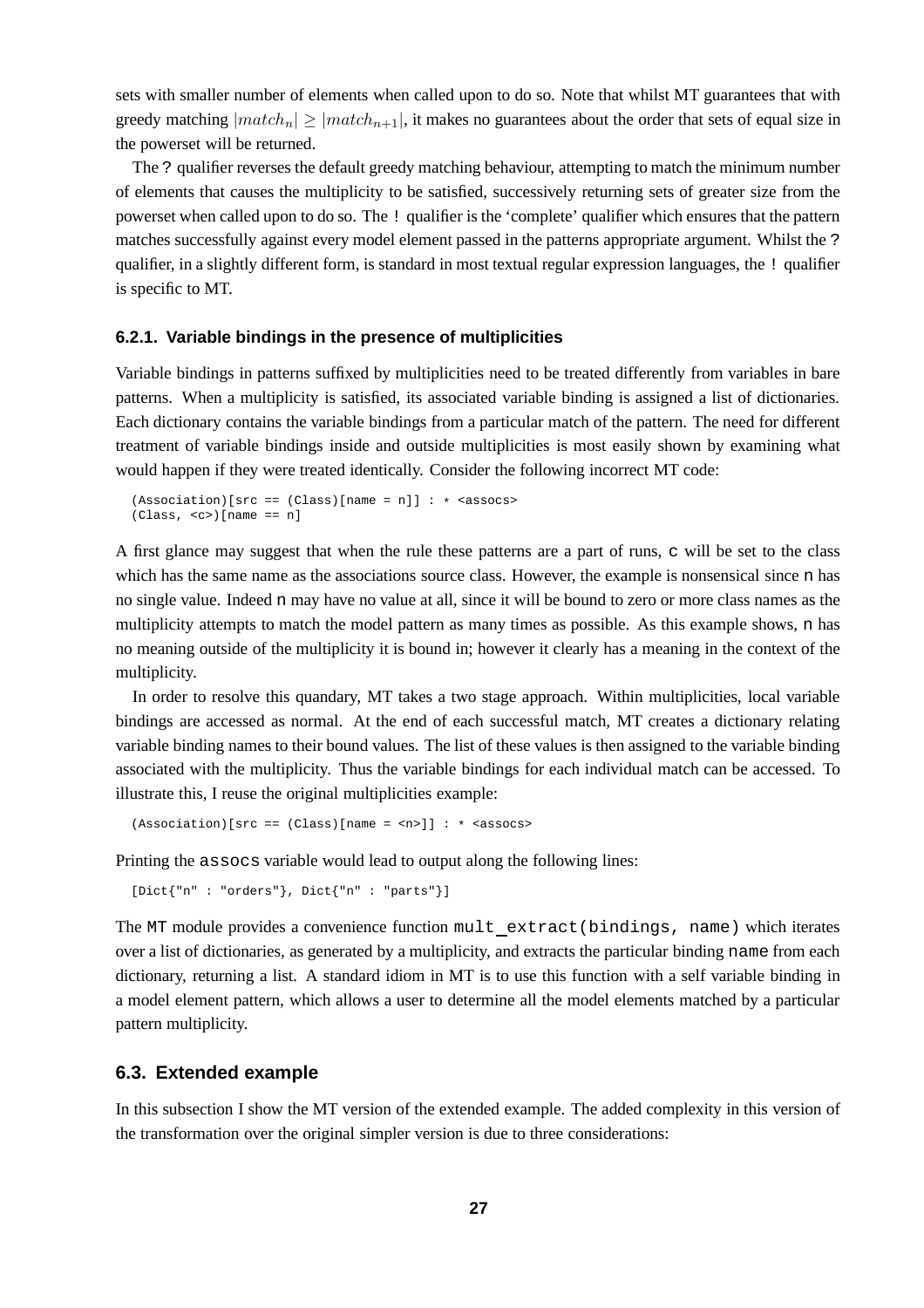- 1. Classes can not be transformed in isolation all associations for which a class is the source must be considered in order that the table that results from a class contains all necessary columns.
- 2. Classes which are marked as persistent must be transformed substantially different from those not marked as persistent.
- 3. Foreign keys and primary keys reference columns. It is important that the column model elements pointed to by a table are the appropriate model elements, and not duplicates. Th

The MT example is as follows:

```
$<MT.mt>:
 transformation Classes_To_Tables
 rule Persistent_Class_To_Table:
   srcp:
      (Class, <c>)[name == <n>, attrs == <attrs>, is_persistent == 1]
      (Association, <assoc)[src == c] : * <assocstgtp:
      (Table)[name := n, cols := cols, pkey := pkeys, fkeys := fkeys]
   tgt_where:
      cols := []pkeys := []
      fkeys := []for aa := (attrs + MT.mult_extract(assocs, "assoc")).iterate():
        a_cols, a_pkeys, a_fkeys := self.transform([""], [aa])
        cols.extend(a_cols)
        pkeys.extend(a_pkeys)
        fkeys.extend(a_fkeys)
 rule Primary_Primitive_Type_Attribute_To_Columns:
    srcp:
      (String, <prefix>)[]
      (Attribute)[name == <attr_name>, type == (PrimitiveDataType)[name == \
        <type_name>], is_primary == 1]
    tgtp:
      [col]
      [col]
     \lbracktgt_where:
      col := (Column)[name := concat_name(prefix, attr_name), type := type_name]
 rule Non_Primary_Primitive_Type_Attribute_To_Columns:
   srcp:
      (String, <prefix>)[]
      (Attribute)[name == <i>attr_name</i>], type == (PrimitiveDataType)[name == \n<type_name>], is_primary == 0]
    t.at.p:
      [(Column)[name := concat_name(prefix, attr_name), type := type_name]]
      \lceil]
      []
 rule Persistent_User_Type_Attribute_To_Columns:
    srcp:
      (String, <prefix>)[]
      (Attribute, <i>z</i> attr<math>)</math> [name == <i>z</i> attr_name), type == <i>(Class, <i>z</i> class_>) \[name == <class_name>, attrs == <attrs>, is_persistent == 1]]
    tgtp:
      cols
      []
      [cols]
```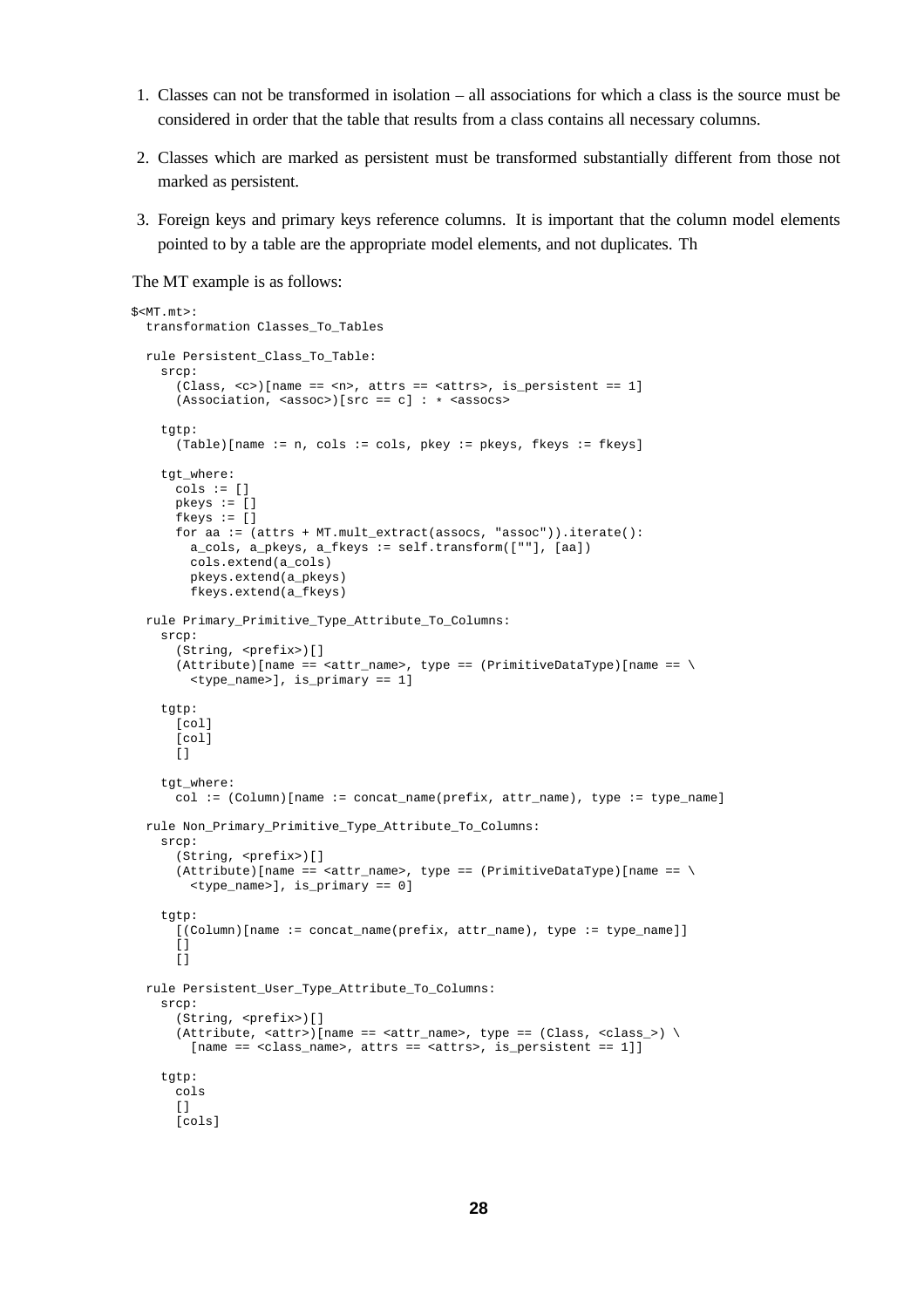```
tgt_where:
    cols := []for attr := attrs.iterate():
      a_cols, a_pkeys, a_fkeys := self.transform([concat_name(prefix, \
        attr_name)], [attr])
      cols.extend(a_pkeys)
rule Non_Persistent_User_Type_Attribute_To_Columns:
  srcp:
    (String, <prefix>)[]
    (Attribute, <at>start>)(name == <at>start_name, type == (Class, <class>)[name == <class_name>, attrs == <attrs>, is_persistent == 0]]
  tgtp:
    .<br>cols
    []\overline{1}tgt_where:
    cols := \lceil \cdot \rceilfor attr := attrs.iterate():
      a_{\text{c} \cdot \text{c} \cdot \text{c}} a_pkeys, a_{\text{c}} fkeys := self.transform([concat_name(prefix, \
        attr_name)], [attr])
      cols.extend(a_cols)
rule Persistent_Association_To_Columns:
  srcp:
    (String, <prefix>)[]
    (Association)[name == <">attr_name</code>, dest == (Class, <">class__</code>)[name == \<class_name>, attrs == <attrs>, is_persistent == 1]]
  tgtp:
    cols
    \lceil]
    [cols]
  tgt_where:
    cols := []for attr := attrs.iterate():
      a_cols, a_pkeys, a_fkeys := self.transform([concat_name(prefix, \
       attr_name)], [attr])
      cols.extend(a_pkeys)
rule Association Non Persistent Class To Columns:
  srcp:
    (String, <prefix>)[]
    (Association)[name == <attr_name>, dest == (Class, <class_>)[name == \
      <class_name>, attrs == <attrs>, is_persistent == 0]]
    (Association, <sassoc>|src == class_]: * <sassocs>tgtp:
    cols
    \Boxfkeys
  tgt_where:
    cols := []fkeys := []
    for aa := (attrs + MT.mult_extract(assocs, "assoc")).iterate():
      a cols, a pkeys, a fkeys := self.transform([concat_name(prefix, \
        attr_name)], [aa])
      cols.extend(a_cols)
rule Default:
  srcp:
    (MObject)[]
  tgtp:
    null
```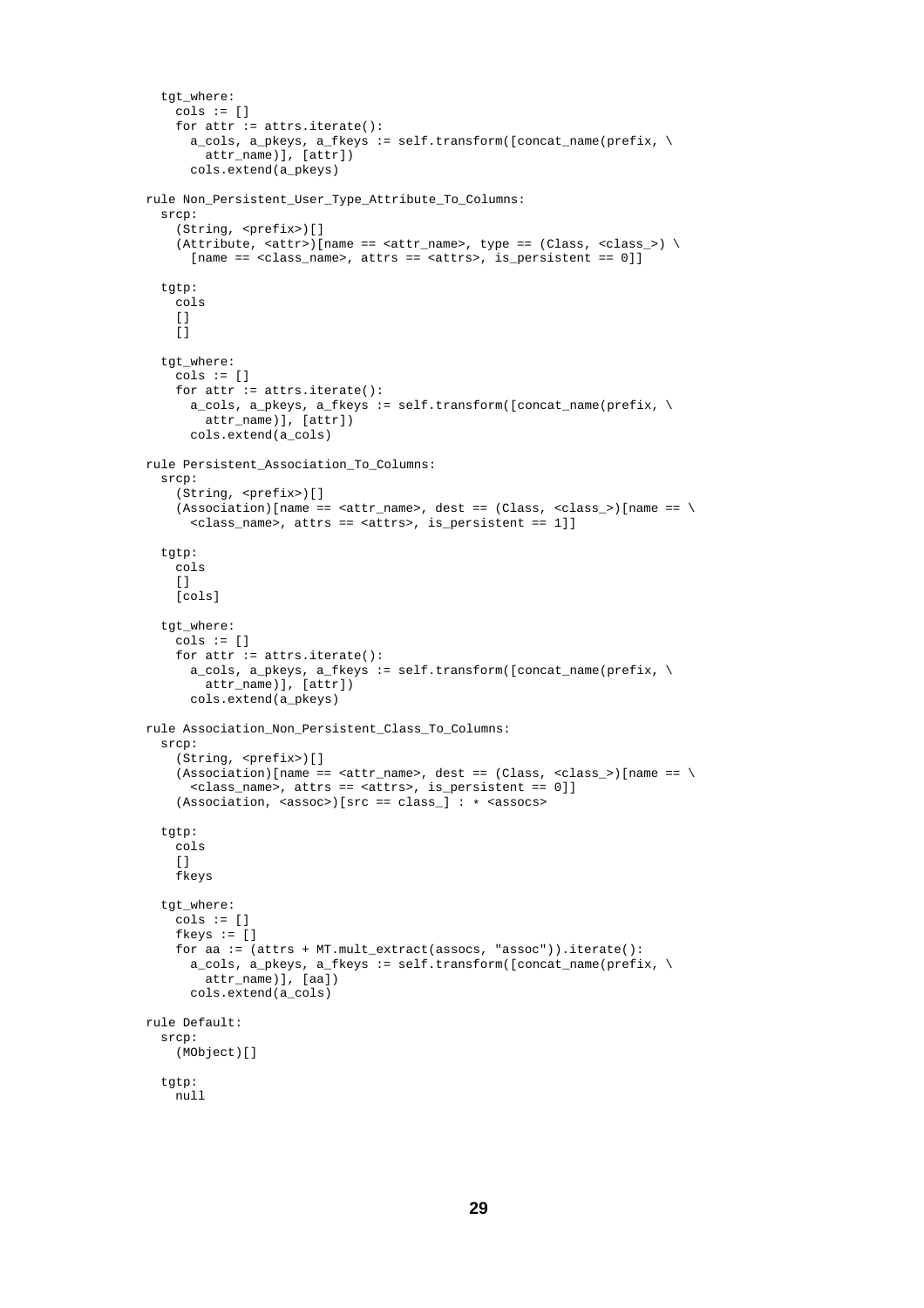In order to run this transformation, a list of top-level elements (classes and associations) should be passed to it. Unlike the simple version of the example, there is no need to designate one particular class as being the 'start' class for the transformation. The output of the transformation will consist of a number of tables.

One feature in particular requires explanation to make sense of this transformation. Many of the rules have more patterns than there are arguments passed to the transform function. For example, the Association Non Pe rule defines three patterns but the transform function is never called with more than two arguments – it would thus seem impossible for this rule to ever execute. However, MT defines that when a rule is passed fewer arguments than it has parameters, the root set of source elements is substituted for each missing argument. This is effectively an escape mechanism allowing rules access to the complete source graph, which . Without such a mechanism, transformations such as this would be complicated by the need to continually pass around the root set of source elements.

The overall structure of this transformation is hopefully relatively straight forward. The Persistent Class To rule ensures that each class marked as being persistent in the source model is transformed into a table in the target model. It takes a persistent class, and finds all of the associations for which the class is a source; it then iterates over the union of the classes' attributes and associations for which it is a source, transforming them into columns. All of the other rules take in a string prefix (representing the column prefix being constructed as the transformation drills into user types), and an attribute or association (and, in the case of the Association Non Persistent Class To Columns rule, an additional set of associations) and produces three things: a list of normal table columns; a list of primary key columns; a list of foreign key columns. The final rule in the transformation Default is a 'catch all' rule that takes in model elements from the root set which not matched by other rules – non-persistent classes and associations – and transforms them into the null object; this causes MT to discard the result of the transformation rule, and not create any tracing information. The Default rule is necessary to ensure that such elements in the root set of source elements do not cause the transformation to raise a Can not transform exception.

Figure 13 shows a visualization of a particular execution of the transformation. The size of the source model has been increased to the maximum that can be sensibly visualized on paper, to provide some reassurance that MT can cope with transformations beyond a small handful of elements. Note that when freed of paper-based space constraints, and the visualization technique can easily cope with much larger source models.

## **6.4. Pruning the target model**

One thing not immediately obvious from viewing figure 13 is that the final target model is not a union of the model elements produced in every rule execution. In fact, if one were to take the union of model elements produced by every rule execution, the target model would contain many superfluous model elements. The reason for this can be seen by examining a rule such as Persistent Association To Columns. This rule calls the transform function but then effectively discards some of the model elements produced by this call (the rule in question cares only about primary key columns, and ignores non-primary key columns). Knowing that, as an implementation detail, TM assigns each new model element a unique and monotonically increasing identifier, one can see from figure 13, that some elements have been discarded, due to the non-contiguous model identifiers in target model elements. For example, the lowest identifier for a target model element is 29 and the highest 47, but identifiers such as 42 are missing in the figure – these are elements that were produced by a rule execution, but discarded by other rules.

MT's approach to achieving the final target model involves firstly taking the model elements produced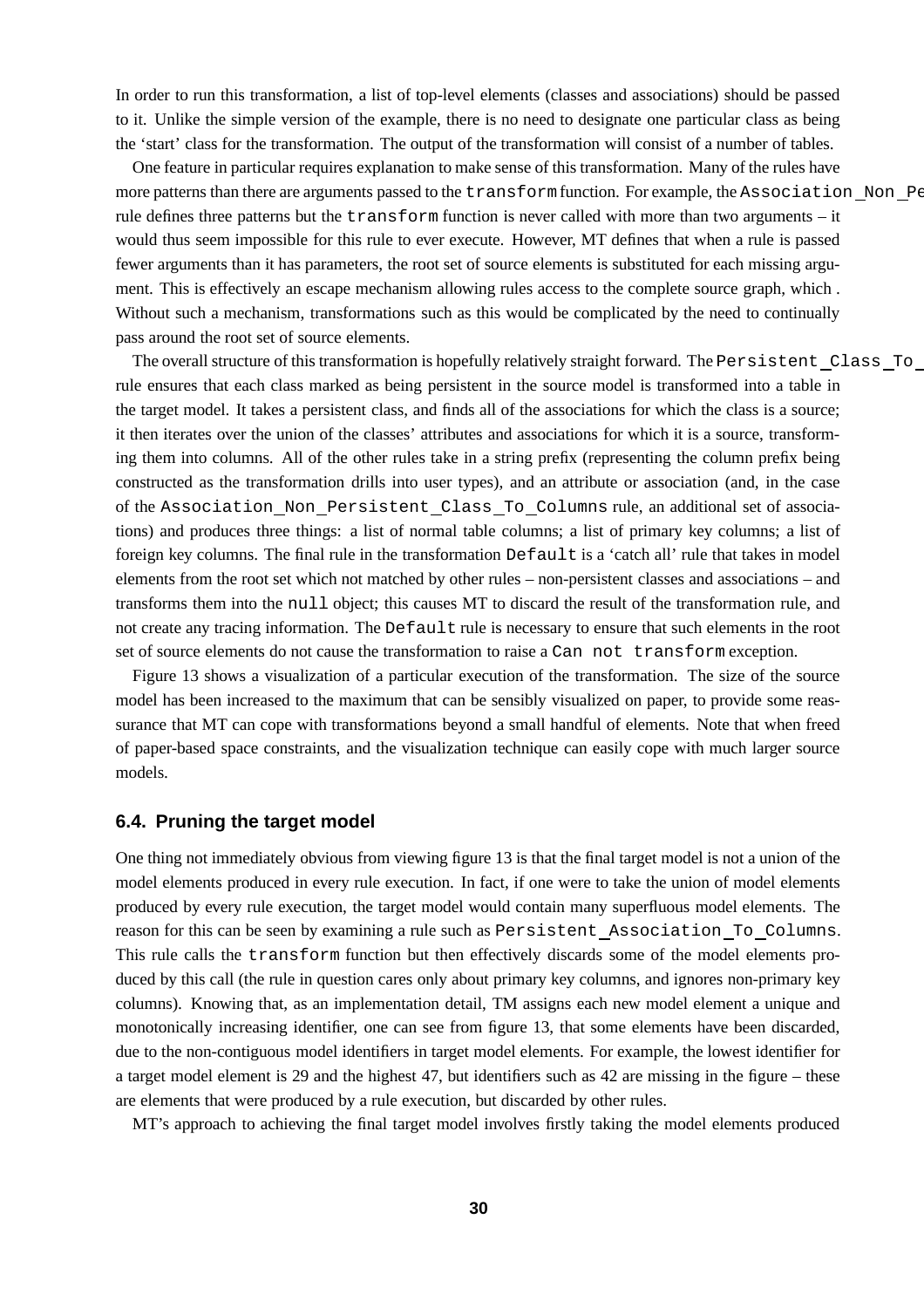



Figure 13: An example execution of the extended transformation.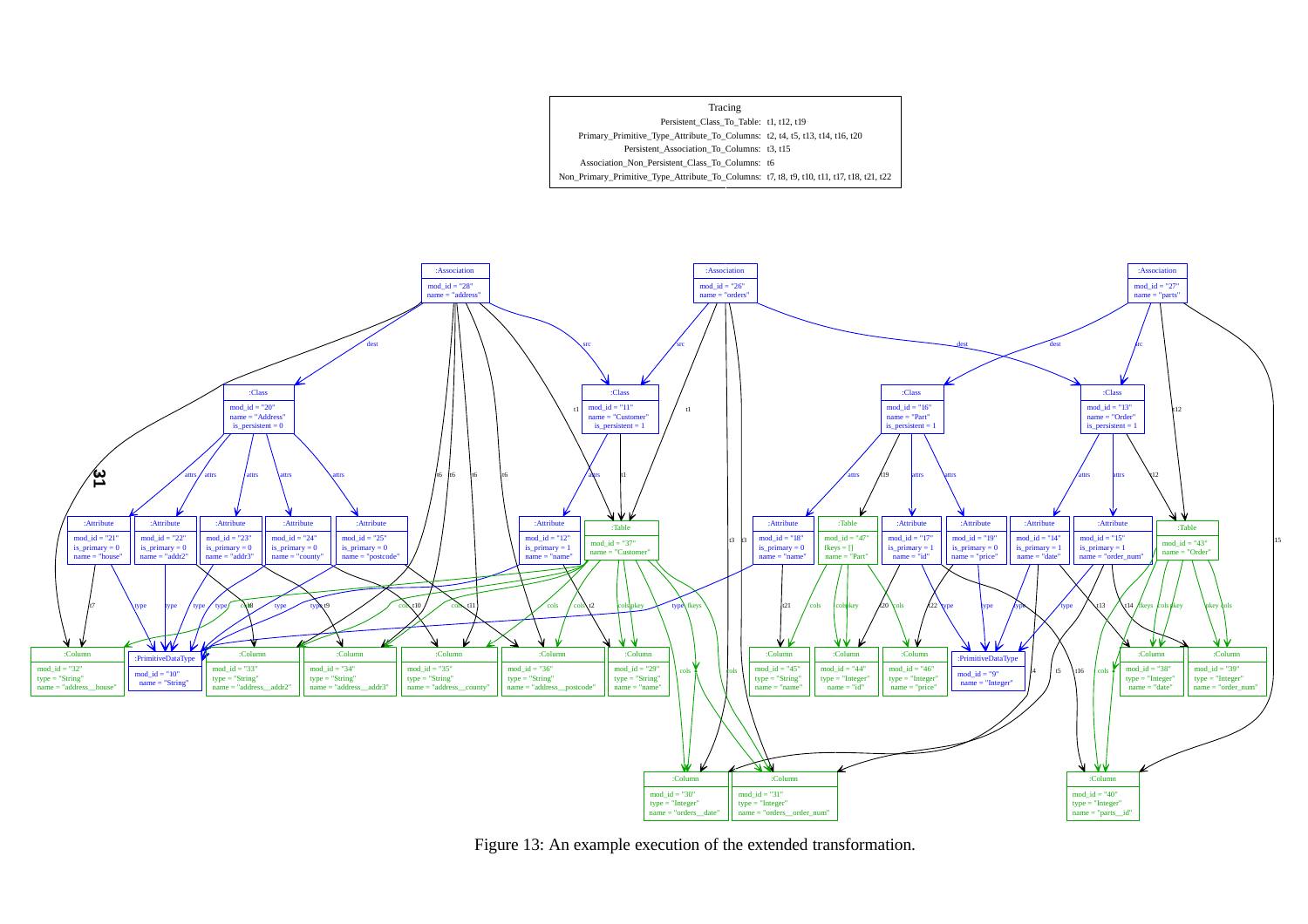by transforming each element in the root source set. It then then uses these elements as the root nodes in a simple graph walking scheme. Only target model elements which are reachable from these elements are considered to be in the eventual target model. Note that scheme does allow the eventual target model to consist of unconnected subgraphs.

# **6.5. Combinators**

One of the most interesting features in the QVT-Partners approach are combinators. Section 3.3 showed the or combinator; the QVT-Partners approach also defines and and not combinators. The combinators work largely as one might expect given their names. For example the and combinator takes two or more rule invocations, and succeeds only if each invocation succeeds.

Since MT rules are able to utilise the standard Converge notions of success and failure, the base combinators from the QVT-Partners approach can be encoded directly in MT using the not, disjunction and conjunction operators for not, or, and and respectively. The following contrived transformation rule will match against a class iff one of its attributes can be transformed by one or the other of the R1 or R2 rules:

```
rule X:
 srcp:
   (Class)[attributes = {a | 0}]src_when:
    self.R1(a) | self.R2(a)
```
The QVT-Partners approach defines extra semantics for the and combinator which automatically merges together the outputs of different rules. In the general case, I believe that such functionality is undesirable since the merging of outputs can only sensible be determined at the fine-grained level by transformation writers themselves. However building a 'merging' combinator on top of the existing functionality is relatively simple, since it merely involves storing and then merging the result of each expression in a conjunction.

Although the treatment of combinators in MT is currently simplistic, the direct encoding of these features in terms of primitive Converge features is interesting. Whereas the QVT-Partners combinators are new primitives in the language, MT is able to directly utilise Converge features. I believe a fruitful area of future research will be to investigate more powerful combinators, with a view to including the most useful in a standard library.

# **7. Implementation**

In this section I discuss some of the most interesting aspects of the MT implementation. Since the implementation follows the typical structure of DSL implementation functions – as seen concretely in TM [Tra05] – many aspects of the implementation have already been presented elsewhere. In this section I outline the novel aspects of the implementation, relative to what has already been presented.

### **7.1. MT Grammar**

Since any discussion of MT's implementation necessarily references MT's grammar, I first present the CPK grammar:

```
mt_rules ::= "TRANSFORMATION" "ID" "NEWLINE" mt_rule { "NEWLINE" mt_rule }*
mt_rule ::= "RULE" "ID" ":" "INDENT" mt_in "NEWLINE" mt_out "DEDENT"
```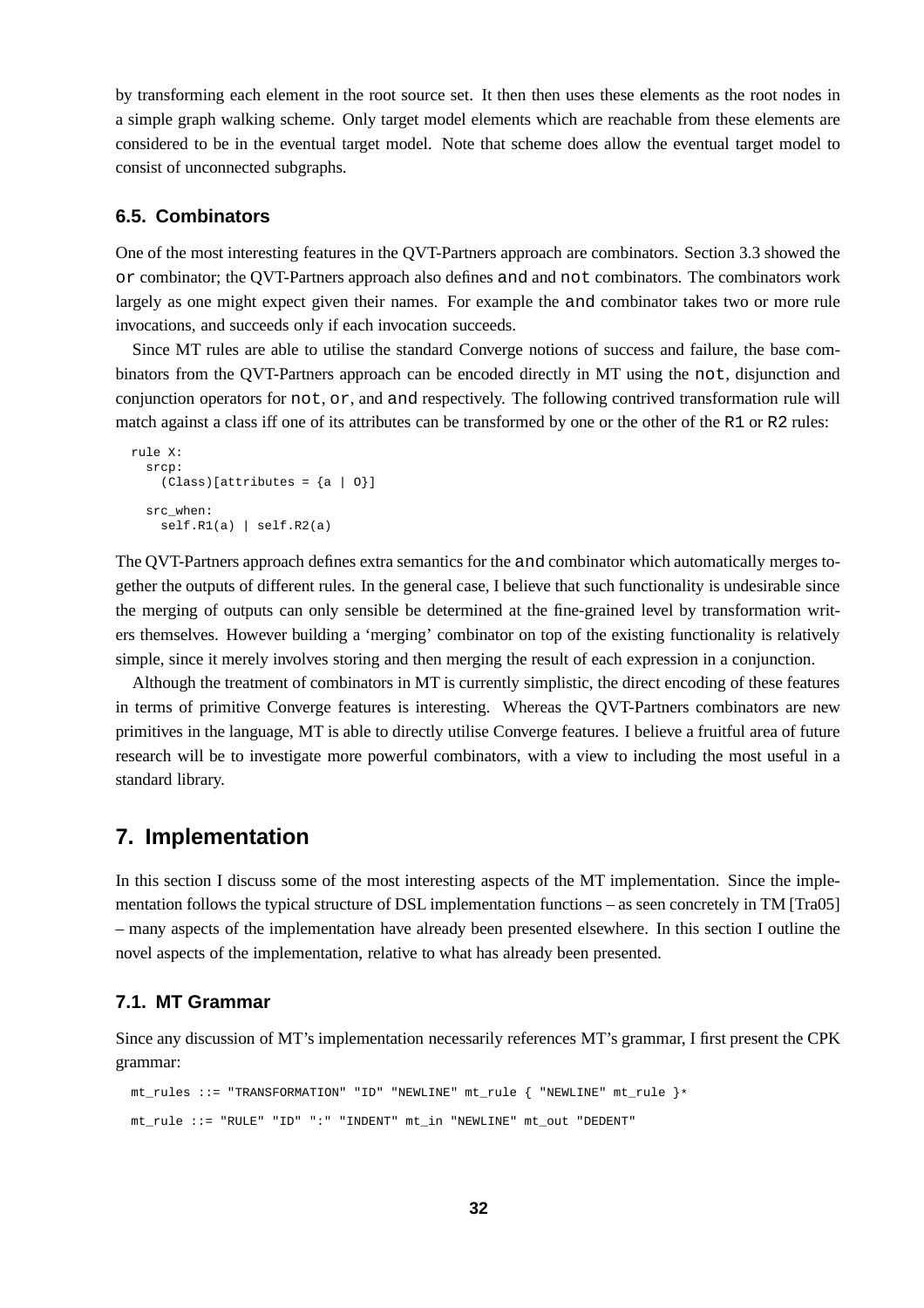```
mt_in ::= mt\_inp mt\_incmt_inp ::= "SRCP" ":" "INDENT" pt_ipattern { "NEWLINE" pt_ipattern }* "DEDENT"
mt_inc ::= "NEWLINE" "SRC_WHEN" ":" "INDENT" pt_ipattern "DEDENT"
       : : =mt_tgt ::= mt_tgtp mt_tgtw mt_tracing
mt_tgtp ::= "TGTP" ":" "INDENT" mt_tgt_expr { "NEWLINE" expr }* "DEDENT"
mt_tgtw ::= "NEWLINE" "TGT_WHERE" ":" "INDENT" expr { "NEWLINE" expr }* "DEDENT"
       ::=
mt_tracing ::= "NEWLINE" "TRACING_ADD" ":" "INDENT" expr "DEDENT"
           ::= "NEWLINE" "TRACING_OVERRIDE" ":" "INDENT" expr "DEDENT"
           ::=
pt_ipattern ::= pt_ipattern_expr pt_ipattern_qualifier
pt_ipattern_expr ::= pt_iobj_pattern %precedence 10
                 ::= pt_iset_pattern %precedence 10
                 ::= pt_ivar %precedence 10
                 ::= expr
pt_ipattern_qualifier ::= ":" pt_multiplicity "<" "ID" ">"
                     ::=
pt_multiplicity ::= pt_multiplicity_upper_bound
                           ::= expr "!"
                            ::= "\star" "!"
                            ::= expr "." "." pt_multiplicity_upper_bound
pt_multiplicity_upper_bound ::= expr
                           ::= expr "?"
                            ::= "*"
                           ::= "*" "?"
pt_iobj_pattern ::= "(" pt_iobj_pattern_self ")" "[" pt_iobj_slot
                              pt_iobj_pattern_comparison pt_ipattern_expr { ","
                              pt_iobj_slot pt_iobj_pattern_comparison
                              pt_ipattern_expr }* "]"
                           ::= "(" pt_iobj_pattern_self ")" "[" "]"
pt_iobj_pattern_self ::= "ID" "," "<" "ID" ">"
                           ::= "ID"
                           ::=<br>::= "ID"
pt_iobj_slot
                           ::= "ID" "(" expr { ", " expr }* ")"
                           ::= "ID" "(" ")"
pt_iobj_pattern_comparison ::= "=="
                           ::= "!="
                           ::= "<"
                           ::= ">"
                           ::= " == " == "::= ">="
              ::= "IS"pt_iset_pattern ::= "Set{" pt_iset_pattern_elems "|" pt_iset_pattern_elems "}"
                      ::= "Set{" pt_iset_pattern_elems "}"
pt_iset_pattern_elems ::= pt_ipattern { "," pt_ipattern }*
                     \cdot: =pt_ivar ::= "<" "ID" ">"
mt_tgt_expr ::= expr mt_tgt_expr_qualifier
mt_tgt_expr_qualifier ::= "FOR" expr
                     : : :=expr := pt mep pattern
pt_mep_pattern ::= "(" "ID" ")" "[" "ID" ":=" expr { "," "ID" ":=" expr }* "]"
              \therefore := "(" " T D" ")" " " " " " " "
```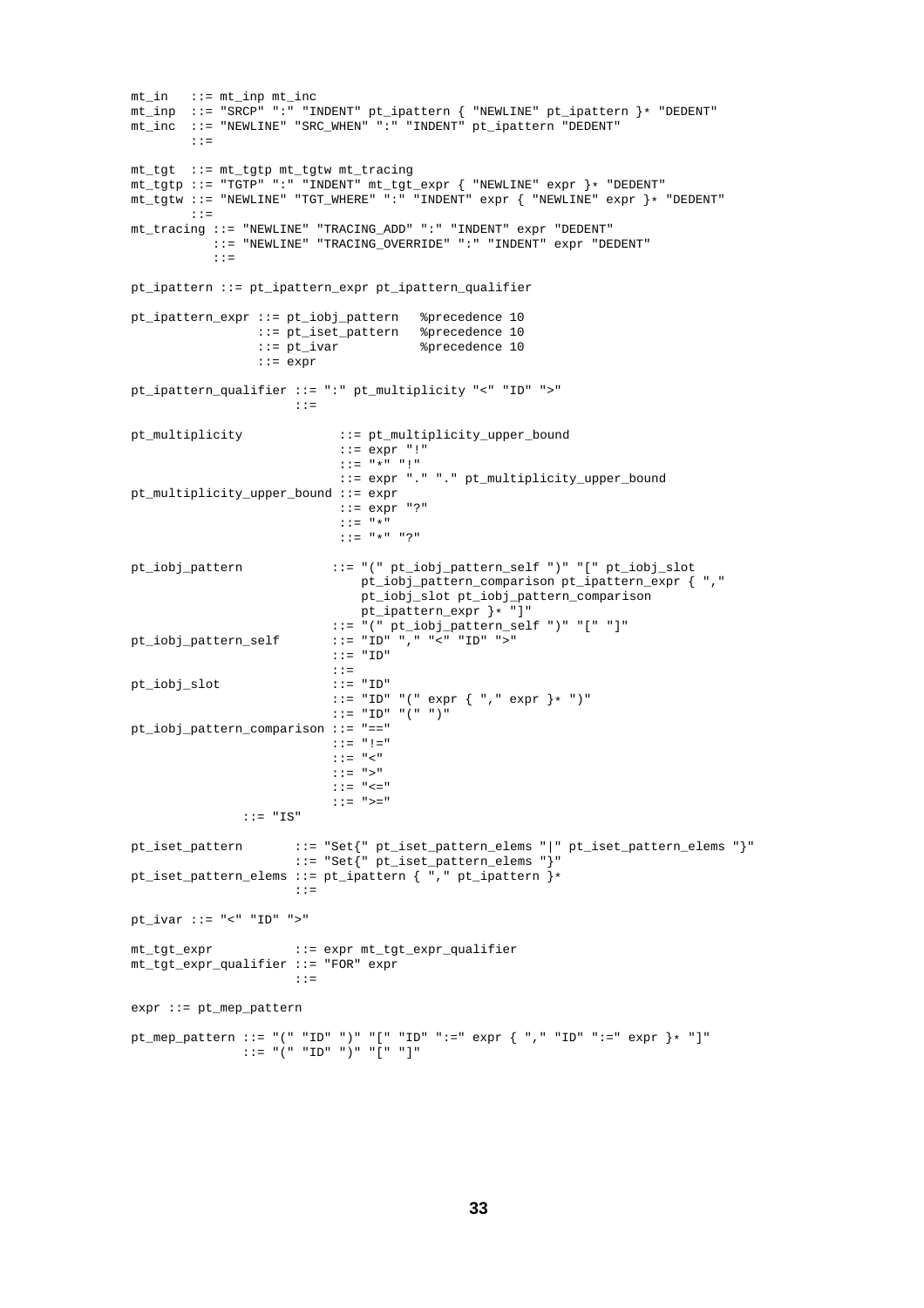## **7.2. Outline of the implementation**

The translation of an MT.MT block into Converge is relatively straight forward at a high-level. An MT transformation is translated to a single class with a number of standard functions (e.g. transform and get target, as seen earlier), fields for holding tracing information and so on, and a function for each rule in the transformation. The translation records the names of all transformation rules as a list in the rule names field within the transformation class; the list retains the rules' order in the source file.

The following subsections show how rules are translated and the definitions of the standard functions.

## **7.3. Translating rules**

The translation of a rule into a function conceptually follows the path outlined by example in section 4.1. The translated function takes a variable number of arguments, each of which must be a list containing the 'universe' of elements which each pattern in the rule can match against. If the translated source model clauses fail to match against the arguments passed to the translated function, the rule fails. If these clauses succeed, they return the set of model elements matched by model element patterns, and a dictionary of bindings. The dictionary of bindings is passed to the translated tgtp and tgtp where clauses which produce and return a list of target elements. The matched model element patterns and target elements are then used to create a suitable tuple for the transformations tracing execution, before the rule returns the target elements produced.

A simplified version of the outer translation of a rule is as follows:

```
1 func _t_mt_rule(node):
2 // mt_rule ::= "RULE" "ID" ":" "INDENT" mt_src "NEWLINE" mt_out "DEDENT"
3 return [|
4 bound_func $<<CEI.name(node[2].value)>>(*objs):
        if not mep_objects, bindings := $<<self.preorder(node[5])>> apply(objs):6 return fail
7
8 if not target_elements := $<<self.preorder(node[7])>>(bindings):
9 raise Exceptions.Exception(Strings.format(\${}<<CEI.lift( \
10 "Failed to generate anything for '%s'.")>>, objs.to_str()))
11
12 self._tracing.append([mep_objects, target_elements])
13
14 return target_elements
15 |]
```
Line 5 translates the rules source model clauses; note that if the source model clauses fail, the entire rule fails. If the source model clauses succeed, then the translation of the target model clauses in line 8 is executed. Failure of the target model clauses is deemed a fatal error, and an exception is raised. Note that there is no concept of backtracking between the target and source model clauses – once the source model clause has successfully matched, the target model clauses are executed. The final part of the rule in line 12 creates the necessary tracing information.

The translation of a rules source model clauses contains subtleties to ensure that backtracking amongst patterns works correctly; this is explored in the upcoming subsections. Since the target model clauses are essentially already fairly standard imperative code (with the addition of model element expressions), their translation is largely uninteresting and consequently elided. However, the translation of all clauses is complicated by the need to embed normal Converge code, and to ensure that there are no unintended interactions between translated and embedded code (see sections 7.13 and 7.15).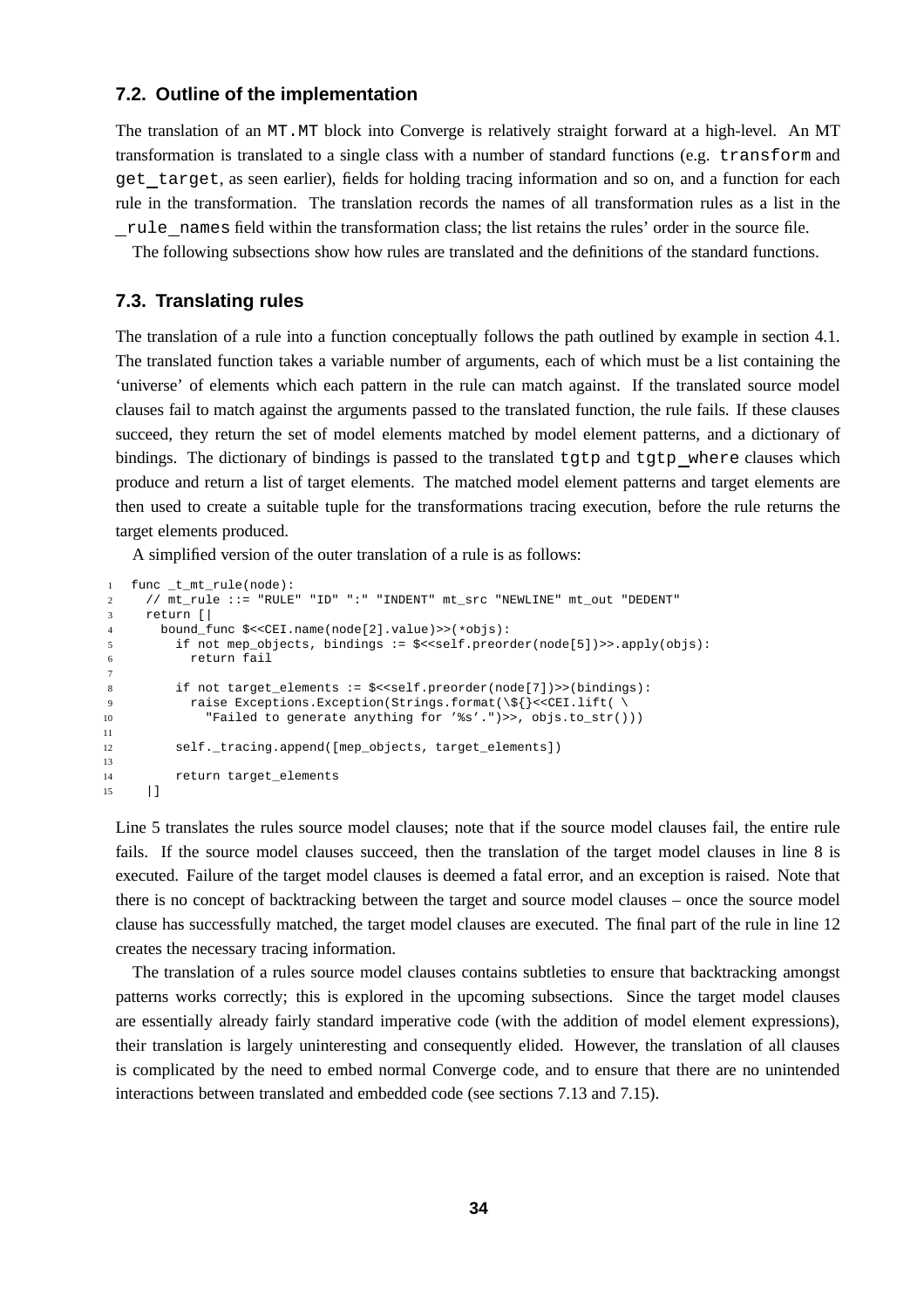# **7.4. Translating a rules source model clauses**

A rule potentially contains two source model clauses: the srcp and srcp when clauses, the latter of which is optional. Each pattern in the srcp clause is translated into a generator function which takes in a list of model elements, and a Converge dictionary of bindings. Each time the pattern matches successfully it returns a list containing three items: a list of the model elements matched by model element patterns, a dictionary of new bindings, and the object the pattern evaluated to. The last of these is largely an internal detail needed to support the nesting of patterns. Section 7.5 contains more detail on the translation of patterns.

Since each pattern is a generator, it needs to be placed within a for construct to ensure that possible matches can be generated. When more than one pattern is present in a srcp clause, patterns must be translated 'inside out' into nested for constructs; that is, the first pattern will be the outermost for construct, and the last pattern the innermost. This slightly complicates the translation, which iterates over the patterns in the order they are presented in the parse tree. In order to achieve the desired effect, a standard idiom is used. Patterns are first translated to a temporary list. The translated srcp when clause, if it exists, is used as the innermost construct. The temporary list is then iterated over in reverse order with each iteration placing the result of the previous iteration inside a for construct. This idiom is highly useful, and also shows a simple example of a DSL translation where the translated code does not directly reflect the order of its source. Noting that a lists riterate function iterates in reverse order over the list, the simplified version of this translation is as follows:

```
translated patterns := [ordered translated patterns]
patterns_expr := [| $<<self.preorder(src_when clause)>> |]
for translated pattern := translated patterns.riterate():
 patterns expr := [|
    for $<<translated pattern>>:
      $<patterns_expr>>
  |]
```
This simple translation only deals with part of the problem caused when the failure of a pattern causes backtracking to an earlier clause. As each pattern matches, it returns a list containing three items: a list of the model elements matched by model element patterns, a dictionary of new bindings, and the object the pattern evaluated to. As each pattern in the srcp clause is matched, the rules records of matched model element patterns and variable bindings grow. When a pattern fails, the list of elements it matched by model element patterns and variable bindings it created need to be 'undone' from the rules' records. Since the failure of one pattern may cause the failure of an arbitrary number of preceding patterns, the 'undo' mechanism also needs to work to an arbitrary depth.

MT makes use of Converge's variable capturing and scoping rules to implement a simple and reasonably efficient undoing mechanism. Each rule defines two variables matched mp elems and bindings which store the rules evolving list of matched model pattern elements and variable bindings. These variables are available to each translated pattern. Each translated pattern then defines two variables private to that pattern (hidden via Converge's scoping rules), named matched mp elems backup and bindings backup. As the names of these variables may suggest, they are used to store the values of the matched mp elems and bindings variables as they were before the pattern is matched; if the pattern did not match successfully or is required to generate new matches, they are used to restore their value. A slightly elided version of the translation function is as follows:

```
func_t_mt\_src(node):
  // mt\_src ::= mt\_srcp mt\_srcc
```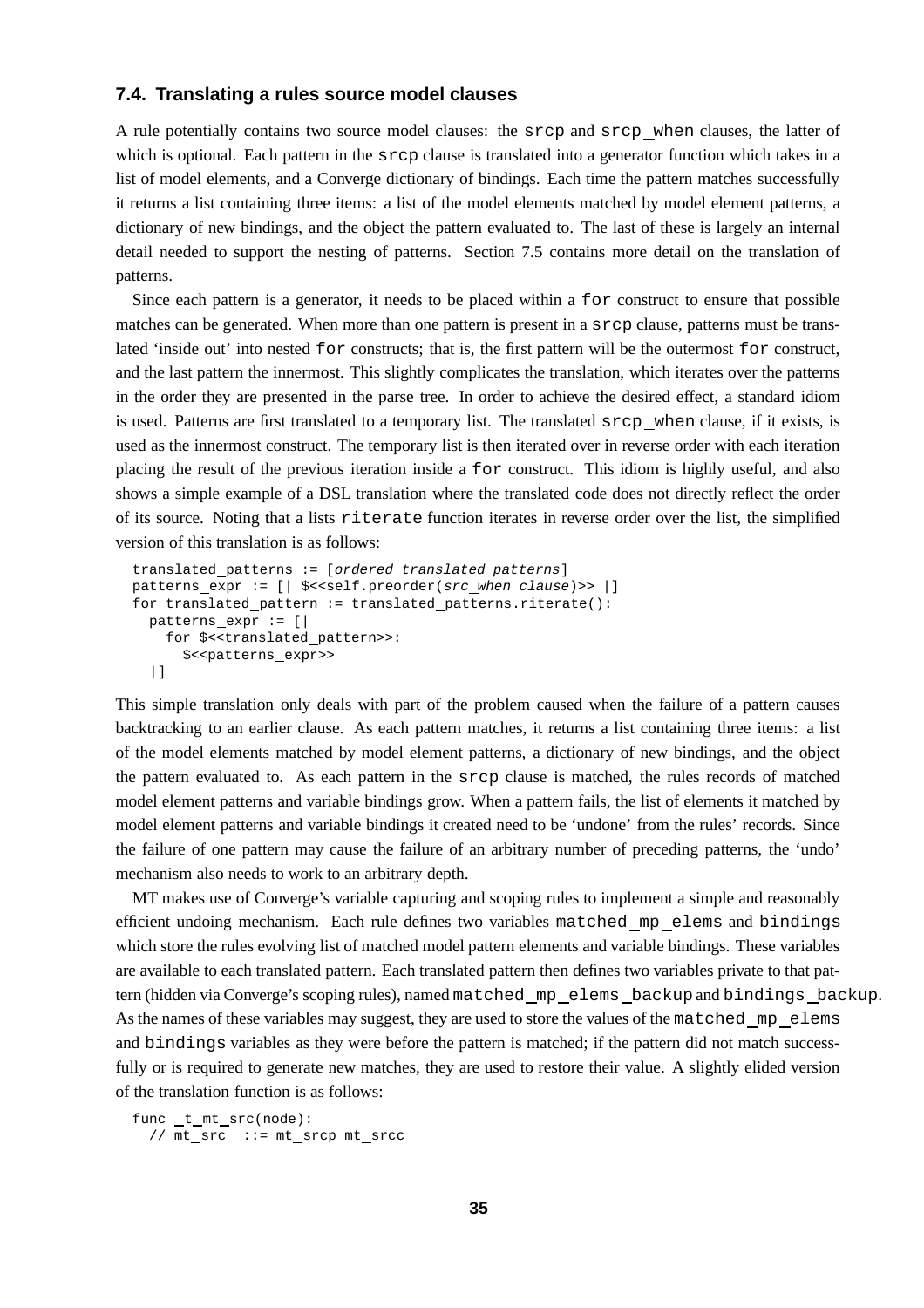```
// mt srcp ::= "SRCP" ":" "INDENT" pt spattern \{ "NEWLINE" pt spattern \}* "DEDENT"
translated patterns := [ordered translated patterns]
if node[2].len() > 1:
  // mt srcc ::= "NEWLINE" "SRC WHEN" ":" "INDENT" expr "DEDENT"
 patterns expr := [|
   if $<<self.preorder(node[2][5])>>:
      return [&matched mp elems, &bindings]
  |]
else:
 // mt srcc ::=
 patterns expr := [| return [&matched mp elems, &bindings] |]
for i := (translated patterns.len() - 1).to(-1, -1):
 patterns expr := [|
   if $<<CEI.lift(i)>> < &args.len():
     elements := &args[$<<CEI.lift(i)>>]
   else:
     elements := &self._root_set
   matched mp elems backup := &matched mp elems
   bindings backup := &bindings
   for new_matched_mp_elems, new_bindings, matched_elem := \setminus$<<translated patterns[i]>>(&bindings, elements):
      &matched mp elems := &matched mp elems + new matched mp elems
      &bindings := &bindings + new bindings
      $<<patterns expr>>
     &matched mp elems := matched mp elems backup
      &bindings := bindings backup
  |]return [|
 func (*args):
   if args.len() > $<<CEI.lift(translated patterns.len())>>:
     return fail
   matched_mp_elems := Set{}bindings := \text{Dict}$<<patterns_expr>>
   return fail
|]
```
## **7.5. Translating patterns**

In this subsection I show how patterns are translated in MT (the translation of pattern multiplicities is detailed in section 7.11). Each pattern is translated into a generator function which takes in a list of model elements, and a Converge dictionary of bindings. Each time the pattern matches successfully it returns a list containing three items: a list of the model elements matched by model element patterns, a dictionary of new bindings, and the object the pattern evaluated to.

Patterns can be any one of a number of pattern expressions: model element patterns, set patterns, variable bindings, and normal Converge expressions. Pattern expressions may arbitrarily nest other pattern expressions. Each pattern expression is translated to a generator which can generate zero or matches against given model elements. The translation is complicated by the fact that nested pattern expressions are also generators; therefore when a pattern is asked by backtracking to generate new matches, the backtracking may need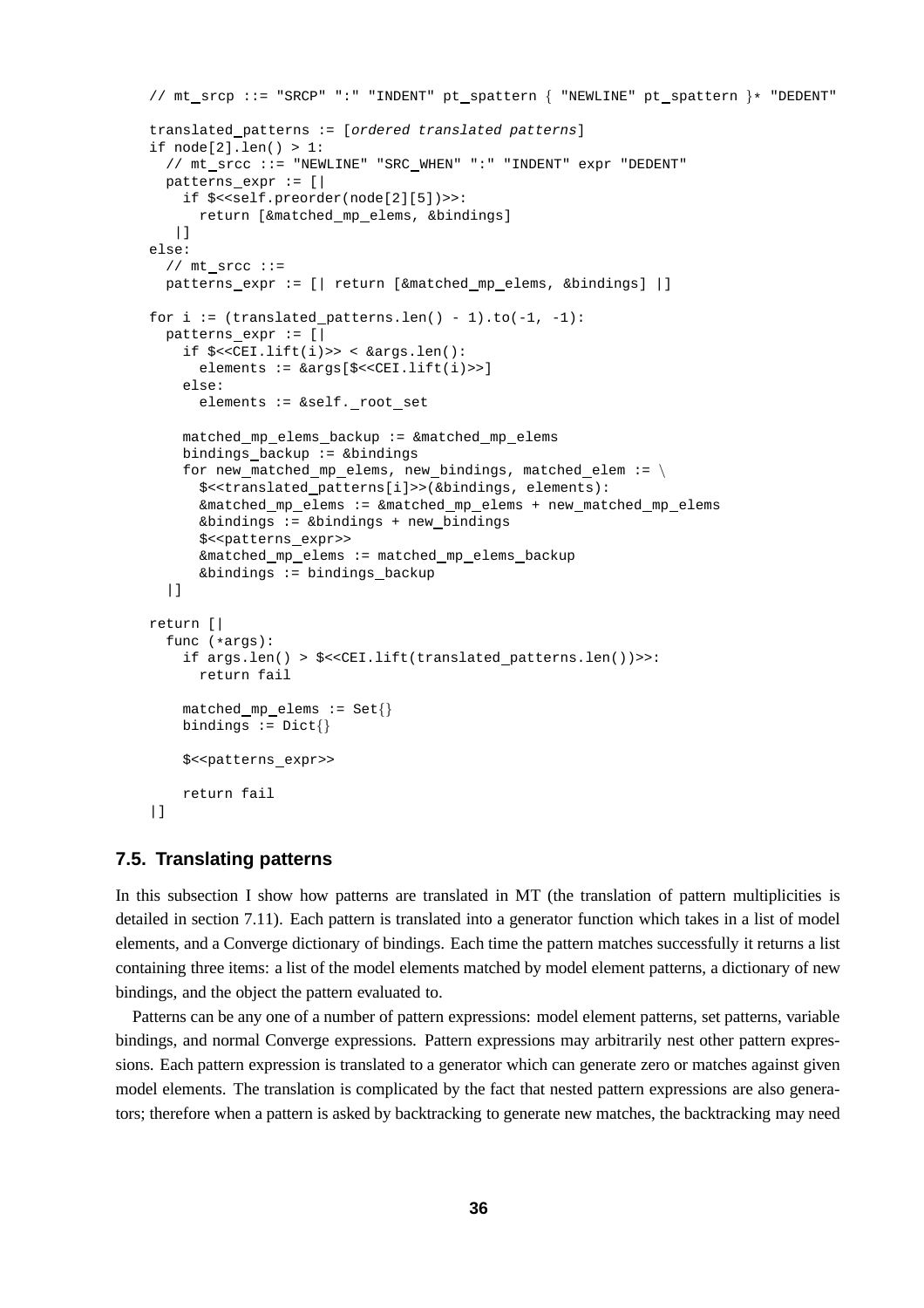to resume several levels deep in a nested pattern expression.

All translated pattern expressions contain a wrapper which iterates over the objects passed to the pattern and passes them one at a time to the pattern expression. Since the pattern expression is a generator, its result is immediately yielded to the translated patterns caller. Noting that yield in Converge is an expression, the outer translation is as follows:

```
func _t_pt_spattern(node):
  // pt_spattern ::= pt_spattern_expr
 return [|
   func (bindings, elements):
      for element := elements.iterate() & yield $<<self.preorder(node[1])>> \setminus(bindings, element)
      return fail
  |]
```
In the following subsections I detail how each type of pattern expression is translated by MT.

# **7.6. Translating variable bindings**

As befits the simplest type of pattern expression, MT's translation of variable bindings is simple:

```
1 func _t_pt_svar(node):
2 // pt_svar ::= "<" "ID" ">"
3
4 self._pattern_vars.add(node[2].value)
5 var_str := CEI.lift(node[2].value)
6 return [|
7 func (bindings, element):
8 if bindings.contains($<<var_str>>) & not bindings[$<<var_str>>] == element:
9 return fail
10 return [Set{}, Dict{$<<var_str>> : element}, element]
11 |]
```
Lines 8 and 9 check to see whether the variable in question has already been bound; if it has, the value of the existing binding is compared against the element being matched to ensure equality. If the original and new binding values are not equal, the variable binding fails. As such, this behaviour is largely redundant in MT since exactly the same effect can be achieved by having an initial variable binding followed by references to that variable. This behaviour is maintained for the sake of ensuring backwards compatibility with the QVT-Partners approach.

As the MT translation encounters variable bindings, it adds them to the set of known variable bindings in the translations' pattern vars field (line 4). This information is used in two different ways. Firstly the set of variable bindings is used to determine the valid variable references for subsequent patterns and clauses in a rule; this is necessary since variable bindings in patterns with multiplicities are dealt with differently (see sections 6.2 and 7.11). Secondly variables in a Converge expression which reference a variable binding need to be translated into a dictionary lookup on the current set of known bindings (see section 7.13).

## **7.7. Translating model element patterns**

The translation of model patterns is the largest individual part of MT's translation, but can be split into two parts: matching the model element type and dealing with the self variable; matching against model element slots. The former part is relatively simple. The latter part is complicated by the need to deal with nested pattern expressions. In this subsection I first present a simplified translation of model element patterns which does not deal with nested pattern expressions, before presenting the complete translation.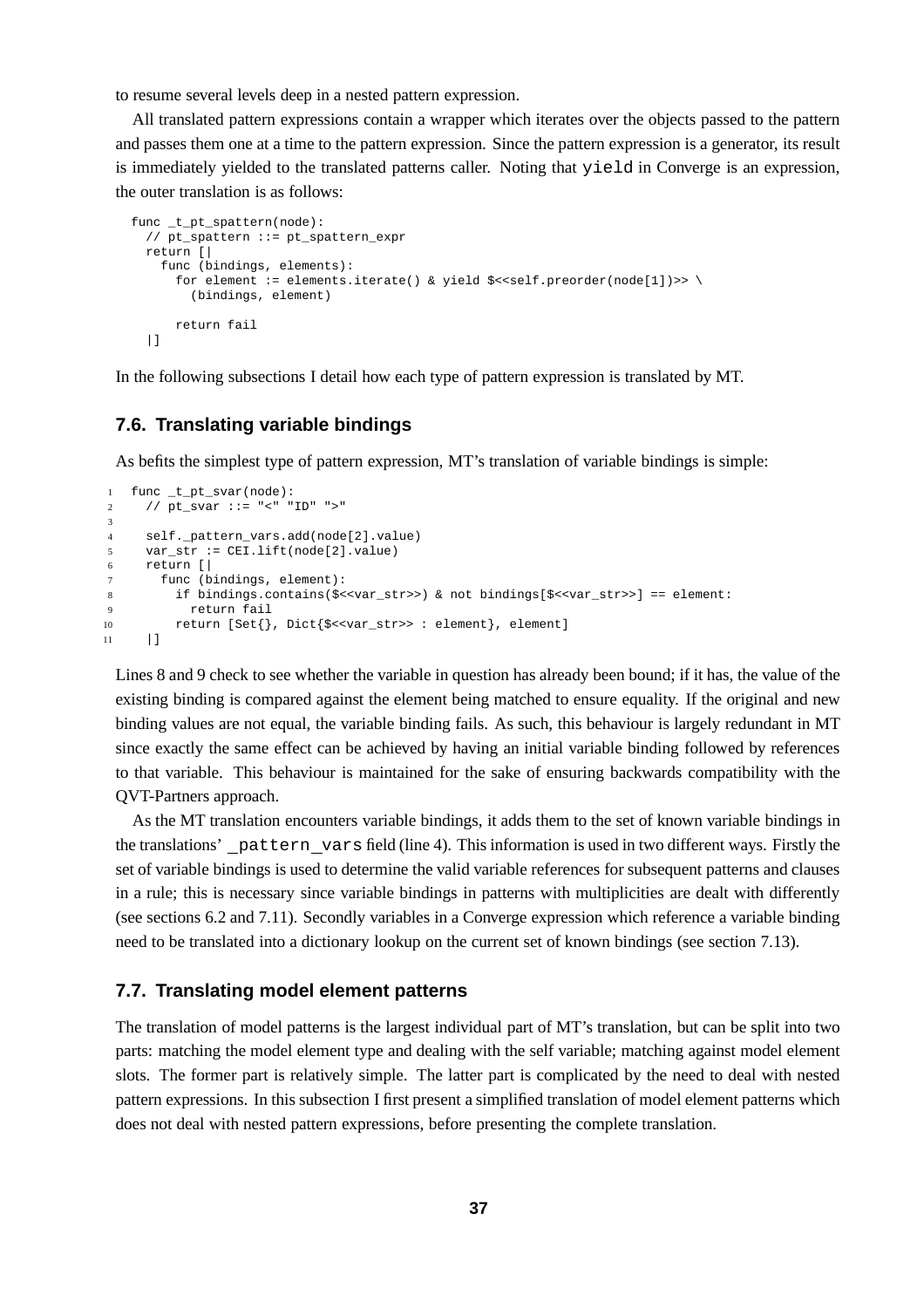# **7.7.1. A simplified translation**

In order to understand the translation of model element patterns, I first consider a simplified variant. The model element patterns in this simple variant can not contain any reference to the self variable, and slot comparisons with nested pattern expressions will only be evaluated once. If a slot comparison fails, the entire pattern fails immediately. In the interests of brevity, only equality and inequality slot comparisons are translated. This subset still encompasses a number of interesting and useful model element patterns such as the following:

(Dog)[name == <n>, owner == (Person)[name != "Fred"]]

The simplified translation is as follows:

```
1 func t pt smodel pattern(node):
2 // pt_smodel_pattern ::= "(" pt_smodel_pattern_self ")" "[" pt_sobj_slot
3 // pt_smodel_pattern_comparison pt_spattern_expr { ", "
4 // pt sobj slot pt smodel pattern comparison
5 // pt\_spattern\_expr } * "]<br>6 // ::= "(" pt] smooth pattern s6 // ::= "(" pt smodel pattern self ")" "[" "]"
7
8 // pt sobj pattern self ::= "ID"
9 type_match := [|
10 if not TM.type match($<<CEI.lift(node[2][1].value)>>, &element):
11 return fail
12 |]
13
14 slot comparisons := []
15 while i \leq node.len() & node[i].conforms to(List) & node[i][0] == "pt sobj slot":
16 slot name := node[i]17 slot comparison := node[i + 1]
18 slot pattern := node[i + 2]19
20 if slot comparison[1].type == "==":
21 slot condition := CEI.ieq comparison
22 elif slot comparison[1].type == "!=":
23 slot condition := CEI.ineq comparison
24
25 slot comparisons.append([|
26 slot element := &element.$<<CEI.name(slot name[1].value)>>
27 if not new matched mep elems, new bindings, matched elem := \setminus28 $<<self.preorder(slot pattern)>>(bindings, &slot element):
29 return fail
30 if not \frac{\epsilon}{3}<slot_condition([| &slot_element |], [| matched_elem |])>>:
31 return fail
32 &local bindings += new bindings
33 |])
34
35 \quad i \quad += \quad 436
37 return [|
38 func (bindings, element):
39
40 local bindings := Dict{}
41
42 $<<type match>>
43
44 $<<slot comparisons>>
45
46 return [Set{element}, local bindings, element]
47 | 1
```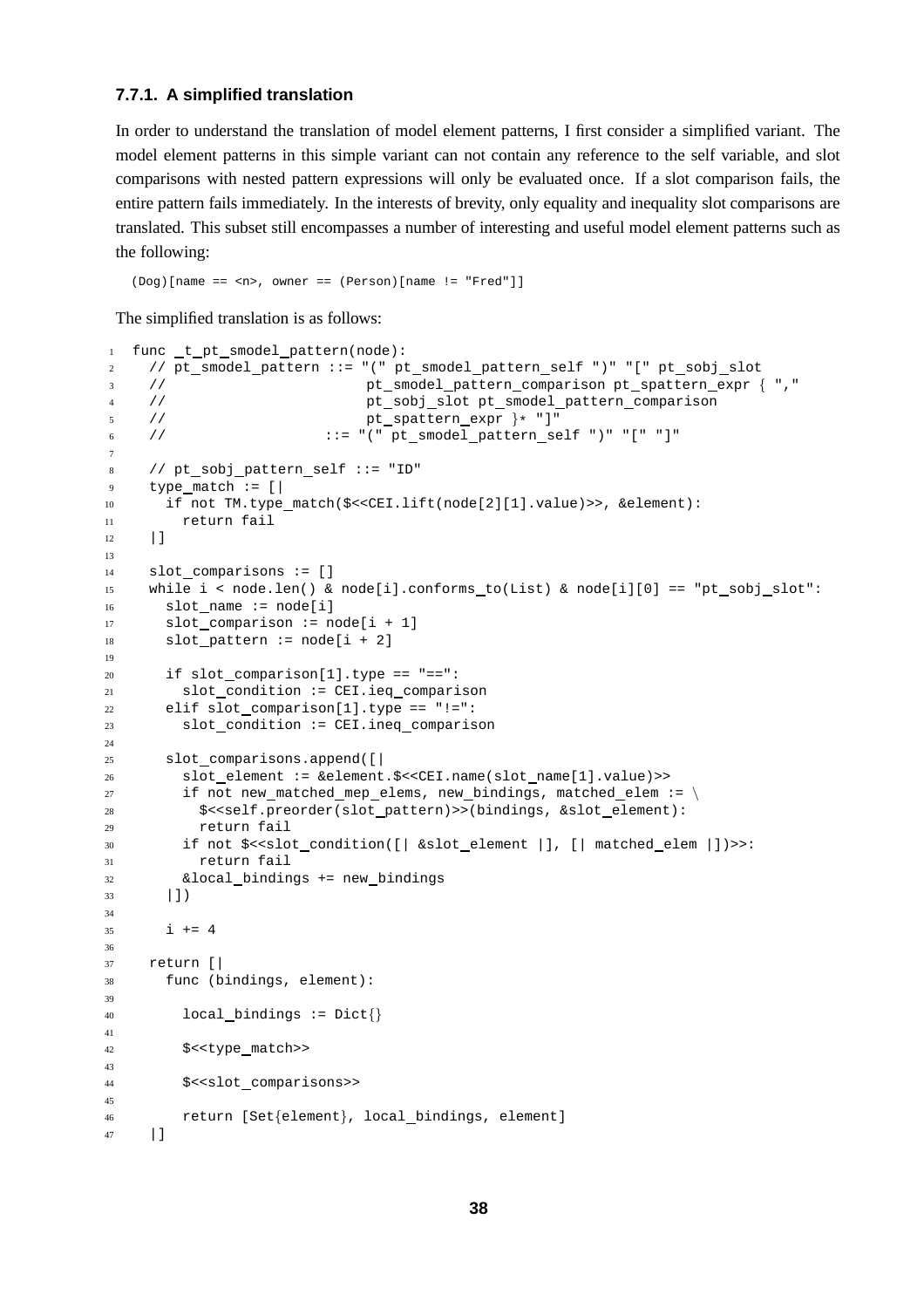Lines 9 to 12 deal with ensuring the model element to be matched is of the correct type. Lines 25 to 33 shown the heart of the translation of slot comparisons. Line 26 extracts the value of the model elements slot. Line 27 evaluates the slots pattern; if the slots pattern fails for any reason, the entire model pattern fails. The hitherto unused third element, hitherto referred to as 'the object the pattern evaluated to', returned by the pattern expression is then compared to the value of the model elements slot obtained in line 26, using the slot comparison operator. If the comparison operator fails, then the entire model pattern fails. As can be seen in line 47, a model element pattern ignores any model elements matched by nested model element patterns.

The clumsy term 'the object the pattern evaluated to' is used because conceptually there are two distinct ways in which a pattern expression evaluates. Converge expressions used as patterns (e.g. "Fred"; see section 7.9) simply evaluate to an object which must be checked against the model elements slot. However other types of pattern expressions, such as the model element pattern (Person)[name != "Fred"], are passed the value of the model elements slot and asked to match against it; they then return the value of the model elements slot unchanged. In other words, some types of pattern expressions (Converge expressions) evaluate to a new object whilst some return the object passed to them (e.g. model element patterns). Note that even in the latter case it is necessary to check the slot comparison after the evaluation, so that element patterns such as the following (which is functionally equivalent to the previous example) evaluate correctly:

(Dog)[name == <n>, owner != (Person)[name == "Fred"]]

#### **7.7.2. Ensuring the complete evaluation of nested pattern expressions**

The preceding translation of model element patterns contains one major flaw: it does not correctly deal with nested pattern expressions that may generate more than one match. Consider the following pattern:

```
(Dog)[name == <sub>2</sub>, all <sub>1</sub>, <sub>2</sub>, <sub>3</sub>]
```
The set pattern  $\text{Set}\{<\mathbf{x}> | <\mathbf{y}> \}$  will potentially generate a match for every element in a set matched against it. If, for example, the rule this pattern is part of contains a  $src$  when clause along the lines of  $x$ == "Biscuit" then it is vital that the set pattern generates all possible matches to ensure that a correct match can be found (if one exists). In the previous translation of model elements, unless the nested set pattern happened to stumble across the correct combination during its first iteration, then the entire rule this is a part of would fail.

In the general case, pattern expressions may be nested to an arbitrary depth within one another. MT thus needs to ensure that all pattern expressions, no matter how deep they are nested, can generate all their possible matches. For model element patterns, it is also desirable that the pattern expressions in slot comparisons generate multiple matches in a predictable fashion. Pattern expressions are thus evaluated in a deliberately similar fashion to patterns in a srcp clause in the order that they were defined, from left to right. If a model element pattern is requested to generate more matches, the right most pattern expression will generate all a further match if possible. When a pattern expression within a model element pattern generates all its possible matches, the pattern expression to its left generates a new match, which causes the control flow to return to its right, causing that pattern to generate a new match. When all pattern expressions within a model element pattern have generated all their matches, then the model element pattern itself fails. In common with patterns in a srcp clause, MT ensures that each time a pattern expression fails, the appropriate variable bindings are 'undone'.

In order to cope with arbitrary levels of nested pattern expressions, one might reasonably expect a significant degree of complexity to be needed in the translation – indexes within lists needing to be passed around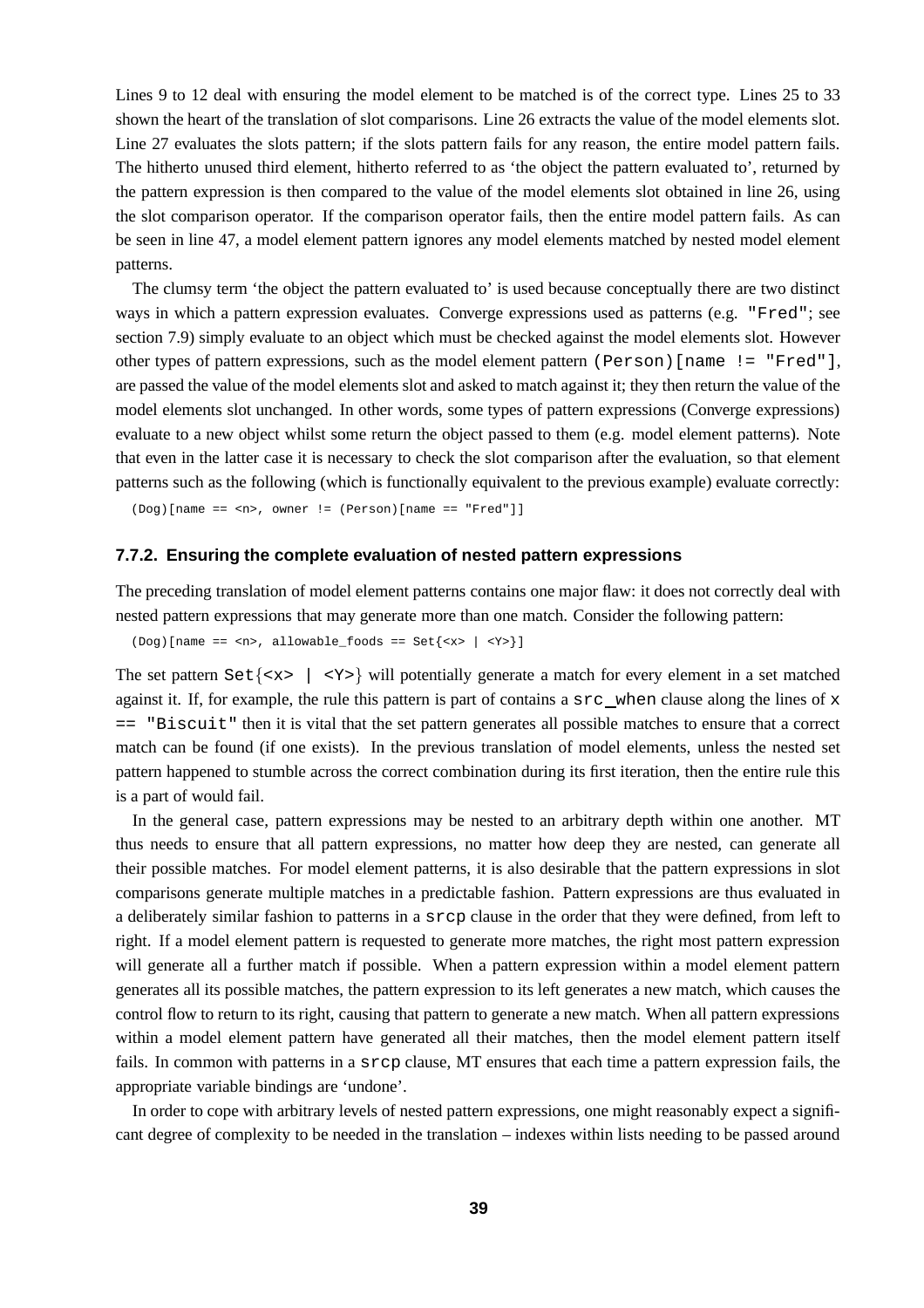and stored, and so on. However by careful use of Converge generators and the conjunction operator, the desired effect can be achieved with a relatively small amount of code. Considering the same marginally simplified variant of model element patterns as previously (references to the self variable not allowed; only a subset of slot comparison operators dealt with), the translation is as follows:

```
1 func _t_pt_smodel_pattern(node):
2 type_match := [|
3 if not TM.type_match(\$<<CEI.lift(node[2][1].value)>>, &element):
4 return fail
5 |]
6
7 returns vars := [ ]8 current_bindings_var := CEI.ivar(CEI.fresh_name())
9 conjunction := [[| $<<current_bindings_var>> := &bindings |]]
10
11 while i < node.len() & node[i].conforms_to(List) & node[i][0] == "pt_sobj_slot":
12 slot_name := node[i]
13 slot comparison := node[i + 1]
14 slot pattern := node[i + 2]15
16 if slot_comparison[1].type == "==":
17 slot_condition := CEI.ieq_comparison
18 elif slot_comparison[1].type == "!=":
19 slot_condition := CEI.ineq_comparison
20
21 next_bindings_var := CEI.ivar(CEI.fresh_name())
22 return_var := CEI.ivar(CEI.fresh_name())
23 returns_vars.append(return_var)
24 conjunction.append([| \frac{1}{2} \] \frac{1}{2} <<return_var>> := \frac{1}{2} << func_>>(\frac{1}{2} << current_bindings_var>>) \langle25 |])
26 conjunction.append([| $<<next_bindings_var>> := $<<current_bindings_var>> + \
27 $<<return_var>>[1] |])
28 current_bindings_var := next_bindings_var
29 i += 430
31 conjunction.append([| [Set{&element}, Functional.foldl(_adder, \
32 Functional.map(_element1, $<<CEI.ilist(returns_vars)>>)), &element] |])
33
34 return [|
35 func (bindings, element):
36
37 $<<type match>>
38
39 for yield $<<CEI.iconjunction(conjunction)>>
40
41 return fail
42 |]
43
44 func adder(x, y):
45 return x + y
46
47 func _element0(x):
48 return x[0]
49
50 func element1(x):51 return x[1]
```
Note that in this code adder, element0 and element1 are module level functions. These functions are used in later translations in this paper.

The underlying theme in this translation is that pattern expressions in slot comparisons may be generators. Pattern expressions are placed into a single conjunction expression (chiefly built up in lines 24 and 25). The translation places the conjunction containing translated pattern expressions within a for construct (line 38), which yields a value each time a successful match of all slot comparisons is found. Thus the translation utilizes Converge's built-in goal-directed evaluation to ensure that all possible values – including those from nested pattern expressions – for all translated slot comparisons are evaluated.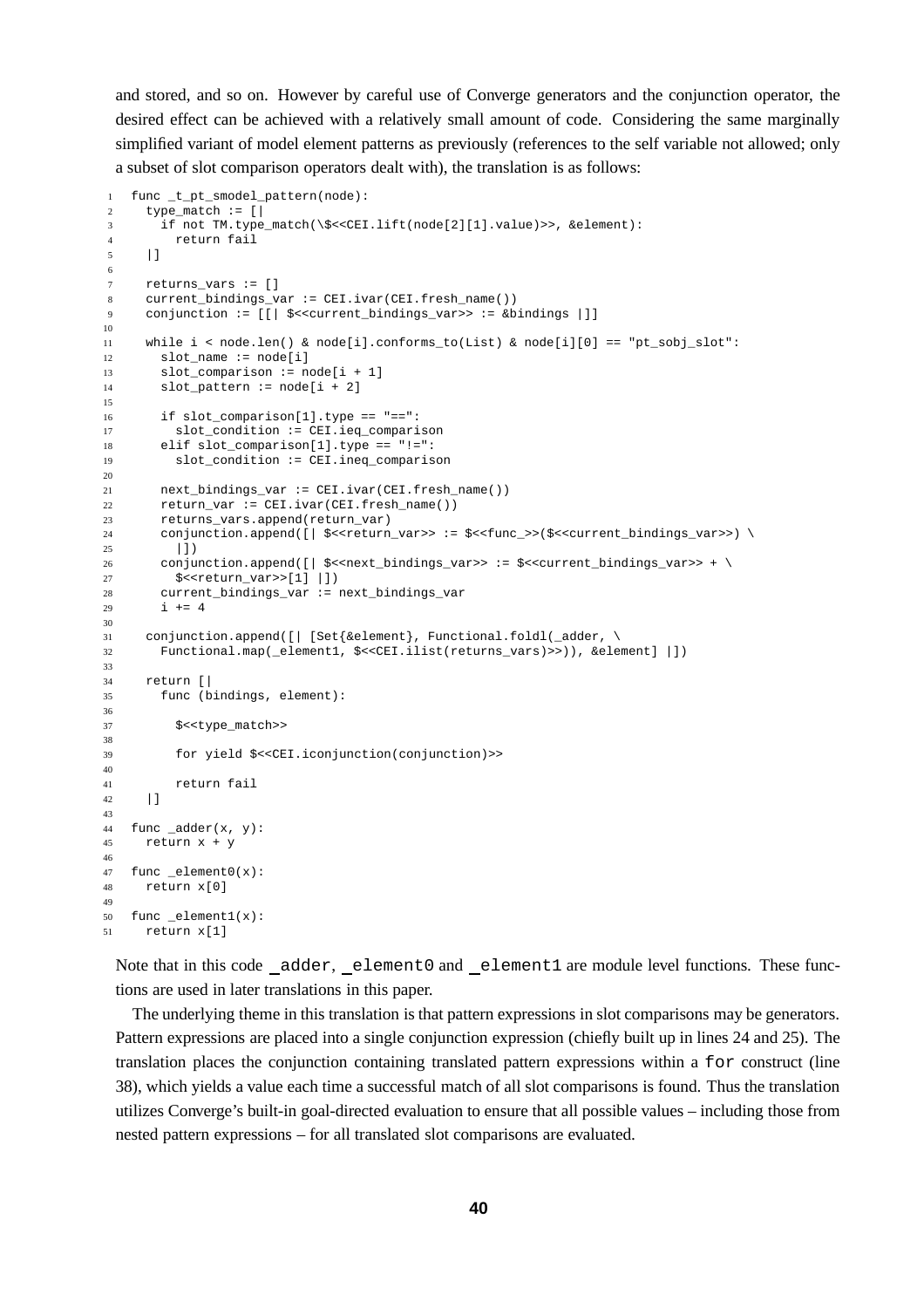There are two further (somewhat related) aspects of the translation which require explanation. The first of these relates to MT's treatment of variable bindings, particularly the need to 'undo' variable bindings when a slot comparison fails and Converge backtracks. Essentially after each slot comparison has been added to the conjunction, MT creates a new uniquely named variable (line 21) which has assigned to it the union of the existing variable bindings and those created by the pattern expression (lines 25). The pattern expression in the next slot comparison then uses this union of variable bindings as its set of currently valid bindings (line 24). When Converge backtracks, the currently valid bindings are implicitly undone since the union of existing and new bindings is performed after each translated slot comparisons.

The second aspect relates to the value returned by a model element pattern, which is created in lines 31 to 32. Since model element patterns ignore elements matched by nested model element patterns (section 5.2), it is not surprising that the first element of the returned list is a set containing only the element matched by the current model element pattern. The second element of the returned list which is initially rather foreboding using as it does the foldl and map functions which operate as their LISP counterparts. Before tackling it directly, we first need to investigate the return vars variable in the translation, which is a list containing quasi-quoted variables. Essentially each time a nested pattern expression is evaluated, a new return var variable is created (line 22) to which the return value of the pattern expression is assigned (line 24). The return var variable is then added to the return vars list (line 23). Each return var variable thus holds a standard three element list. The foldl call in line 31 is then passed a list of lists at run-time; each sub-list will be a list containing three elements, as returned by a pattern expression. The element1 function then selects the variable bindings generated from each slot comparison; the adder function then creates a union of these variable bindings. This union is a non-strict subset of the final value of, current bindings var which will include all the bindings passed to the model element pattern in its bindings argument. Note that whilst it may initially appear simpler to make return vars a run-time variable to which each pattern expressions return list is appended, this would then lead to complications when back-tracking would require items in the list to be removed. However since the variables in return vars are known at compile-time, it would be possible to achieve a small optimization by moving the foldl call to compile-time; this is left as an exercise for the reader.

It is interesting to compare this translation to that used for patterns in a srcp clause, as presented in section 7.4. While the two transformations are essentially functionally equivalent, the earlier translation is perhaps more initially appealing since it reuses a familiar concept (nested for constructs). Although the translation in this section uses the less familiar conjunction operator, it results in a much shorter, more idiomatic – and marginally more efficient – translation. As this may suggest, making use of some of the less common features present in Converge can be of significant advantage when translating DSLs.

## **7.8. Translating set patterns**

In this subsection I outline the translation of set patterns, but do not delve into the code of the translation which uses the same techniques and idioms outlined in the translation of model element patterns.

Essentially set patterns match against single element patterns (those to the left of the '|' character) and subset patterns (those to the right of the '|' character) simultaneously. For each single element pattern, MT iterates over the set being matched; no two single element patterns will be matched against the same element simultaneously. For each subset pattern, MT iterates over the powerset of the set to match against. The intersection of all subsets (including the set comprised of all single element patterns matched) must be ∅. The union of all subsets (including the set comprised of all single element patterns matched) must equal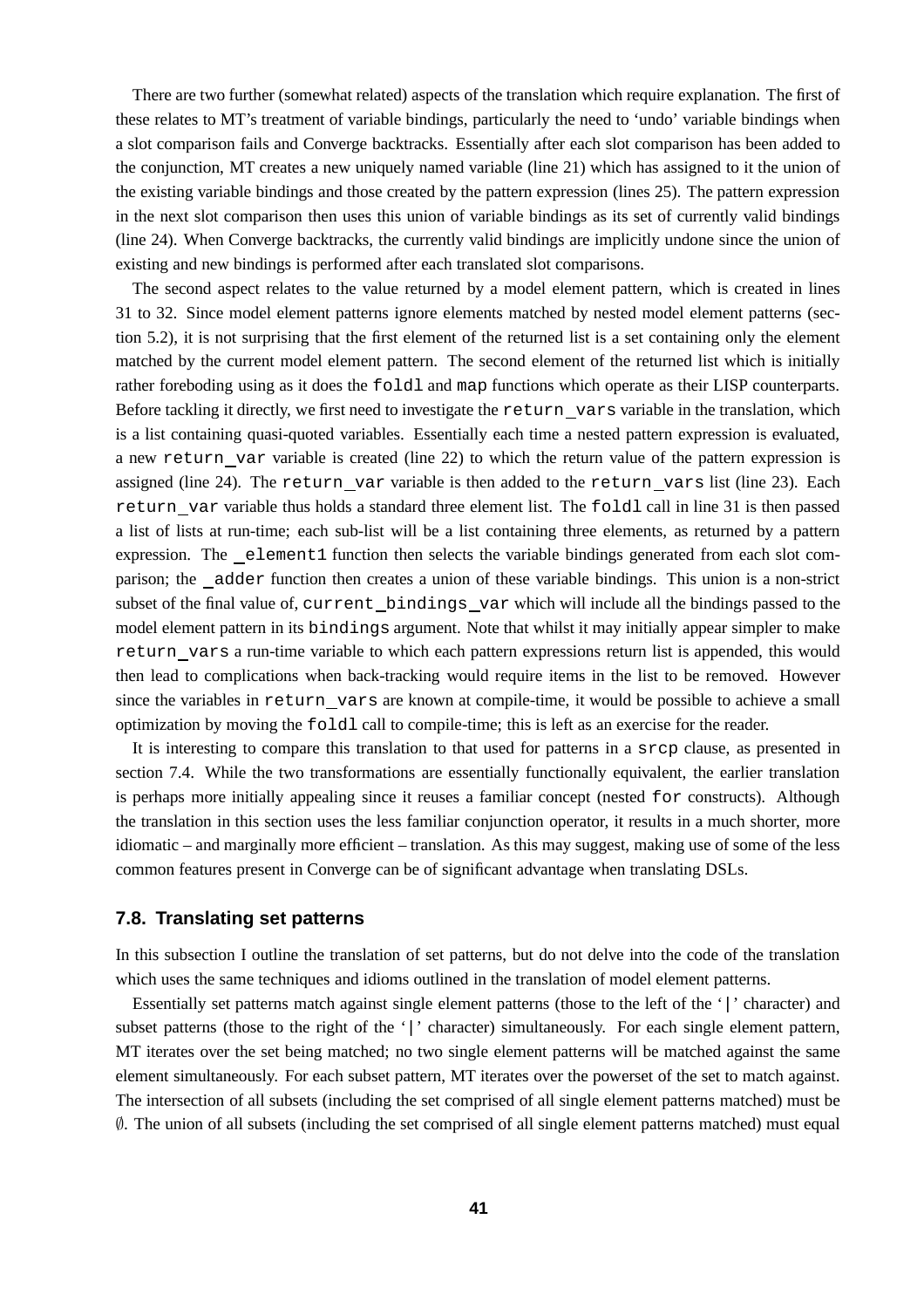the set being matched. Set patterns then generate an appropriate return value whenever each single element pattern and each subset pattern match successfully.

#### **7.9. Translating Converge expressions when used as patterns**

As outlined in section 7.7.1, when Converge expressions are used as pattern expressions, they act in a different fashion to other pattern expressions. Whereas all other types of pattern expressions are a declarative match against model elements, Converge expressions are simply expected to evaluate to constants (in this situation meaning integers, strings, model elements and so on). MT therefore defines that Converge expressions in this situation are only evaluated once – even if the particular Converge expression is a generator, it will only ever be required to generate a single value. Converge expressions used as pattern expressions return a list consisting of the empty set to represent the model elements matched by model element patterns, an empty dictionary of bindings, and the constant object the expression evaluated to.

The translation of Converge expressions in this instance thus requires only a very thin wrapping around the actual expression itself:

```
func t pt spattern expr(node):
 // pt_spattern_expr ::= pt_sobj_pattern
 // ::= pt_sset_pattern
 // ::= pt_svar
 // ::= expr
 if node[1][0] == "expr":return [|
    func (bindings, elements):
      return [Set{}, Dict{}, $<<self.preorder(node[1])>>]
   |]
 else:
  return self.preorder(node[1])
```
Section 7.13 details how the Converge grammar rule expr is embedded in the MT grammar.

# **7.10. An example translated pattern**

Having now seen the translations of variable bindings, model element patterns, set patterns and Converge expressions used as pattern expressions, we are now in a position to see the result of translating a particular pattern. I use the following pattern, which incorporates all three types of pattern expressions:

(Dog)[name == <n>, allowable\_foods == Set{"pork" | <Y>}]

The result of translating this pattern is the following ITree:

```
1 unbound_func (bindings, element){
2 if not Input_Pattern_Creator.TM.type_match("Dog", element):
3 return Input_Pattern_Creator.fail
4 for yield $$76$$ := bindings & $$78$$ := unbound_func (bindings){
5 slot_element := element.name
6 for matched_mp_elems, new_bindings, matched_elem := unbound_func (bindings, \
7 element){
8 if bindings.contains("n") \& not bindings["n"] == element:
9 return Input_Pattern_Creator.fail
10 return [Set{}, Dict{"n" : element}, element]
11 }(bindings, slot_element):
12 if slot_element == matched_elem:
13 yield [matched_mp_elems, new_bindings, matched_elem]
14 return Input_Pattern_Creator.fail
15 }($$76$$) & $$77$$ := $$76$$ + $$78$$[1] & $$84$$ := unbound_func (bindings){
16 slot_element := element.allowable_foods
17 for matched_mp_elems, new_bindings, matched_elem := unbound_func (bindings, \
```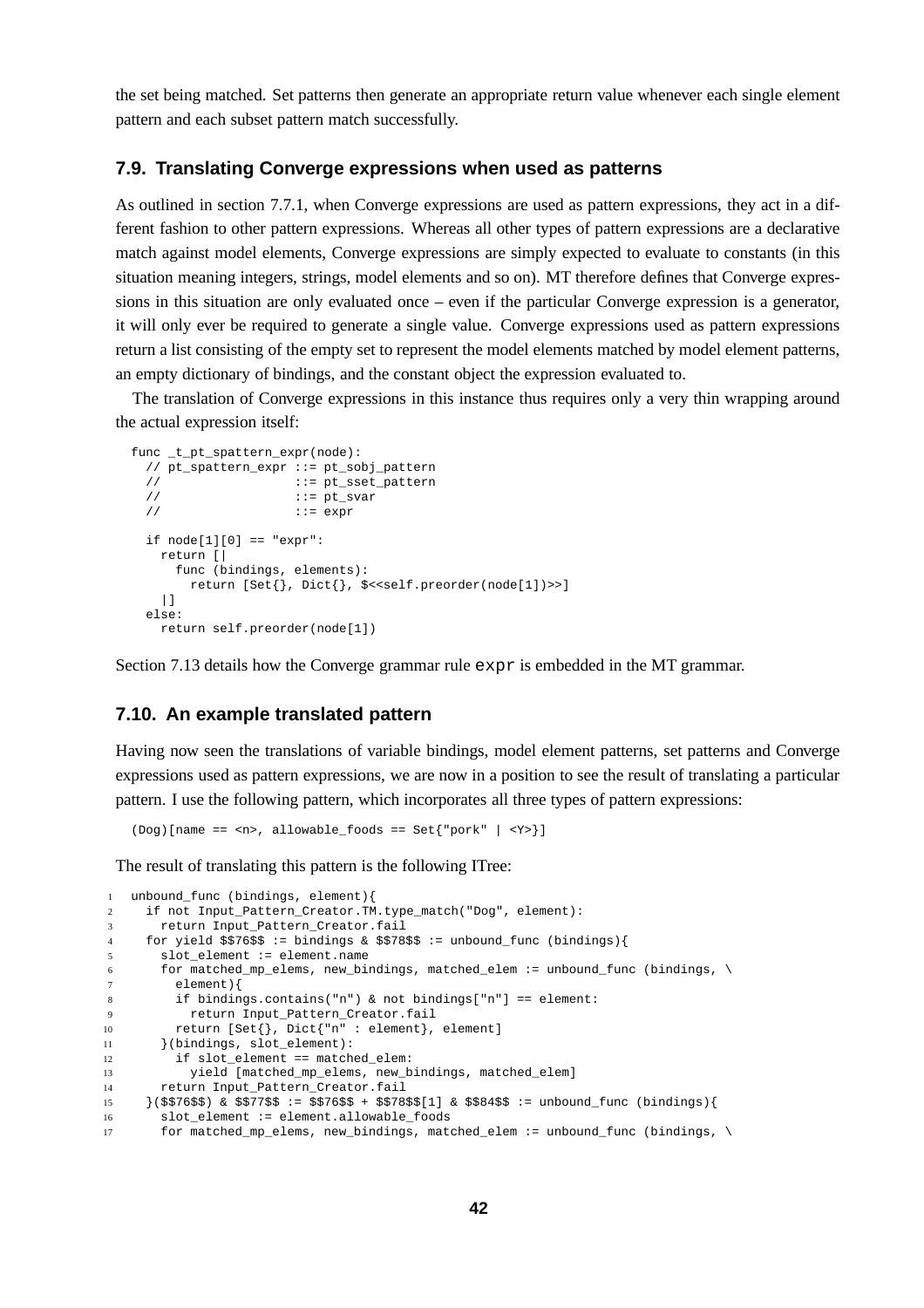```
18 element){
19 if not element.conforms_to(Input_Pattern_Creator.Set):
20 return Input_Pattern_Creator.fail
21 if element.len() < 1:
22 return Input_Pattern_Creator.fail
23 for $$79$$ := element.iterate() & $$80$$ := unbound_func (bindings, elements){
24 return [Set{}, Dict{}, "pork"]
25 \{ (bindings, $$79$$) & $$81$$ := Input_Pattern_Creator. Functional.
26 powerset_generator(element) & $$81$$.union(Set{$$79$$}) == element & not \
27 $$81$$.contains($$79$$) & $$82$$ := unbound_func (bindings, element){
28 if bindings.contains("Y") & not bindings["Y"] == element:
29 return Input_Pattern_Creator.fail
30 return [Set{}, Dict{"Y" : element}, element]
31 }(bindings, $$81$$) & $$82$$[2] == $$81$$:
32 yield [$$80$$[0] + $$82$$[0], $$80$$[1] + $$82$$[1], element]
33 return Input_Pattern_Creator.fail
34 }(bindings, slot_element):
35 if slot_element == matched_elem:
36 yield [matched_mp_elems, new_bindings, matched_elem]
37 return Input_Pattern_Creator.fail
38 }($$77$$) & $$83$$ := $$77$$ + $$84$$[1] & [Set{element}, Input_Pattern_Creator. \
39 Functional.foldl(Input_Pattern_Creator._adder, Input_Pattern_Creator.Functional. \
40 map(Input_Pattern_Creator._element1, [$$78$$, $$84$$])), element]
41 return Input_Pattern_Creator.fail
42 }(bindings, element)
```
Despite its initial appearance as an impenetrable jumble of bizarrely named identifiers, through careful examination of the input pattern, and the translations presented in this section, it is possible to identify which parts of this ITree relate to specific parts of the input pattern. The first step in this is to recursively break the input pattern down into its constituent pattern expressions. One can then determine which line numbers each pattern expression relates to. A simple table showing this is as follows (note that due to the recursive breakdown, outer pattern expressions line numbers overlap with those of nested pattern expressions):

Pattern Lines

| $(Dog)$ [name == <n>, allowable_foods == Set{"pork"   <y>}]   1 - 42</y></n> |                                                          |
|------------------------------------------------------------------------------|----------------------------------------------------------|
| <n></n>                                                                      | $6 - 11$                                                 |
| $Set{ "pork"   }$                                                            | $20 - 34$                                                |
| "pork"                                                                       | $\begin{array}{ c }\n 23 - 25 \\  27 - 31\n \end{array}$ |
| $<$ Y $>$                                                                    |                                                          |

## **7.11. Translating pattern multiplicities**

In order to deal with patterns with multiplicities (see section 6.2), some additions need to be made to the outer translation of patterns from section 7.5. Although each of the several forms of pattern multiplicities requires a specific translation, they all follow the same general form, which can be split into two distinct phases. In order to demonstrate this, I present the translation for the \* multiplicity in an elided view of the \_t\_pt\_spattern function:

```
1 func _t_pt_spattern(node):
2 // pt_spattern ::= pt_spattern_expr pt_spattern_qualifier
3 // pt_spattern_qualifier ::= ":" pt_multiplicity "<" "ID" ">"
4 // pt_multiplicity ::= pt_multiplicity_upper_bound
5 // pt_multiplicity_upper_bound ::= "*"
6
7 self._inside_multiplicity_pattern += 1
8 pattern := \lceil \cdot \rceil9 func (bindings, elements):
10 matches := []
11 for element := elements.iterate() & matches.append($<<self.preorder( \
```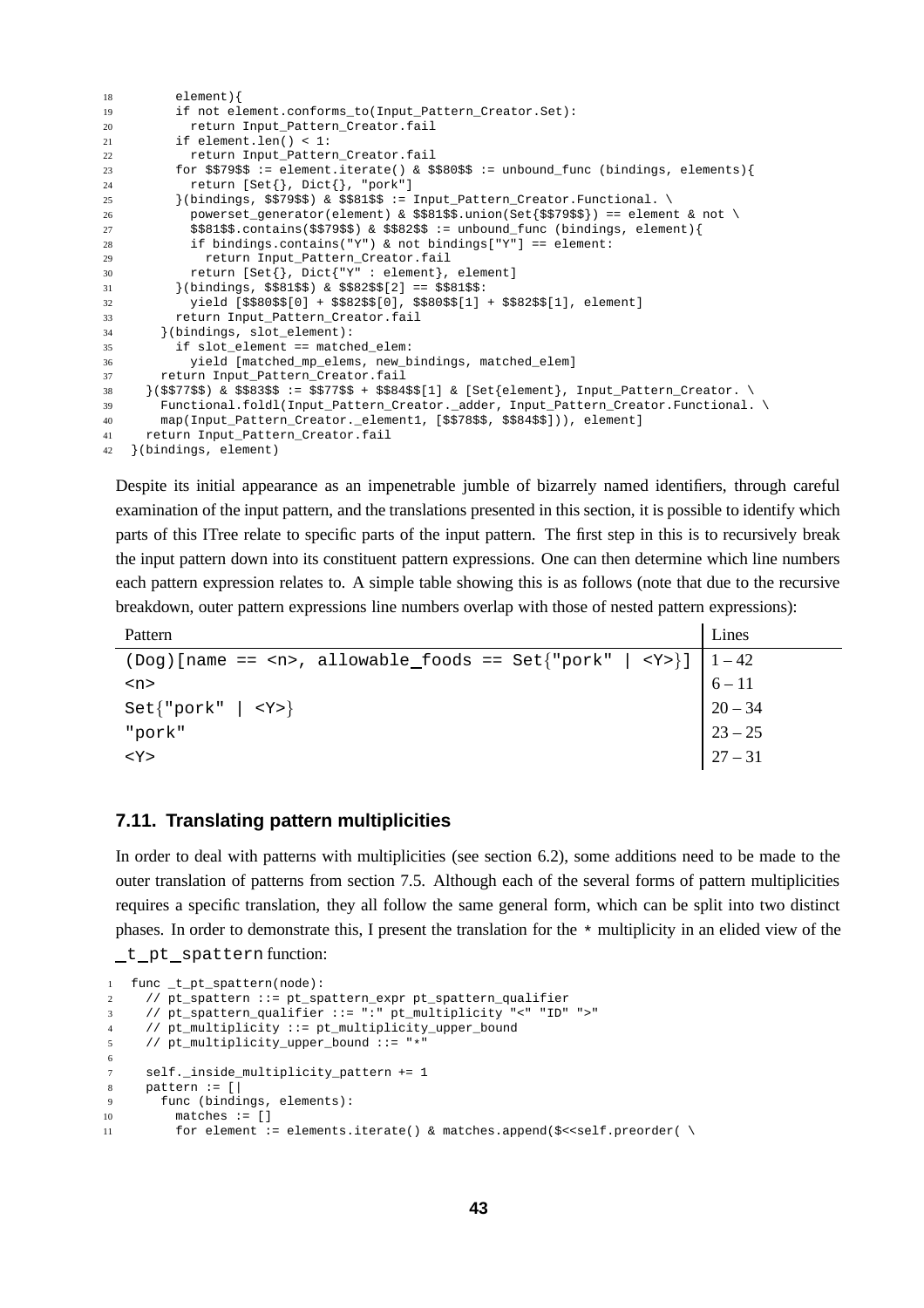```
12 node[1])>>(bindings, element))
13
14 powerset := Functional.powerset(matches)
15 powerset := Sort.sort(powerset, func (x, y) {
16 return x.len() < y.len()
17 } }
18 for matches := powerset.riterate():
19 if matches.len() == 0:
20 continue
21 yield [Functional.foldl(_adder, Functional.map(_element0, matches)), \
22 Dict{$<<CEI.lift(node[2][4].value)>> : Functional.map(_element1, \
23 matches) }, Functional.foldl(adder, Functional.map(func (x) {
24 return [x[2]]
25 }, matches))]
26
27 return [Set{}, Dict{$<<CEI.lift(node[2][4].value)>> : []}, elements]
     | |29 self._inside_multiplicity_pattern -= 1
30
31 return pattern
```
The first phase of a multiplicities execution involves matching elements. In the case of the  $\star$  multiplicity, this occurs in lines 10 to 12 which evaluates every successful match of the pattern (note that when the pattern does not match successfully, backtracking ensures that the append call will not be executed). The second phase of execution then successively returns permutations of the matches. Note that, although not the case for the  $*$  multiplicity, in some multiplicities these two phases will be partially intertwined. Lines 14 to 17 evaluate the powerset<sup>5</sup> of matches, sorting the resulting permutations into ascending order based on the number of elements in each. The for construct in line 18 then iterates over the the powerset in reverse order, yielding permutations of lesser size as the multiplicity is called upon to generate new matches. The list yielded by the multiplicity in lines 21 to 25 is simpler than it may first appear. Line 21 unions the elements matched by model element patterns from each match in the permutation. Lines 22 and 23 create a single binding for the multiplicities variable, assigning it a list of variable bindings, with a bindings entry for each match in the permutation. Lines 23 to 25 union the objects each match in the permutation evaluated to.

The translation of pattern multiplicities requires a small but important change to the translation of variable bindings, to prevent variable bindings within multiplicities from being added to the pattern vars field. The inside multiplicity pattern field within the translation tracks whether the translation is currently processing a pattern multiplicity or not. The updated  $t$  pt svar function thus looks as follows:

```
func _t_pt_svar(node):
 // pt_svar ::= "<" "ID" ">"
 if _inside_multiplicity_pattern == 0:
   self. pattern vars.add(node[2].value)
 var_str := CEI.lift(node[2].value)
 return [|
    func (bindings, element):
     if bindings.contains($<<var_str>>) & not bindings[$<<var_str>>] == element:
       return fail
      return [Set{}, Dict{$<<var_str>> : element}, element]
  |]
```
<sup>5</sup>The Converge powerset function returns a list of lists if, as in this case, it is passed a list rather than a set.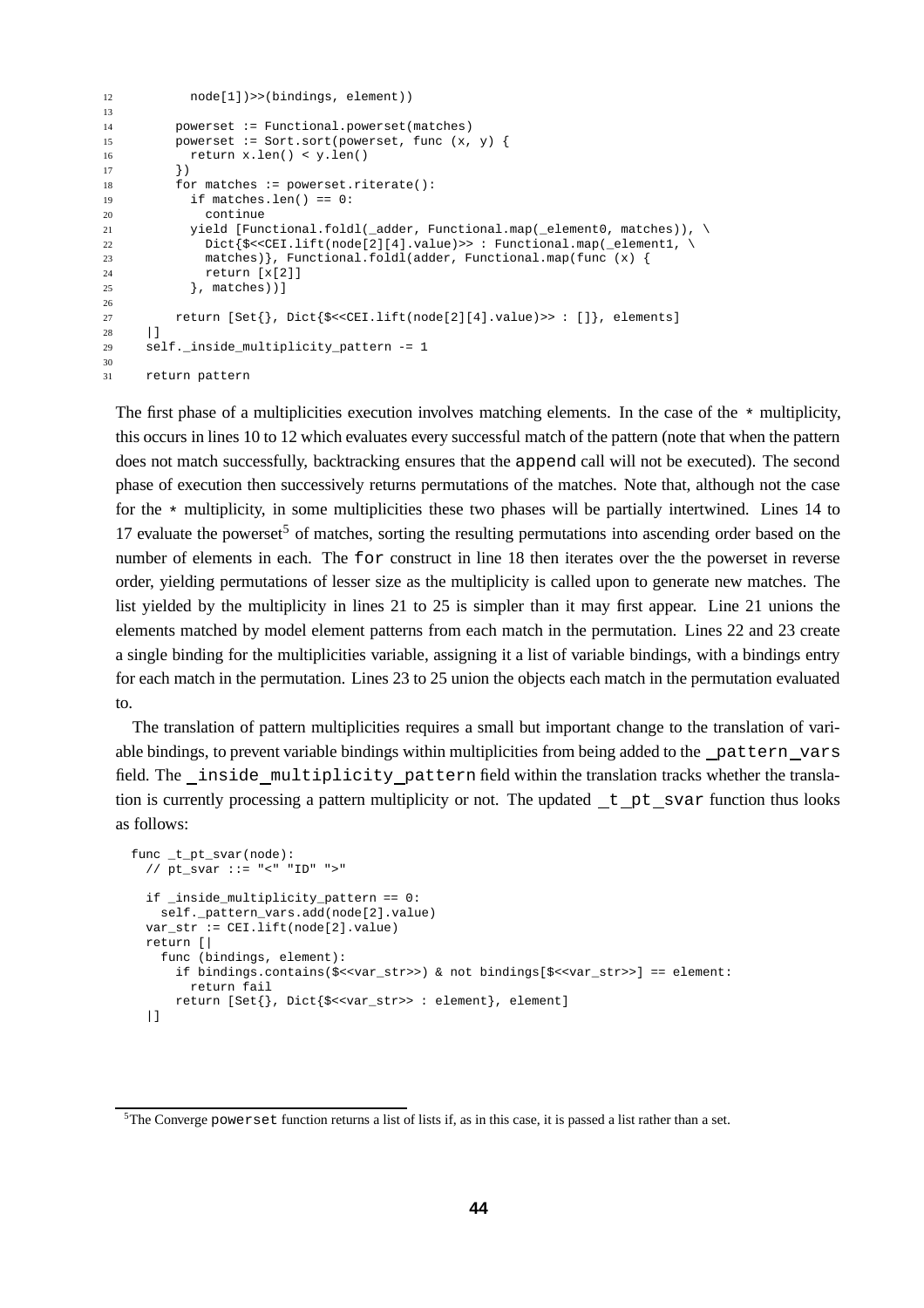# **7.12. Standard functions**

Each transformation has two standard functions of particular importance: the transform and transform all functions. In this subsection I show the definition of these two functions.

The transform function was outlined in section 4.1. It takes a variable number of arguments, each of which must be a list. Noting that function objects in Converge have a function apply which takes a list of values and applies them to the function as if they were passed as individual arguments, the transform function looks as follows:

```
1 func transform(*elems):<br>2 for elem := elems.ite
     for elem := elems.iterate():
3 if not elem.conforms_to(List):
4 raise Exceptions.Type_Exception(List, elem.instance_of, elem.to_str())
5
6 for rule_name := self._rule_names.iterate():
      if target := self.get_slot(rule_name).apply(elems):
8 return target
9
10 raise Exceptions.Exception(Strings.format("Unable to transform '%s'.", elems.to_str()))
```
The first action of the transformfunction After is to type-check its arguments in lines 2 to 4. It then makes use of the rule names field within a transformation which records the names of a transformations rule in the order they were defined. Iterating over the \_rule\_names field allows the translated rule function to be accessed via the get slot function. Using this, the transform function calls rules in the order in which they were defined, succeeding as soon as it finds a rule which executes on the input. If no rules execute, an exception is raised.

The transform all function is a simple, but highly useful, convenience function built on top of the transform function. Given a list of model elements, it transforms each using the transform function. The definition of transform all is thus simple:

```
func transform_all(elems):
 if not elems.conforms_to(List):
   raise Exceptions.Type_Exception(List, elems.instance_of, elems.to_str())
 target elems := []for elem := elems.iterate():
   target_elems.append(self.transform([elem]))
 return target_elems
```
## **7.13. Embedding Converge code within DSLs**

When compared to other model transformation approaches, one of MT's most novel aspects is its ability to embed GPL code within it. This is possible due to Converge's DSL embedding features. The ability to embed Converge code in DSL's benefits both the DSL's users and implementers. Users can reuse their knowledge of standard Converge, whilst DSL implementers can reuse tried and trusted parts of the Converge compiler. In this subsection I explain how a DSL's can embed Converge within itself.

The key to embedding normal Converge code can be seen in such as pt ipattern expr in the MT grammar (section 7.1) which reference the expr rule from the Converge grammar (appendix A). The first point to note is that all rules in the MT grammar are prefixed by mt ; this allows the MT grammar to be merged with the Converge grammar with no conflicts. Since CPK grammars are currently defined in strings, merging two grammars together is simply a case of adding two strings. There is currently no notion of grammar namespaces nor are any checks for conflicts between the two grammars. As this may suggest,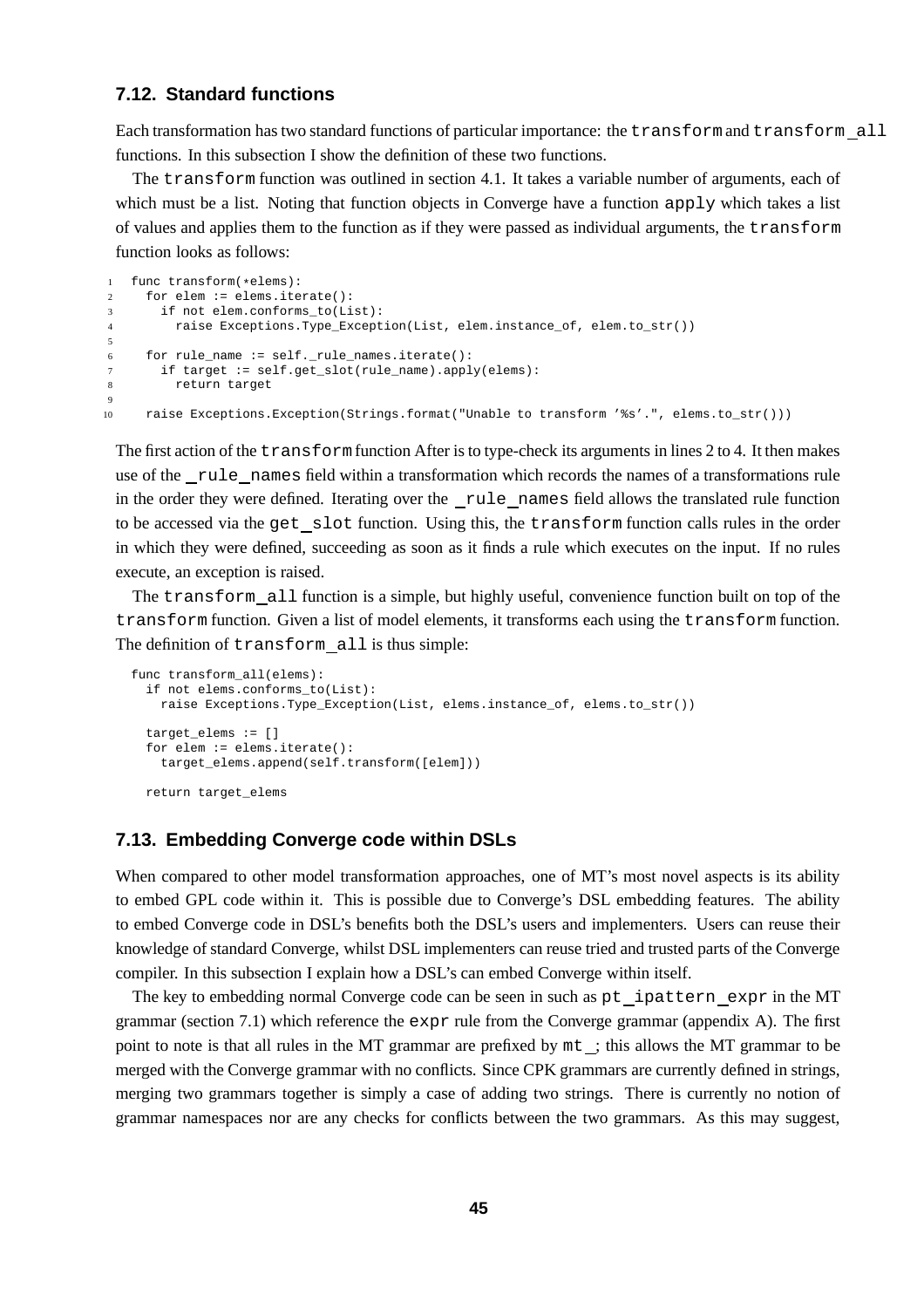whilst the current implementation of this feature is workable, it is one of the less refined parts of DSL implementation in Converge.

Once the DSL's grammar has been merged with the main Converge grammar, the next question is how to have the Converge grammar handle parse tree fragments related to the Converge grammar? Currently the translation class in MT subclasses the IModule Generator class from the Converge compiler. IModule Generator contains the translation for each rule in the Converge grammar and works in exactly the same way as a DSL translation class. Thus the MT subclass only need add appropriate traversal functions for rules specific to the MT grammar. Although subclassing of large and complex classes is often thought of as being dangerous, the IModule Generator module has been specifically designed with sub-classing of this sort in mind. Normal Converge expressions are thus translated into ITree's 'for free' by the IModule Generator module, and with little interference from MT. The MT subclass in fact requires only one interaction with its superclass, needing to override the  $t_{\text{av}}$  var function. Essentially references to variable bindings are translated into dictionary lookups on the bindings variable (see section 7.6); see also section 7.15. An elided version of the  $t$  var translation function is as follows:

```
func _t_var(node):
 // var ::= "ID"
 if self._pattern_vars.contains(node[1].value):
   return [| &bindings[$<<CEI.lift(node[1].value)>>] |]
  else:
   return exbi IModule Generator. IModule Generator. t var(node)
```
In summary – despite the need to add strings representing grammars together, and to subclass a complex class residing in the depths of the Converge compiler – the process of embedding Converge code in DSLs is surprisingly simple and relatively free of complications. However it is unclear whether this approach would scale satisfactorily to larger examples. I believe that in the future two things may need to be changed to improve the situation. Firstly grammars need to be properly modularised to ensure that naming problems between grammars do not arise, and that the relationship between grammars is clearly stated. Secondly it would be useful to loosen the coupling between DSLs and the IModule Generator module, possibly by removing the requirement to subclass the IModule Generator class.

## **7.14. Extending the Converge grammar**

Although this section has thus far ignored the translation of a rules target clauses, the presence of model element expressions in such clauses is worthy of examination. As a brief recap, model element expressions such as  $(Doq)$  [name := "Fido", owner :=  $(Person)$  [name = "Fred"]] create new model elements; they are syntactically similar, although not identical, to model element patterns. Section 4.4 contains more details on model element expressions. Model element expressions can be used anywhere in a rules target clauses that a normal Converge expression can be used. Although this may suggest that model element expressions can only be used at the top-level within target clauses, they can in fact be used within Converge expressions themselves. For example the following expression shows how a model element expression can be used within a Converge list:

[(Person)[name = "Fred"]]

As this example shows, in the context of target clauses, model element expressions effectively embed themselves in the the base Converge language itself.

The embedding of model element expressions is currently implemented by taking advantage of the fact that that CPK grammars are strings, and that production rules can have alternatives added at any point in the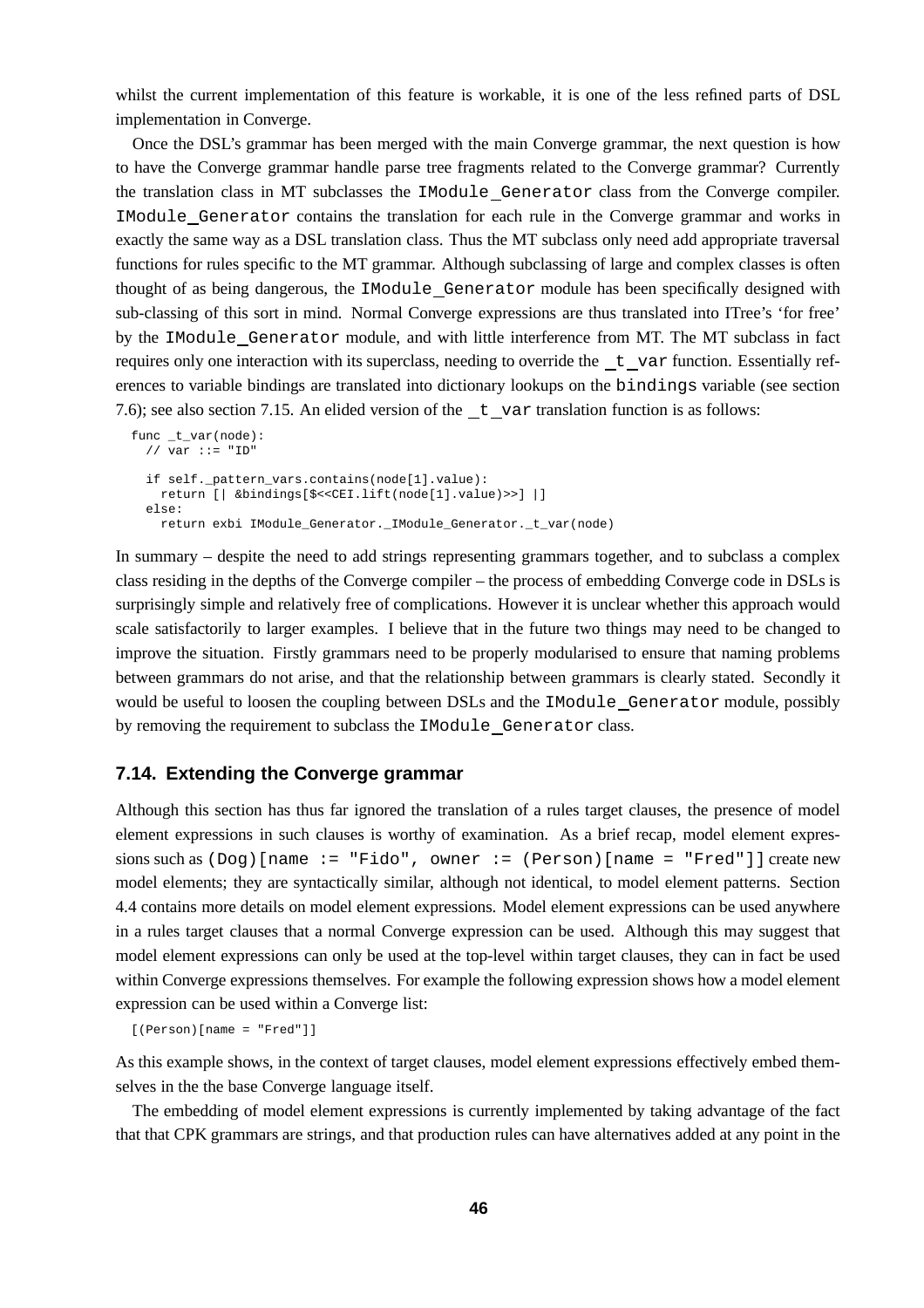grammar. Thus in the MT grammar (section 7.1) the expr rule from the Converge grammar is extended with a new alternative by MT pointing to the pt mep pattern rule. Since the expr translation function in the Converge compiler immediately hands computation over to the rule named in its alternatives, the MT translation class needs only to provide a simple translation function for pt mep pattern.

It should be noted that whilst extremely powerful, this technique is not generally applicable. It currently requires detailed knowledge of the Converge grammar and the Converge compilers internals in order to ensure that extending a rule in the Converge grammar has the desired effect. I hope that future versions of Converge will be able to provide safer support for extension of this sort.

## **7.15. Preventing unintended interaction between translated and embedded code**

One of the challenges not tackled in the TM DSL was preventing unintended variable capture from DSL input and the translated DSL code. This problem arises when an ITree derived from user input is placed inside an ITree containing dynamically scoped variables. As seen in the translations in this section, dynamically scoped variables occur frequently, chiefly via the  $&var$  syntax. Dynamically scoped variables are highly useful in allowing ITree's to be built piece meal. However whilst statically scoped variables are automatically safely renamed by Converge's scoping rules dynamically scoped variables may cause variable capture with ITree's derived from user input. For example, the variable bindings is frequently dynamically scoped in the translations of this section; if an MT were to use the same variable name in, for example, a tgt where clause, then unexpected results would almost certainly arise.

To prevent this problem occurring, MT performs its own  $\alpha$ -renaming of variables in Converge expressions. MT takes advantage of the fact that each ITree can report its free and bound variables (via the get free vars and get bound vars functions respectively). Essentially for each rule, MT first calculates the free and bound variables of all Converge expressions contained in that rules clauses. For each variable, a fresh name is then generated; a dictionary records the mapping between the original and fresh names. When MT encounters Converge variables during its translation, it translates them to variables with the corresponding fresh name. By renaming all variables from users input, MT thus ensures that there can be no unintended variable capture.

Once all variables have been safely renamed, a rules free variables then require extra treatment. For example the concat name function in section 4.5 is a free variable in the context of the Classes To Tables transformation, since it is defined outside of the transformation. All instances of the concat name within a given rule will be renamed to a variable along the lines of \$\$5\$concat name\$\$. At this point, there is no link between the value of concat name outside the rule, and the value of \$\$5\$concat name\$\$. Thus MT adds to translated rules assignments from the original value of variables to their fresh name equivalent. In the case of the concat name function, the result of the translation would look along the lines of the following:

```
$$5$concat_name$$ := concat_name
...
 $$5$concat_name$$("", bindings["n"])
...
```
#### **7.15.1. Assigning to variables in outer blocks**

Although the  $\alpha$ -renaming mechanism of variables in user input prevents unintended variable capture, it introduces problems due to the disconnect between the original variable and its fresh-named clone. This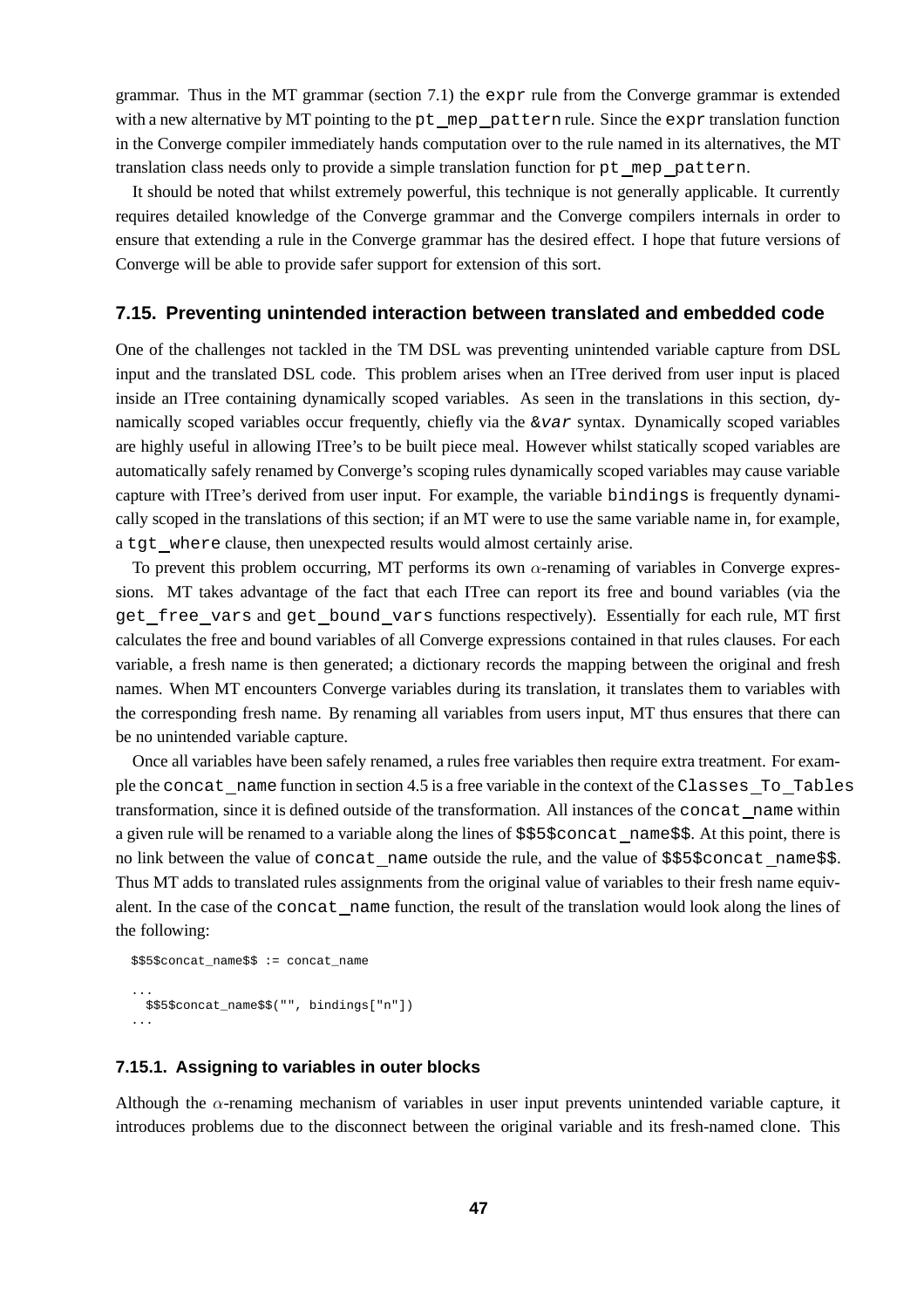leads to two related problems.

The first problem relates to assigning to free variables. Since a fresh-named clone is made of each free variable, assigning to free variables in an MT block does not affect the value of the original variable. MT thus mirrors the normal Converge expectation that variables assigned to in a block (where a block in MT is essentially a rule) are local to that block. However a problem arises if one wishes an assignment to a free variable. First, let us assume that MT allows some free variables to be declared as nonlocal (recall that in normal Converge nonlocal  $x$  is a declaration that assignment to the variable  $x$  does not create a local x, but instead binds to the the first outer block which contains an assignment of x). Assignment to a free variable then becomes problematic, since the user will be assigning to the variables fresh-named clone; furthermore there is no way to assign to the original variable without reintroducing the prospect of variable capture. A partial solution to this problem is for MT to mirror the assignment of free variables to their fresh-named clone at the beginning of the translated rule, with the assignment of the fresh-named clone to its free variable equivalent at the end of the transformation. Whilst this is possible, it means that during the execution of the rule the local and global values of the variable may differ.

This then highlights the more general problem, which is that at any point during the execution of a rule the values of the original variable and its fresh-named clone may diverge either through assignment to the original variable or its fresh-named clone. There is no solution for this problem at the moment in Converge. Although one can devise increasingly sophisticated work arounds which reduce the potential for the problem to arise, fundamentally, the cloning of variables is flawed since there is no mechanism for atomically synchronising the cloned and original variables.

This therefore highlights a deficiency in Converge. A possible solution to this deficiency would be for Converge to acquire a 'variable alias' feature which would alias a variable x in an outer block to y in an inner block. Since the names are merely aliases for the same underlying variable, there can then no synchronization issues between the two. Such a feature would ideally work in much the same way as the nonlocal declaration; indeed, it is also implicit that aliased variables are nonlocal to the block in which they are renamed. Although the Converge VM provides sufficient support for such a feature, the compiler and language have yet to be sufficiently extended.

# **7.16. Generating tracing information from nested model patterns**

In section 5.2, the standard MT tracing information creation mechanism was outlined. By default, only nonnested model element patterns contribute to the source part of trace tuples. I asserted that empirically this appeared to be a sensible compromise that created sufficient tracing information without overwhelming the user. However it is clear that this technique may not be suitable for all applications; one can easily imagine further research to determine the most practical tracing information creation techniques for different types of transformations. To this end, in this subsection I present a simple modification to the MT translation which changes the default tracing information created by allowing nested model element patterns to contribute to the source part of trace tuples. This serves two separate purposes. Firstly it provides evidence that the default tracing information creation mechanism achieves a useful balance in terms of the volume of information it creates. Second it shows that DSL implementations in Converge tend to be amenable to changes, and also that the MT implementation itself can serve as a testbed for further model transformation experimentation.

The modification to MT necessary to allow nested model expression patterns to contribute to the source part of trace tuples is in fact rather simple. Essentially all that is needed is for model element patterns to return the union of all elements matched by nested model element patterns. By default, model element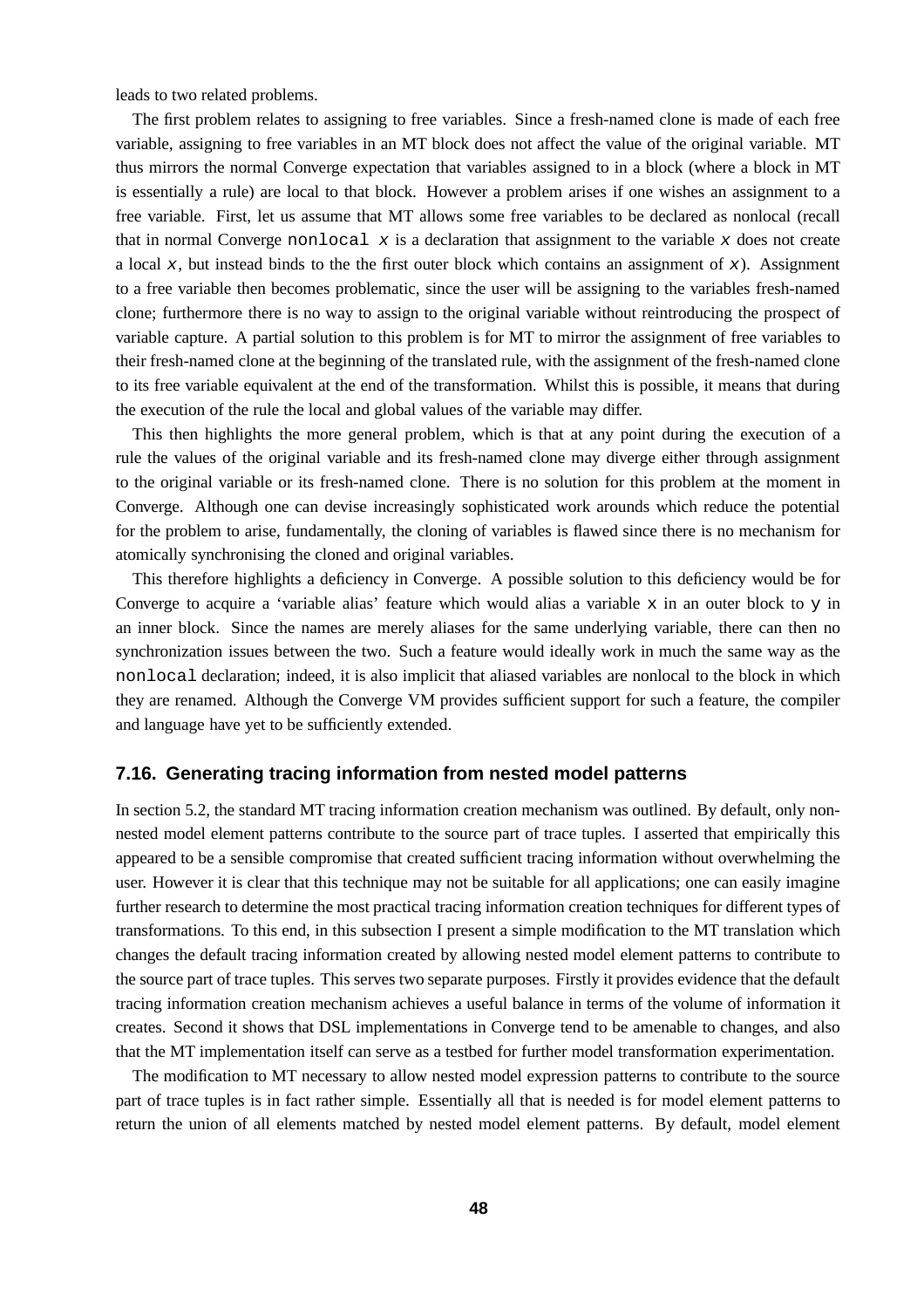patterns only return the element they matched against, essentially ignoring the elements matched by nested model element patterns. However the required information is present in the return var associated with each slot comparison in a model element pattern. Thus all that is needed is to use the same technique used to union the bindings of each slot comparison. Replacing lines 31 to 32 of the complete translation from section 7.7 with the following achieves the desired effect:

```
conjunction.append([| [Set{&element} + Functional.foldl(_adder, \
 Functional.map(_element0, $<<CEI.ilist(returns_vars)>>)), \
  Functional.foldl(_adder, Functional.map(_element1, $<<CEI.ilist(returns_vars)>>)), \
 &element] |])
```
Taking exactly the same source model and transformation used in figure 13, the result of making this change to MT can be seen in figure mt:tracing information from nested model pattern expressions. Note that in this new visualization, one can see that many target elements have tracing information from more than one source element; the end result is rather harder to read than figure 13, and does not add significantly to the users understanding of the transformation in this particular case.

#### **7.17. Summary of the implementation**

In this section I have presented an analysis of the major parts of the MT implementation. To demonstrate the result of MT's translation of a transformation, section B shows the complete result of translating the simple MT transformation from section 4.5.

# **8. Related work**

As with the majority of existing systems, MT is a unidirectional stateless model transformation system. MT's most obvious ancestor is the QVT-Partners approach [QVT03b] which pioneered the use of patterns in model transformations. MT takes the base QVT-Partners pattern language and enriches it with features such as pattern multiplicities, and variable slot comparisons. Furthermore, by providing a concrete implementation – and a detailed explanation of that implementation – much of the vagueness associated with other model transformations such as the QVT-Partners approach is avoided in MT.

A significant difference from the QVT-Partners approach is in MT's imperative aspects. Due to its implementation as a Converge DSL, MT can embed normal Converge code within it. This contrasts sharply with the QVT-Partners approach which is forced to define an OCL variant with imperative features in order to have a usable language. As explained in section 3.4, this variant language suffers from several conceptual and practical problems. I believe that MT is unique in being able to embed a GPL within it. Perhaps more significant than the actual language embedded within MT transformations is the ability to call out naturally to normal Converge code, even if it is defined outside of the transformation. MT users are thus not constrained by any limitations of the particular model transformation approach. Although this may initially appear to be a mere implementation detail, it differentiates MT from virtually all existing model transformation approaches, which typically present a highly constrained execution environment.

Perhaps the closest model transformation approach is the commercial XMap language [CESW04], an approach essentially based on the QVT-Partners approach. This also means that the issues noted in both this section, and in section 3.4 with respect to the QVT-Partners approach, apply equally to XMap. XMap is however notable for its sister language XSync which allows changes to be propagated in the style outlined by Tratt and Clark [TC03]. A later publication will show how MT can be evolved into a powerful change propagating language.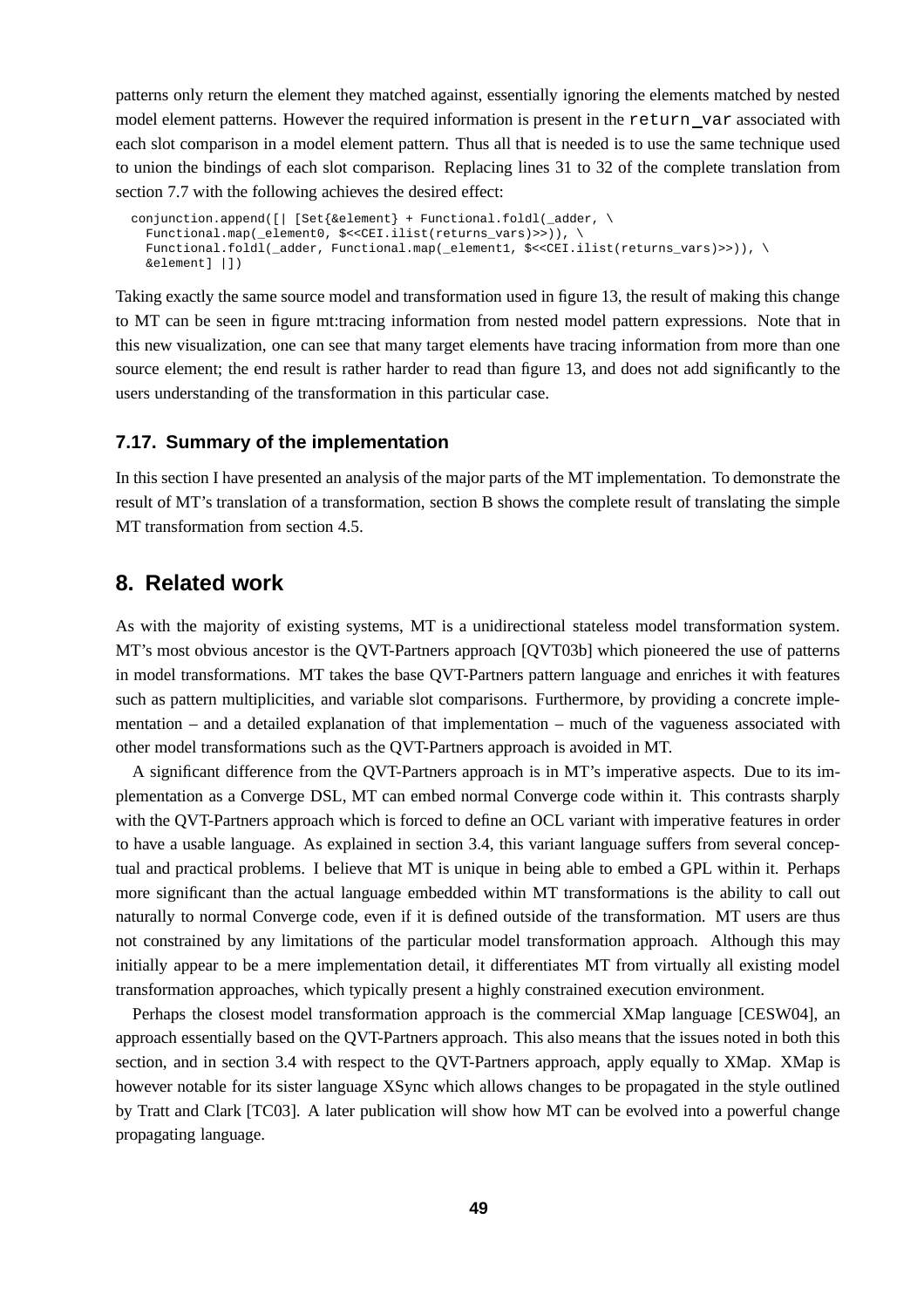



Figure 14: Tracing information from nested model pattern expressions.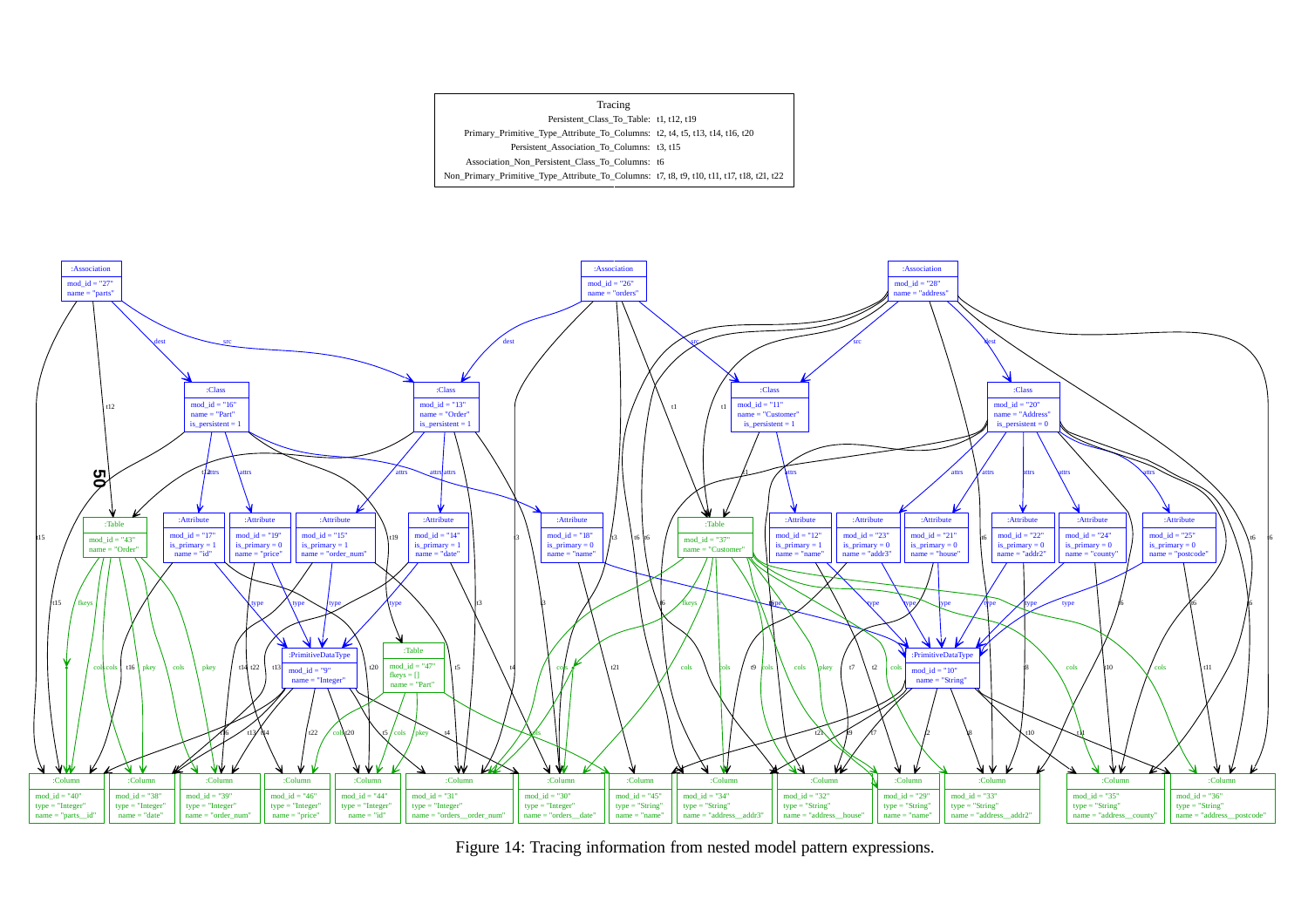Perhaps surprisingly, given the seeming simplicity of the task, one of MT's most distinctive features is its automatic creation of tracing information. Most approaches neglect this problem; the few that tackle it, such as the DSTC approach [DIC03], require the user to manually specify the tracing information to be created. By using patterns defined by the user to automatically derive tracing information has not, to the best of my knowledge, been used by any other system. MT distinguishes itself further by its simple, but effective, technique for reducing superfluous tracing information.

It is perhaps telling that although MT contains several enhancements compared to existing approaches, it also shares many of the limitations of existing approaches, such as a lack of rule structuring mechanisms. Section 9 outlines the work that may resolve some of these limitations.

# **9. Future work**

Although I believe that MT is currently one of the most advanced model transformation languages available, the relative immaturity of the area means that no new approach can claim to present a definitive solution.

Perhaps the most pressing question for every model transformation approach, including MT, is with regards to scalability. Although MT has been used to express transformations of the order of magnitude of the low tens of rules, it is clear that in order to make larger transformations feasible, new techniques for structuring and combining rules will be required. For example, currently all the rules in a MT transformation exist in a single namespace; there is no notion of 'transformation modules'. Similarly at the moment all rules exist at the same level; that is, given an element to transform, rules are tried in order. Complex transformations will require more selective mechanisms to determine which rules can be executed, both for structuring efficiency reasons. At the moment, a transformations execution time has a worst case proportional to  $n^2$  where n is the number of rules in the transformation; authors of larger transformations may require that their domain knowledge is used to narrow down the number of rules used to transform given elements. I believe that analysing work on combinators in functional languages may lead to new insights on how to better structure transformations<sup>6</sup>.

The desirable for scalability is a concrete manifestation of a more nebulous problem surrounding model transformations: their usability. Whilst one can present advanced tools to users, it is vital that the tools be relatively easy to use. I believe there is significant work to be done in presenting model transformation languages to different users. MT could serve a useful purpose here in allowing model transformation languages to be easily tailored for different audiences.

In terms of 'nitty gritty' details, there are several aspects of MT that could usefully be improved. For example, one irritation encountered in this paper relates to the for suffix of expressions in a rules tgtp clause. Currently rules can generally only produce as many top-level elements as they have expressions in the tgtp clause. This can occasionally lead to cumbersome or dangerous work arounds being employed. It would be useful to have a variant for suffix which would 'fold in' the elements produced by its expression as if they had been produced by top-level tgtp. As befits a new, small language similar examples can easily be found elsewhere in MT.

 $6$ This suggestion is partly a result of a conversation with Bernhard Rumpe, made during a visit to the Technische Universität Braunschweig in February 2005.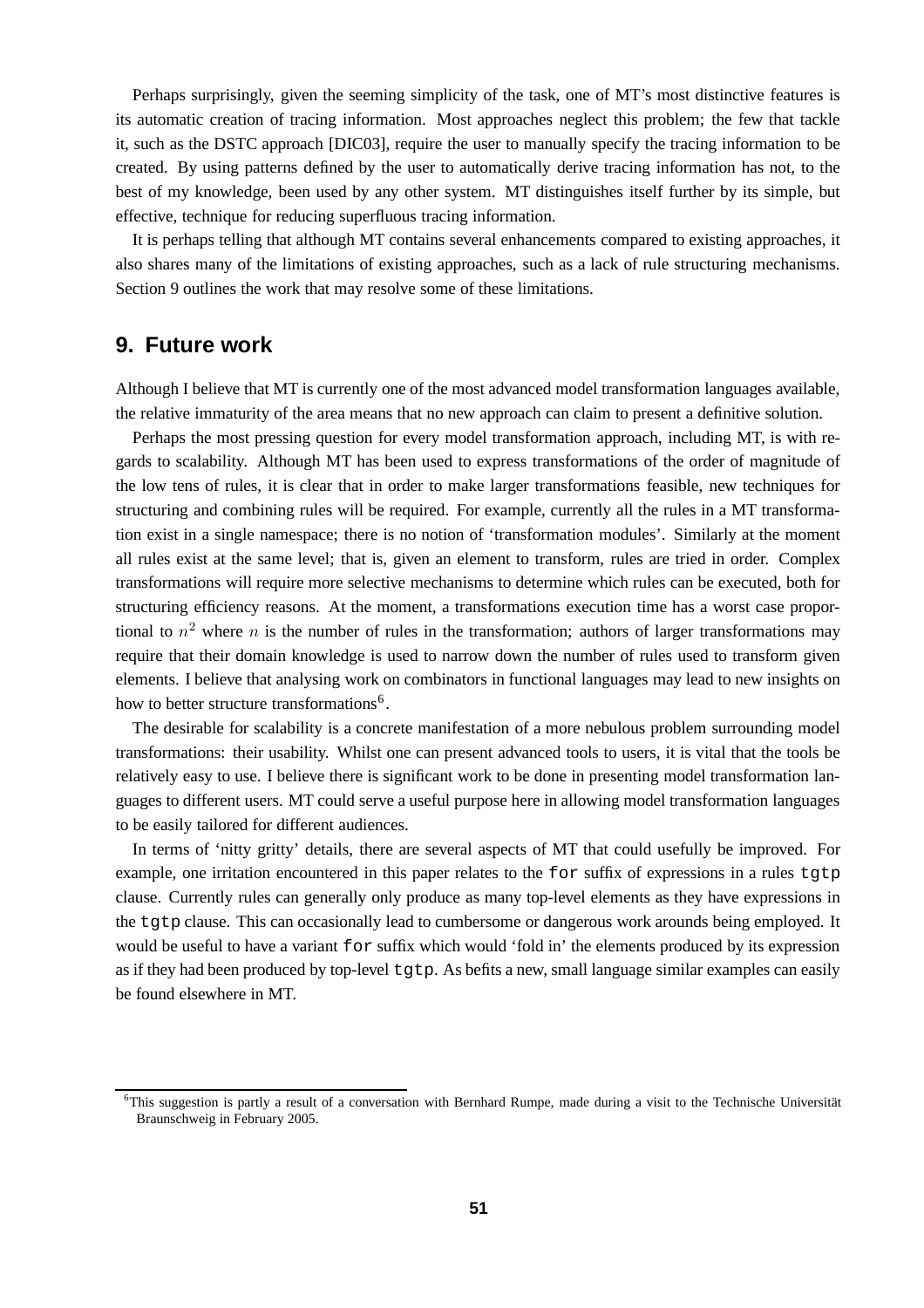# **10. Summary**

In this paper I presented the MT model transformation language. I started by examining the QVT-Partners approach, from which MT is partly derived, in depth. Identifying the strengths and weaknesses of this approach explains some of the underlying design decisions taken with MT. I then explored MT's basic features, including its novel visualization abilities of transformations, including automatically generated tracing information. I then explored some of MT's more advanced features such as pattern multiplicities, which allowed a sophisticated model transformation to be concisely expressed. I then finished the paper by examining in depth the translation of an MT transformation into MT.

I believe that MT is the first model transformation approach to present a detailed analysis of its implementation. In so doing, I hope that MT demonstrates practical idioms for implementing model transformation engines. This analysis may serve as a useful reference point for model transformation engine authors. As the source code for MT is freely available, I also hope that the analysis will allow others to take MT and alter it for their own purposes. In this way, I hope that MT aids further experimentation into differing model transformation techniques.

MT's implementation is also notable for its relative brevity. Through careful use of Converge idioms such as generators and the use of goal-directed evaluation, I assert that much of the tedious machinery that would be needed if MT were to be implemented in a standard GPL has been avoided. Although it is outside of the scope of this paper to present hard numbers to back up this claim, I believe that MT provides compelling evidence that the seemingly disparate influences on Converge (such as Icon's goal-directed evaluation, ObjVLisp's data model, and Template Haskell's compile-time meta-programming) coalesce to form a natural and highly powerful development environment.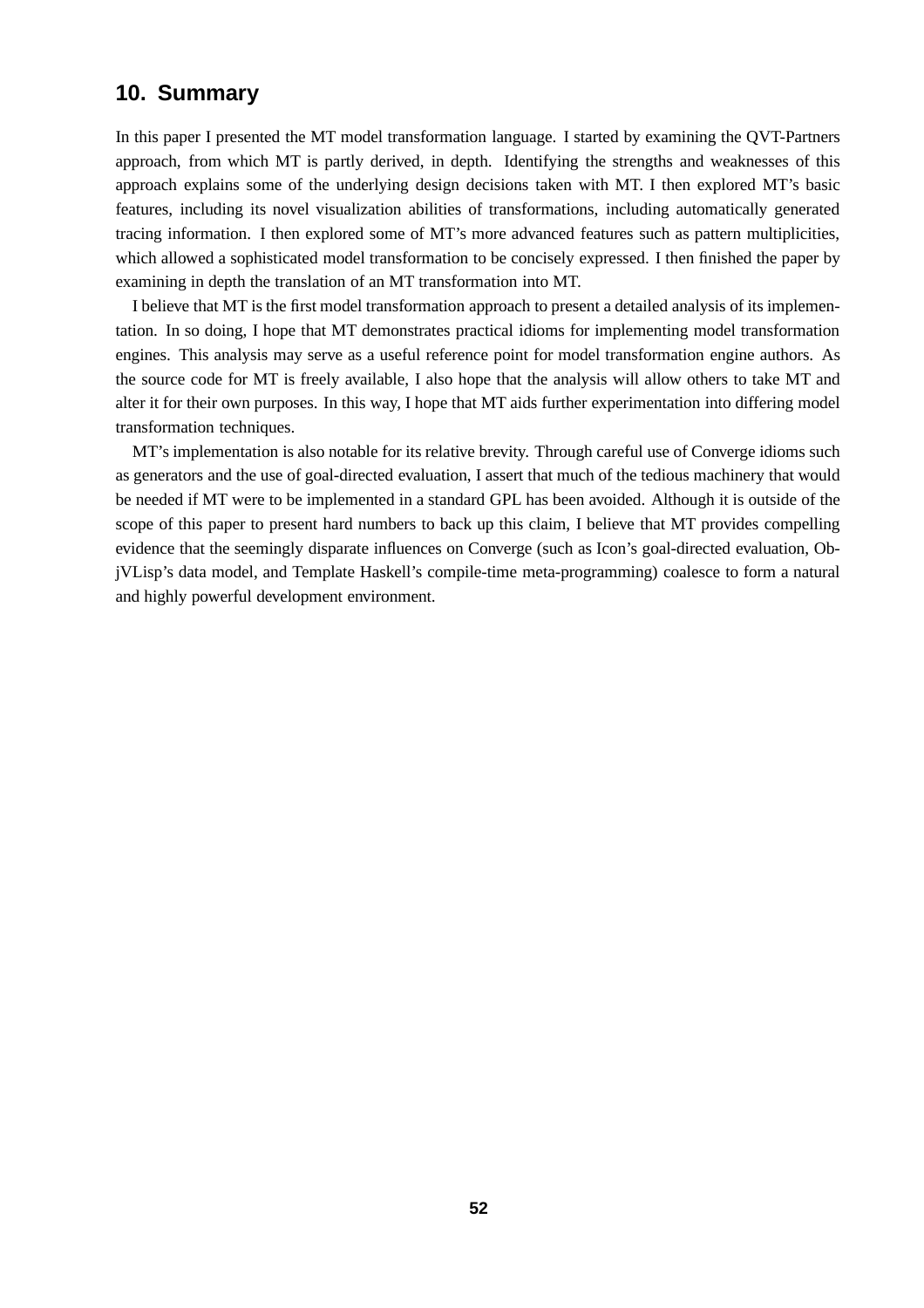# **A. Converge grammar**

This section lists the CPK grammar for Converge. This is extracted directly from the Converge compiler file Compiler/CV Parser.cv:

```
top_level ::= definition { "NEWLINE" definition }*
          ::=
definition ::= class_def
            ::= func_def
            ::= import
            ::= var \{ " , " var } \} * " := " exp r::= splice
import ::= "IMPORT" dotted_name import_as { "," dotted_name import_as }*
dotted_name ::= "ID" { "." "ID" }*
import_as ::= "AS" "ID"
            ::=
class_def ::= "CLASS" class_name class_supers class_metaclass ":" "INDENT"
                class_fields "DEDENT"
class_name
                ::= splice
class_supers ::= \bar{r}(" expr { ", " expr }* ")"
                ::=
class_metaclass ::= "METACLASS" expr
                ::=
\begin{tabular}{ll} class\_fields & ::=& class\_field & "NEWLINE" class\_field \\ class\_field & ::=& class\_def \end{tabular}::= class_def
                ::= func_def
                ::= var ":=" expr
                ::= splice
                 ::= "PASS"
func_def ::= func_type func_name "(" func_params ")" ":" "INDENT"
                       func_nonlocals expr_body "DEDENT"
                   ::= func_type func_name "(" func_params ")" "{" "INDENT"
                   func_nonlocals expr_body "DEDENT" "NEWLINE" "}" ::= "FUNC"
func_type
                   ::= "BOUND_FUNC"
                   ::= "UNBOUND_FUNC"<br>::= "ID"
func name
                   ::= "+"
                   ::= "-"
                    ::= "/"
                    ::= "*"
                    ::= "<"
                    ::= ">"
                    ::= "=="
                    ::= "!="
                    ::= ">="
                    ::= "<="
                    ::= splice
                    ::=
func_params ::= func_params_elems "," func_varargs
                    ::= func_params_elems
                    ::= func_varargs
                    ::=
func_params_elems ::= var func_param_default { "," var func_param_default }*
                   ::= splice
func_param_default ::= ":=" expr
                   ::=<br>::= "*" var
func varargs
                   ::= splice
func\_nonlocals ::= "NONLOCAL" "ID" \{ "," "ID" \}* "NEWLINE"
                    ::=
expr_body ::= expr { "NEWLINE" expr }*
expr ::= class_def
```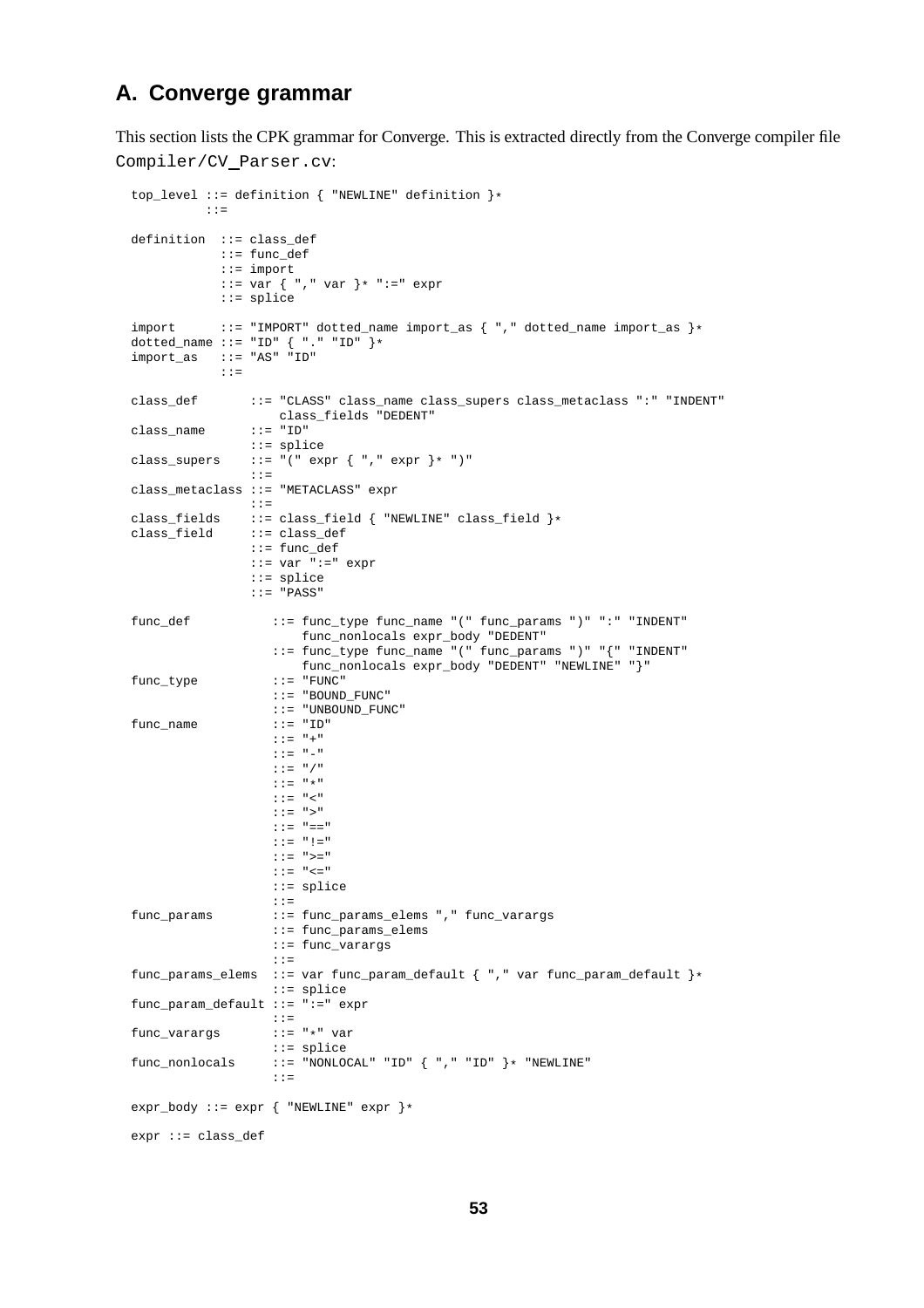```
::= func_def
     ::= while
     ::= if
     ::= for
     ::= try
     ::= number
     ::= var
     ::= dict
     ::= set
     ::= list
     ::= dict
     ::= string
     ::= slot_lookup %precedence 50
     ::= list
     ::= application %precedence 40
     ::= lookup %precedence 40
                         *precedence 40
     ::= exbi
     ::= return
     ::= yield
     ::= raise
     ::= assert
     ::= break
     ::= continue
     ::= conjunction %precedence 10
     ::= alternation %precedence 10
     ::= assignment %precedence 15
     ::= not %precedence 17
     ::= neg %precedence 35
     ::= binary %precedence 30<br>::= comparison %precedence 20
     ::= comparison
     ::= pass
     ::= import
                         %precedence 100
     ::= quasi_quotes
     ::= brackets
if ::= "IF" expr ":" "INDENT" expr_body "DEDENT" { if_elif }* if_else
        ::= "IF" expr "{}" "INDEX" expr-body "DEPENDor" "NEWLINE" "}" { if\_elif } *if_else
if_elif ::= "NEWLINE" "ELIF" expr ":" "INDENT" expr_body "DEDENT"
       ::= "NEWLINE" "ELIF" expr "{" "INDENT" expr_body "DEDENT" "NEWLINE" "}"
if_else ::= "NEWLINE" "ELSE" ":" "INDENT" expr_body "DEDENT"
        ::= "NEWLINE" "ELSE" "{" "INDENT" expr_body "DEDENT" "NEWLINE" "}"
        ::=
while ::= "WHILE" expr ":" "INDENT" expr_body "DEDENT" exhausted broken
      ::= "WHILE" expr
for ::= "FOR" expr ":" "INDENT" expr_body "DEDENT" exhausted broken
   ::= "FOR" expr
try ::= "TRY" ":" "INDENT" expr_body "DEDENT" { try_catch }* try_else<br>try_catch ::= "NEWLINE" "CATCH" expr try_catch_var ":" "INDENT" expr_body
              try_catch ::= "NEWLINE" "CATCH" expr try_catch_var ":" "INDENT" expr_body
                  "DEDENT"
try_catch_var ::= "INTO" var
              ::=
try_else ::= "NEWLINE" "ELSE" ":" "INDENT" expr_body "DEDENT"
              ::=
exhausted ::= "NEWLINE" "EXHAUSTED" ":" "INDENT" expr_body "DEDENT"
          ::=
broken ::= "NEWLINE" "BROKEN" ":" "INDENT" expr_body "DEDENT"
       \cdot: =number ::= "INT"
var := "ID"
   ::= "&" "ID"
    ::= splice
```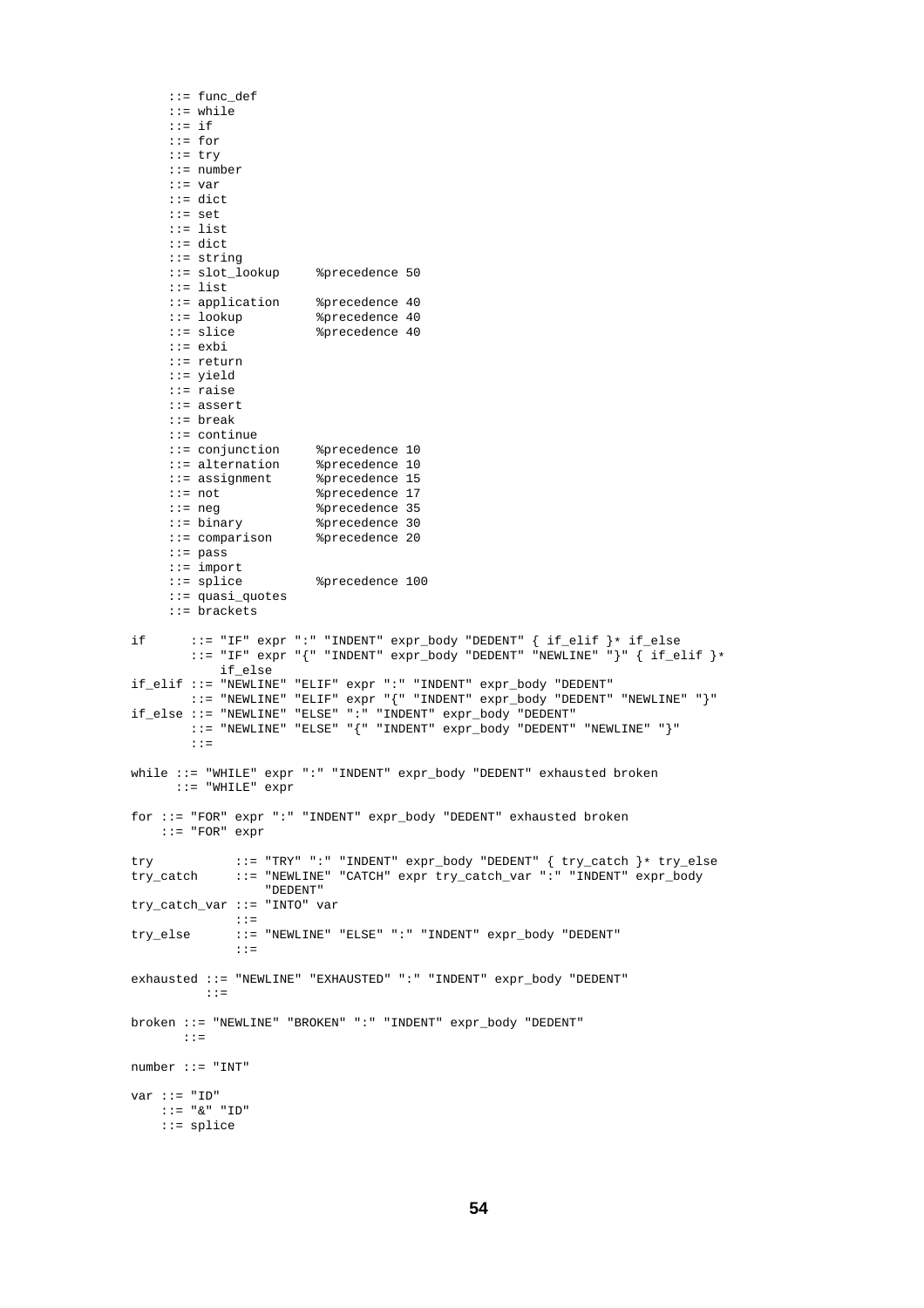```
string ::= "STRING"
slot_lookup ::= expr "." "ID"
            ::= expr "." splice
list ::= "[" expr { "," expr }* "]"
    ::= "[" "]"
dict ::= "DICT{" expr ":" expr { "," expr ":" expr }* "}"
    ::= "DICT\{ " " " } \}"
set ::= "SET{" expr { "," expr }* "}"
::= "SET{" "}"
application ::= \exp r "(" \exp r { "," \exp r }* ")"
           ::= expr "(" ")"
lookup ::= expr "[" expr "]"
slice ::= expr "[" expr ":" expr "]"
      ::= expr "[" ":" expr "]"
      ::= expr "[" expr ":" "]"
      ::= expr "[" ":" "]"
exbi ::= "EXBI" expr "." "ID"
return ::= "RETURN" expr
      ::= "RETURN"
yield ::= "YIELD" expr
raise ::= "RAISE" expr
assert ::= "ASSERT" expr
break ::= "BREAK"
continue ::= "CONTINUE"
conjunction ::= \exp r "&" \exp r { "&" \exp r }*
alternation ::= expr "|" expr { "|" expr }*
assignment ::= assignment_target { "," assignment_target }* assignment_type
                      expr
assignment_target ::= var
                 ::= slot_lookup
                  ::= lookup
                  ::= slice
assignment_type ::= ":="
                  ::= "*="
                 ::= ''/="
                  ::= "+="
                  ::= "-="
not ::= "NOT" expr
neg ::= "-" expr
binary ::= expr binary_op expr
binary_op ::= "*" %precedence 40
          ::= "/" %precedence 30
          ::= "%" %precedence 30
          ::= "+" %precedence 20
          ::= "-" %precedence 20
comparison ::= expr comparison_op expr
comparison_op ::= "IS"
              ::= "=="
              ::= "!="
```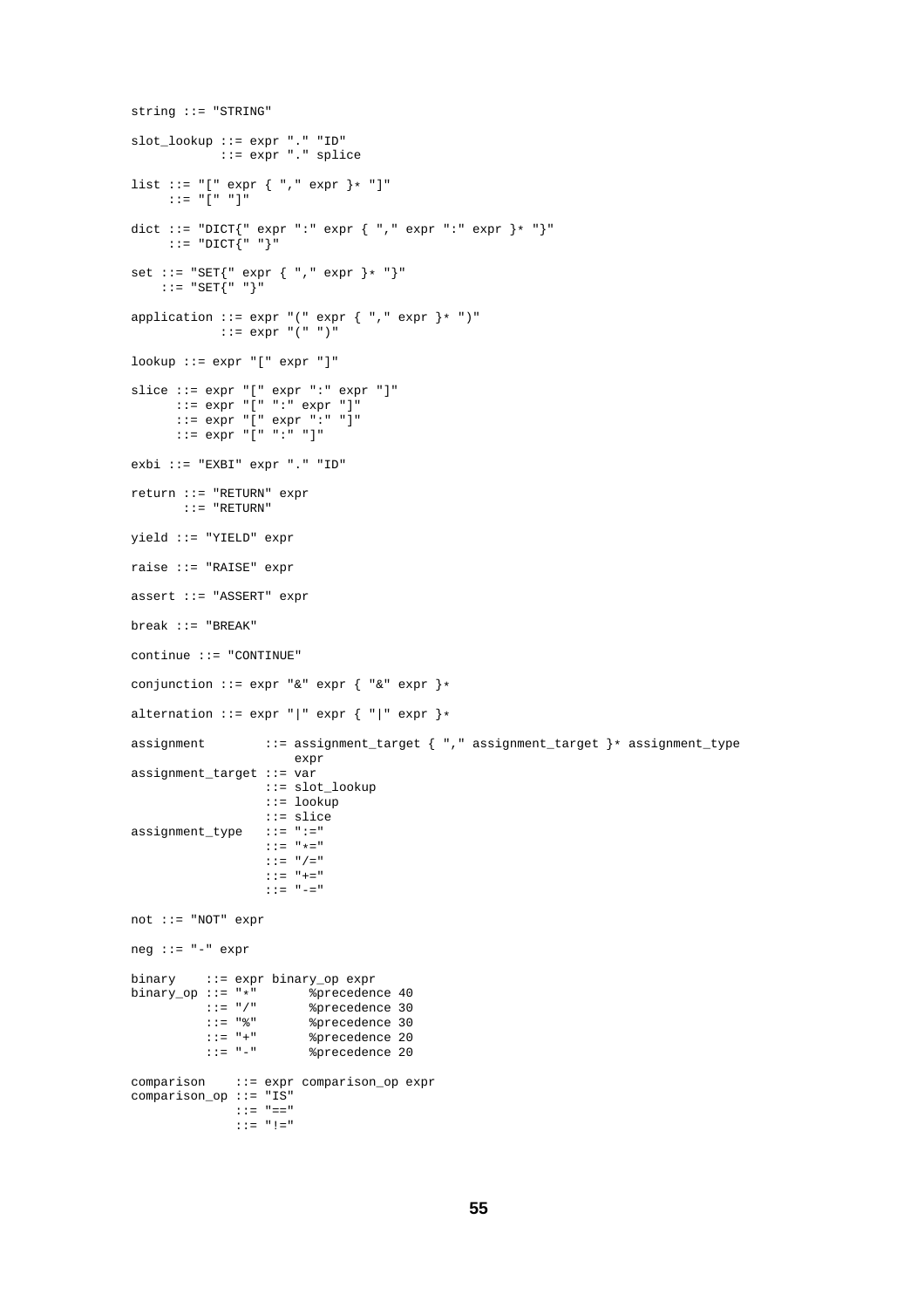```
::= "<="
               ::= ">="
               ::= "<"
               ::= ">"
pass ::= "PASS"
splice ::= expr_splice
              ::= block_splice
expr_splice ::= "$" "<" "<" expr ">" ">"
block_splice ::= "$" "<" expr ">" ":" "INDENT" "JUMBO" "DEDENT"
quasi_quotes ::= expr_quasi_quotes
                   ::= defn_quasi_quotes
\text{expr\_quasi\_quotes} :: = "[] " \text{INDEX} " \text{expr} { \text{WEWLINE} " \text{expr} } \} * " \text{DEPENDENT""NEWLINE" "|]"
                   ::= "[|" expr { "NEWLINE" expr }* "|]"
defn_quasi_quotes ::= "[D|" definition { "NEWLINE" definition }* "|]"
                  ::= "[D|" "INDENT" definition { "NEWLINE" definition }*
                        "DEDENT" "NEWLINE" "|]"
brackets ::= "(" expr ")"
```
# **B. Simple classes to tables transformation**

```
Classes_To_Tables := class Classes_To_Tables:
  _rule_names := ["Class_To_Table", "User_Type_Attr_To_Column", \
    "Primitive_Type_Attr_To_Column"]
  bound_func init(*root_set){
   self._root_set := root_set
    self._transformed_cache := Dict{}
   self._matched_objs := Set{}
   self._tracing := []
    self._tracing_rule := []
    for rule_name := self._rule_names.iterate():
      self._transformed_cache[rule_name] := Dict{}
    self._output := self.transform_all(root_set)
  }
  bound_func get_source(){
   return self._root_set
  }
  bound_func get_target(){
   return self._output
  }
  bound_func get_conflict_objects(){
   return []
  }
  bound_func transform(*objs){
   for obj := objs.iterate():
      if not obj.conforms_to(MT.List):
        raise MT.Exceptions.Type_Exception(MT.List, obj.instance_of, \
          obj.to_str())
    for rule_name := self._rule_names.iterate():
      if output := self.get_slot(rule_name).apply(objs):
       return output
    raise MT.Exceptions.Exception(MT.Strings.format( \
      "Unable to transform '%s'.", objs.to_str()))
  }
  bound_func transform_all(objs){
    if objs.conforms_to(MT.List):
      output_objs := []
      for obj := obj.iterate():output_objs.append(self.transform([obj]))
    elif objs.conforms_to(MT.Set):
      output\_objs := Set{}}
      for obj := objs.iterate():
       output_objs.add(self.transform([obj]))
    else:
      raise MT.Exceptions.Exception(objs.instance_of.name)
```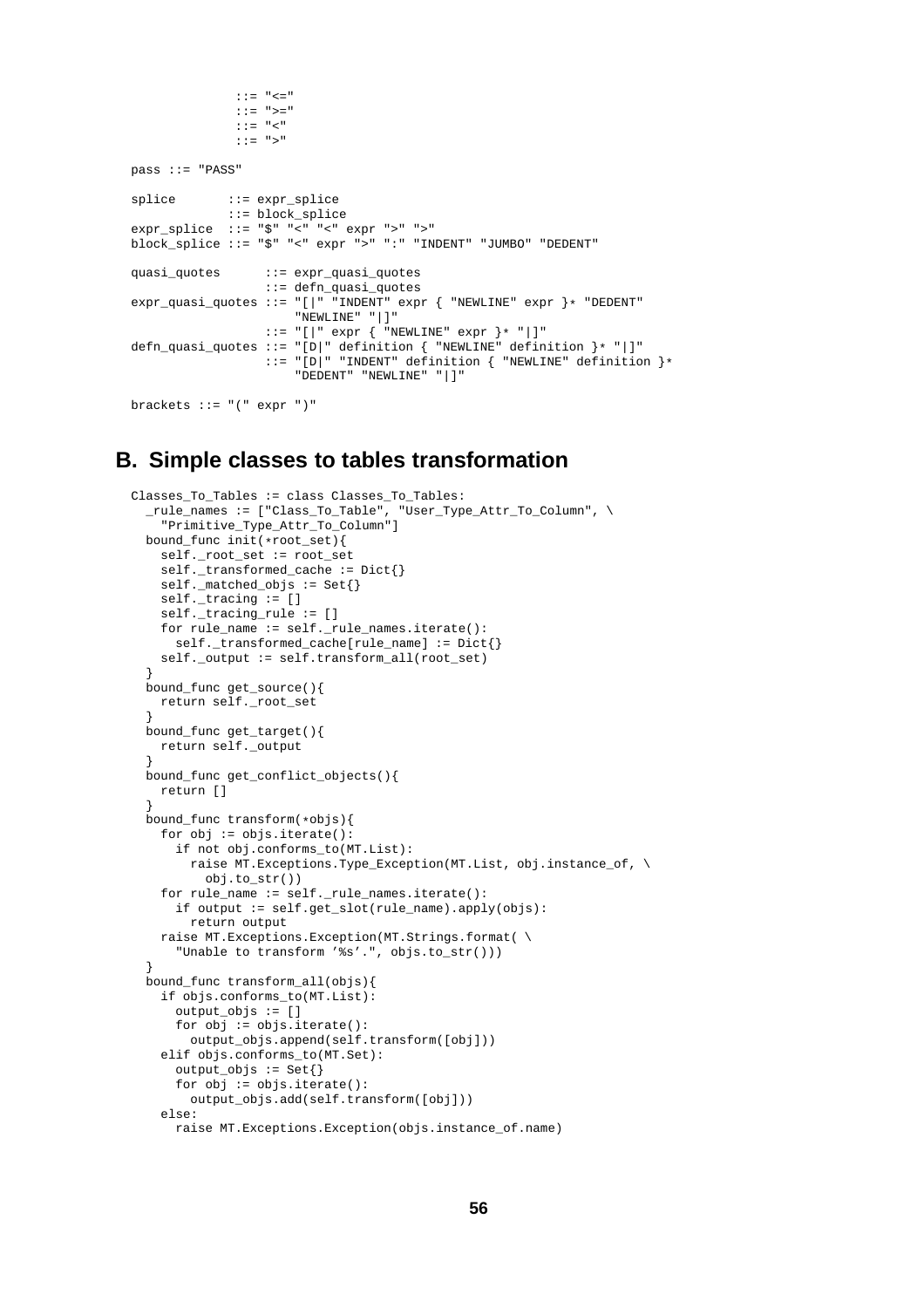```
return output_objs
}
bound_func Class_To_Table(*objs){
  $3185$self$$ := self
  if matched_objs, bindings := unbound_func (*args){
    if args.length() > 1:
     return Input_Pattern_Creator.fail
    matched_mp_elems := Set{}
    bindings := \text{Dict}if 0 < args.len():
     $$7$$elements$$ := args[0]
    else:
      $$7$$elements$$ := self._root_set
    $$8$$matched_mp_elems_backup$$ := matched_mp_elems
    $$9$$bindings_backup$$ := bindings
    for $$10$$new_matched_mp_elems$$, $$11$$new_bindings$$, \
      $$12$$matched_elem$$ := unbound_func (bindings, elements){
      for element := elements.iterate() & yield unbound_func (bindings, \
        element){
        if not Input_Pattern_Creator.TM.type_match("Class", element):
          return Input_Pattern_Creator.fail
        for yield $$2$$ := unbound_func (bindings, element){
          if bindings.contains("c") & not bindings["c"] == element:
            return Input_Pattern_Creator.fail
          return [Set], Dict['c" : element], element]
        \}(bindings, element) & $$1$$ := bindings + $$2$$[1] & \
          $$4$$ := unbound_func (bindings){
          slot element := element.name
          for matched_mp_elems, new_bindings, \
            matched_elem := unbound_func (bindings, element){
            if bindings.contains("n") & not bindings["n"] == element:
              return Input_Pattern_Creator.fail
            return [Set{}, Dict{"n" : element}, element]
          }(bindings, slot_element):
            if slot_element == matched_elem:
              yield [matched_mp_elems, new_bindings, matched_elem]
          return Input_Pattern_Creator.fail
        }($$1$$) & $$3$$ := $$1$$ + $$4$$[1] & $$6$$ := \
          unbound_func (bindings){
          slot_element := element.attrs
          for matched_mp_elems, new_bindings, matched_elem := \setminusunbound_func (bindings, element){
            if bindings.contains("A") & not bindings["A"] == element:
              return Input_Pattern_Creator.fail
            return [Set{}, Dict{"A" : element}, element]
          }(bindings, slot_element):
            if slot_element == matched_elem:
              yield [matched_mp_elems, new_bindings, matched_elem]
          return Input_Pattern_Creator.fail
        \{($$3$$) & $$5$$ := $$3$$ + $$6$$[1] & [Set{element}, \
          Input_Pattern_Creator.Functional.foldl( \
            Input_Pattern_Creator._adder, \
            Input_Pattern_Creator.Functional.map( \
              Input Pattern Creator _* element1, [$$2$$, $$4$$, $$6$$])), \
          elementl
        return Input_Pattern_Creator.fail
      }(bindings, element)
      return Input_Pattern_Creator.fail
    }(bindings, $$7$$elements$$):
     matched mp_elems := matched_mp_elems + $$10$$new_matched_mp_elems$$
     bindings := bindings + $$11$$new_bindings$$
      return [matched_mp_elems, bindings]
     matched_mp_elems := $$8$$matched_mp_elems_backup$$
     bindings := $$9$$bindings_backup$$
    return Input_Pattern_Creator.fail
  }.apply(objs):
    self._matched_objs.extend(matched_objs)
    if not rtn := unbound func (matched objs, bindings){
      concatted_id := Output_Pattern_Creator.concat_id(matched_objs)
      if self._transformed_cache["Class_To_Table"].contains(concatted_id):
        return self._transformed_cache["Class_To_Table"][concatted_id]
```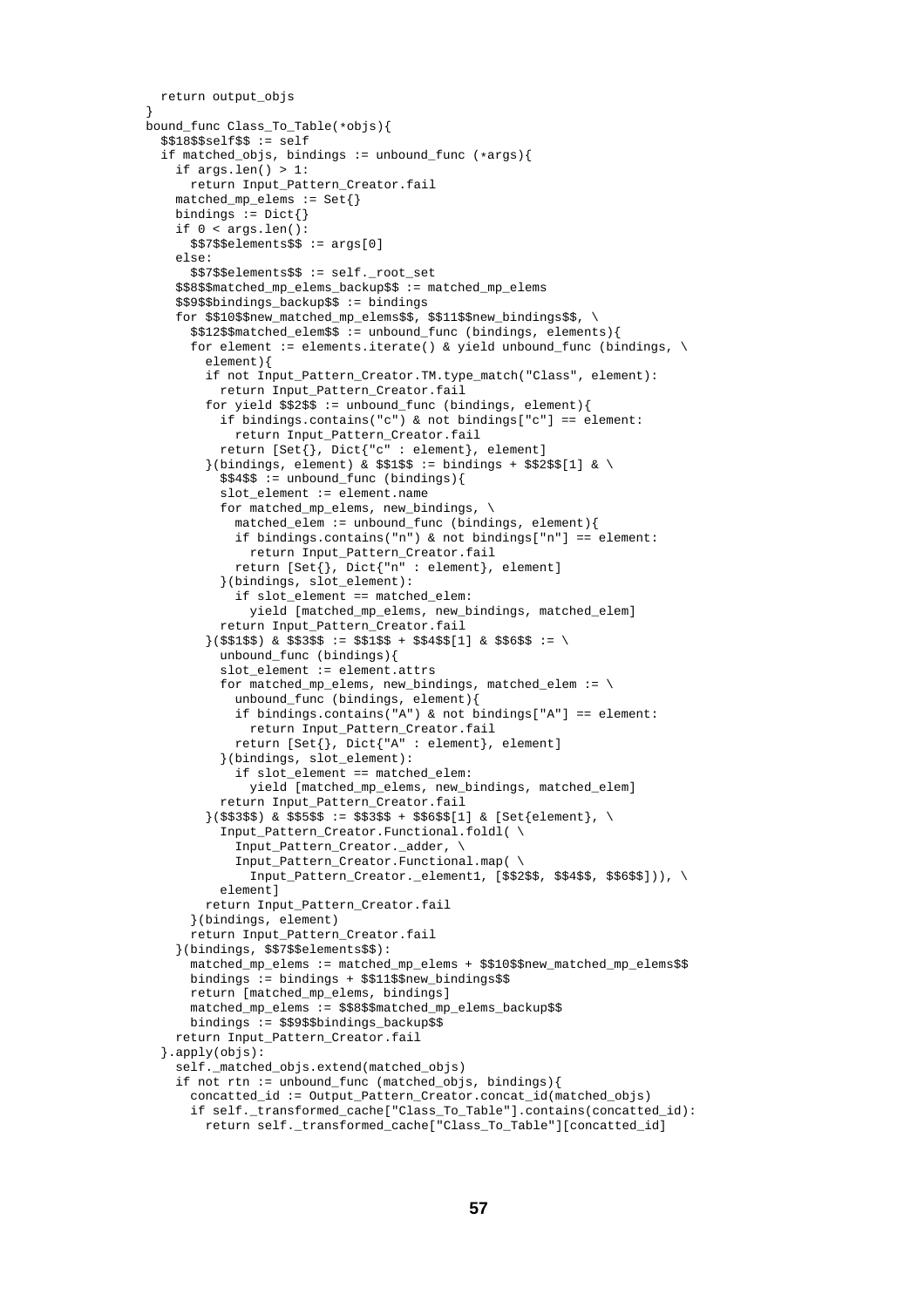```
tracing i := self. trainq.len()$$13$$c$$ := bindings["c"]
      $$14$$n$$ := bindings["n"]
      $$15$$A$$ := bindings["A"]
      $$16$$columns$$ := []
      for $$17$$attr$$ := $$15$$A$$.iterate():
        $$16$$columns$$.extend($$18$$self$$.transform([""], \
          [$$17$$attr$$]).flatten())
      out_elems := []
      out_elems.append(unbound_func (){
        user_args := Dict{"name" : $$14$$n$$, "cols" : $$16$$columns$$}
        all args := [ ]args_processed := 0
        for attr_name := Output_Pattern_Creator.TM.all_attrs_in_order( \setminusOutput_Pattern_Creator.TM._CLASSES_REPOSITORY["Table"]). \
            iterate():
          if args_processed == user_args.len():
           break
          if user_args.contains(attr_name):
            all_args.append(user_args[attr_name])
            args_processed += 1
          else:
            all_args.append(Output_Pattern_Creator.null)
        return Output_Pattern_Creator.TM._CLASSES_REPOSITORY["Table"]. \
         new.apply(all_args)
      }())
      out_elem := out_elems[0]
      self. transformed cache["Class To Table"][concatted id] := out elem
      if not out_elem is Output_Pattern_Creator.null:
        tracing := [Output_Pattern_Creator.List(matched_objs), out_elems]
        tracing := Output_Pattern_Creator.trace_reduce(tracing)
        self._tracing.insert(tracing_i, tracing)
        self._tracing_rule.insert(tracing_i, "Class_To_Table")
      return out_elem
    }(matched_objs, bindings):
     raise MT.Exceptions.Exception(MT.Strings.format("Output pattern of" +
      " Class_To_Table failed to generate anything for '%s'.", \
      obis.to_str()))
    return rtn
  else:
    return MT.fail
bound_func User_Type_Attr_To_Column(*objs){
  $$48$$concat_name$$ := concat_name
  $349$$self$$ := self
  if matched_objs, bindings := unbound_func (*args){
    if \arcsin \tanh 2:
     return Input_Pattern_Creator.fail
    matched_mp_elems := Set{}bindings := \text{Dict}if 0 < args.len():
      $37$3elements$ := arg[0]else:
      $$37$$elements$$ := self._root_set
    $$38$$matched_mp_elems_backup$$ := matched_mp_elems
    $$39$$bindings_backup$$ := bindings
    for $$40$$new_matched_mp_elems$$, $$41$$new_bindings$$, \
      $$42$$matched_elem$$ := unbound_func (bindings, elements){
      for element := elements.iterate() & yield \setminusunbound func (bindings, element) {
        if not Input_Pattern_Creator.TM.type_match("String", element):
          return Input_Pattern_Creator.fail
        for yield $$20$$ := unbound_func (bindings, element){
          if bindings.contains("prefix") & \
            not bindings["prefix"] == element:
            return Input_Pattern_Creator.fail
          return [Set{}, Dict{"prefix" : element}, element]
        \{ (bindings, element) & $$19$$ := bindings + $$20$$[1] & \
          [Set{element}, Input_Pattern_Creator.Functional.foldl( \
            Input_Pattern_Creator._adder, \
```
}

```
Input_Pattern_Creator.Functional.map( \
```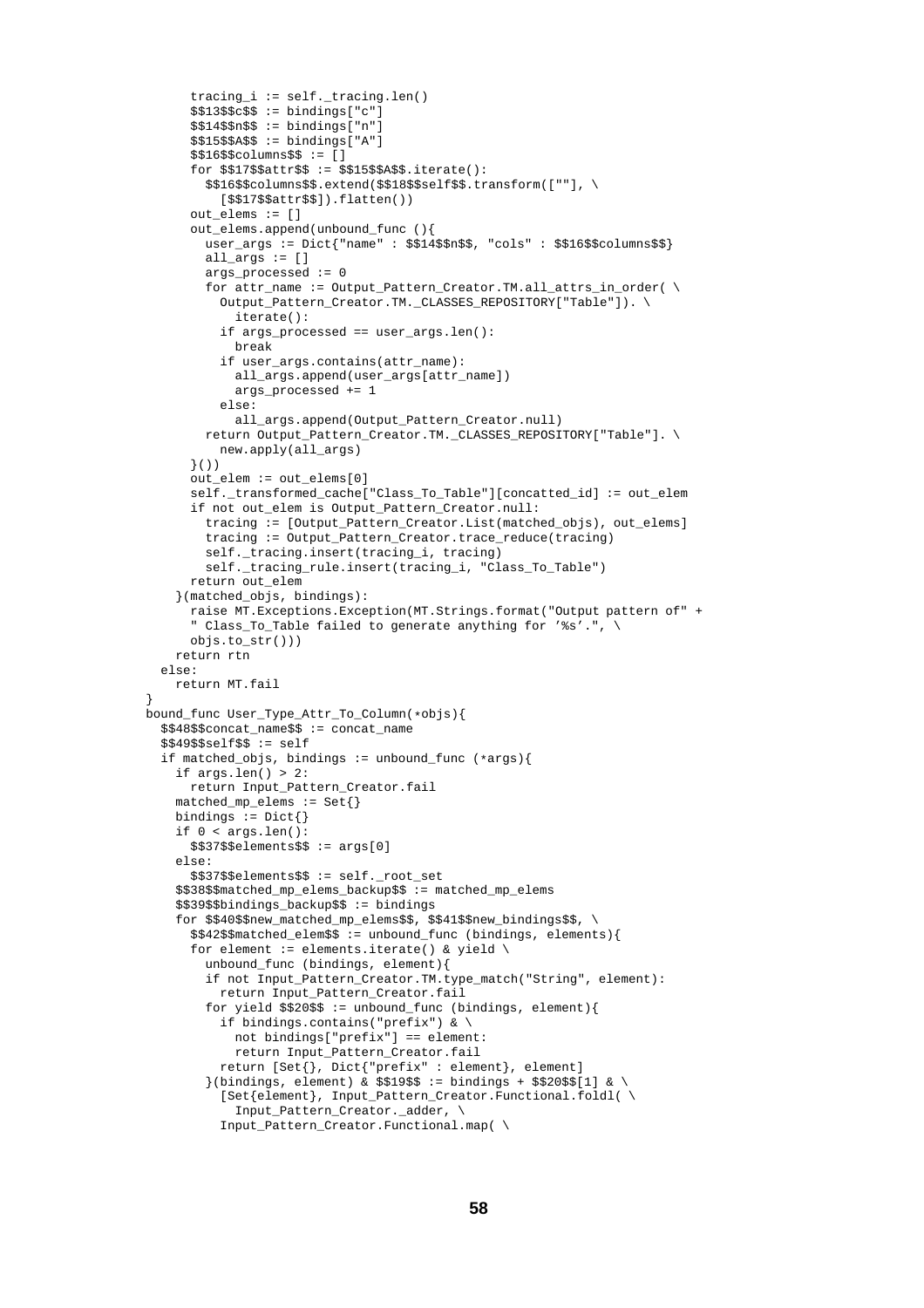```
Input Pattern Creator. element1, [$$20$$])), element]
   return Input_Pattern_Creator.fail
  }(bindings, element)
 return Input_Pattern_Creator.fail
}(bindings, $$37$$elements$$):
 matched_mp_elems := matched_mp_elems + $$40$$new_matched_mp_elems$$
 bindings := bindings + $$41$$new_bindings$$
 if 1 < arg.length):
   $31$$5elements$ := arg[1]else:
    $$31$$elements$$ := self._root_set
 $$32$$matched_mp_elems_backup$$ := matched_mp_elems
 $$33$$bindings_backup$$ := bindings
 for $$34$$new_matched_mp_elems$$, $$35$$new_bindings$$, \
    $$36$$matched_elem$$ := unbound_func (bindings, elements){
    for element := elements.iterate() & yield \
     unbound_func (bindings, element){
     if not Input_Pattern_Creator.TM.type_match("Attribute", \
        element):
       return Input_Pattern_Creator.fail
     for yield $21$$ := bindings & $$23$$ := \
        unbound_func (bindings){
        slot_element := element.name
        for matched_mp_elems, new_bindings, matched_elem := \setminusunbound_func (bindings, element){
          if bindings.contains("n") & \
            not bindings["n"] == element:
           return Input_Pattern_Creator.fail
          return [Set{}, Dict{"n" : element}, element]
        }(bindings, slot_element):
          if slot element == matched elem:
           yield [matched_mp_elems, new_bindings, \
             matched_elem]
        return Input_Pattern_Creator.fail
     }($$21$$) & $$22$$ := $$21$$ + $$23$$[1] & $$30$$ := \
        unbound_func (bindings){
        slot_element := element.type
        for matched_mp_elems, new_bindings, matched_elem := \setminusunbound_func (bindings, element){
          if not Input_Pattern_Creator.TM.type_match("Class", \
            element):
           return Input_Pattern_Creator.fail
          for yield $24$; := bindings & \
           $326$$ := unbound func (bindings){
            slot_element := element.name
            for matched_mp_elems, new_bindings, matched_elem \
              := unbound_func (bindings, element){
              if bindings.contains("cn") & \
                not bindings["cn"] == element:
                return Input_Pattern_Creator.fail
              return [Set{}, Dict{"cn" : element}, element]
            }(bindings, slot_element):
              if slot_element == matched_elem:
                yield [matched_mp_elems, new_bindings, \
                 matched_elem]
            return Input_Pattern_Creator.fail
          }($$24$$) & $$25$$ := $$24$$ + $$26$$[1] & \
            $$28$$ := unbound_func (bindings){
            slot_element := element.attrs
            for matched mp_elems, new_bindings, matched_elem \
              := unbound_func (bindings, element){
              if bindings.contains("CA") & \
                not bindings["CA"] == element:
                return Input_Pattern_Creator.fail
              return [Set{}, Dict{"CA" : element}, element]
            }(bindings, slot_element):
              if slot_element == matched_elem:
                yield [matched_mp_elems, new_bindings, \
                 matched_elem]
            return Input_Pattern_Creator.fail
          }($$25$$) & $$27$$ := $$25$$ + $$28$$[1] & \
```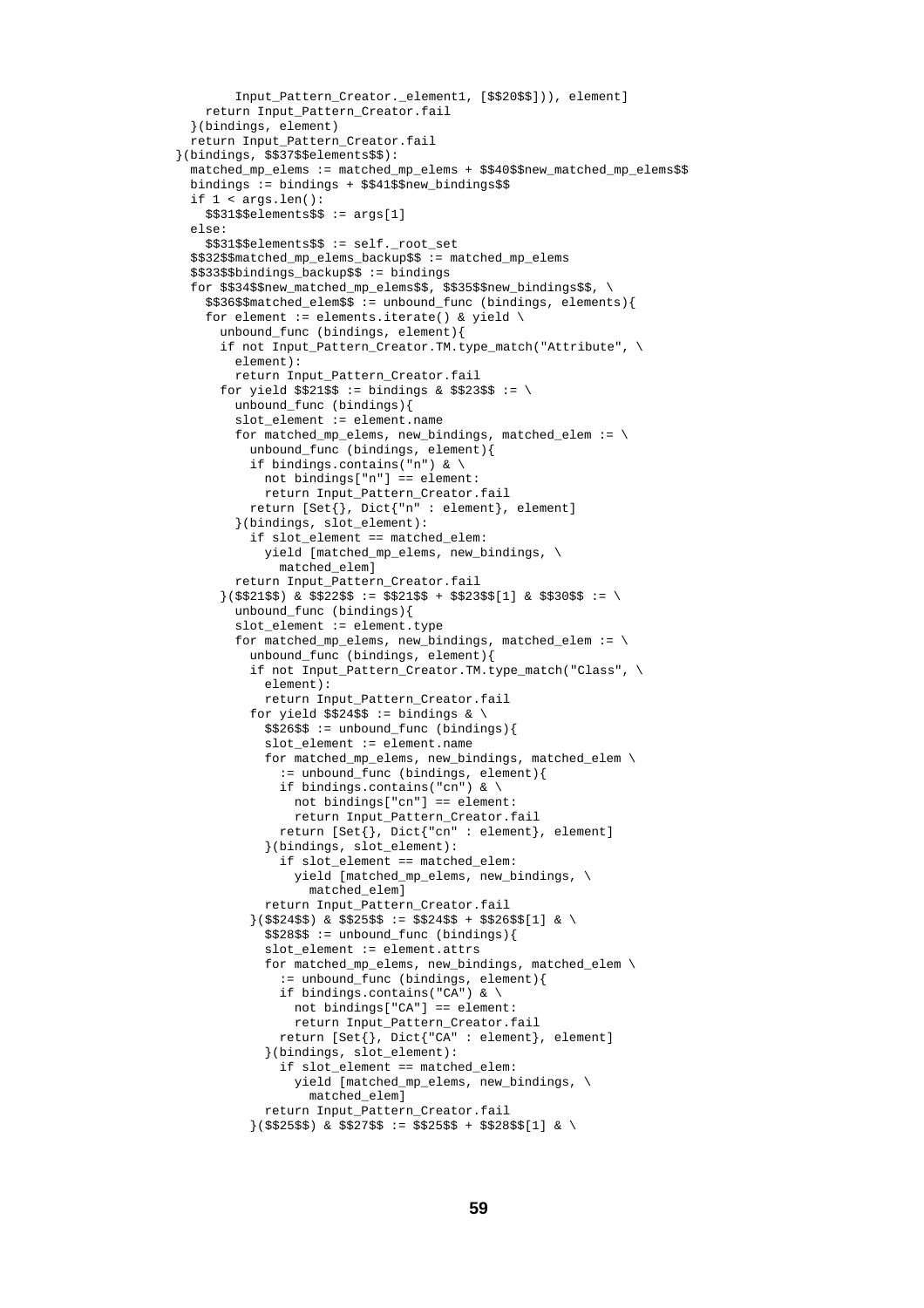```
[Set{element}, \
              Input_Pattern_Creator.Functional.foldl( \
                Input_Pattern_Creator._adder, \
              Input_Pattern_Creator.Functional.map( \
              Input_Pattern_Creator._element1, \
              [$$26$$, $$28$$])), element]
            return Input_Pattern_Creator.fail
          }(bindings, slot_element):
            if slot_element == matched_elem:
              yield [matched_mp_elems, new_bindings, \
                matched_elem]
          return Input_Pattern_Creator.fail
        \{ ($$22$$) & $$29$$ := $$22$$ + $$30$$[1] & \
          [Set{element}, \
          Input_Pattern_Creator.Functional.foldl( \
          Input_Pattern_Creator._adder, \
          Input_Pattern_Creator.Functional.map( \
          Input_Pattern_Creator._element1, [$$23$$, $$30$$])), \
          element]
        return Input_Pattern_Creator.fail
      }(bindings, element)
      return Input_Pattern_Creator.fail
    }(bindings, $$31$$elements$$):
      matched_mp_elems := matched_mp_elems + \n$$34$$new_matched_mp_elems$$
      bindings := bindings + $$35$$new_bindings$$
      return [matched_mp_elems, bindings]
      matched mp_elems := $$32$$matched mp_elems_backup$$
      bindings := $$33$$bindings_backup$$
    matched_mp_elems := $$38$$matched_mp_elems_backup$$
   bindings := $$39$$bindings_backup$$
  return Input_Pattern_Creator.fail
}.apply(objs):
  self._matched_objs.extend(matched_objs)
  if not rtn := unbound_func (matched_objs, bindings){
    concatted_id := Output_Pattern_Creator.concat_id(matched_objs)
    if self._transformed_cache["User_Type_Attr_To_Column"]. \
      contains(concatted_id):
      return self._transformed_cache["User_Type_Attr_To_Column"] \
        [concatted_id]
    tracing_i := self._tracing.len()
    $$43$$prefix$$ := bindings["prefix"]
    $$44$$n$$ := bindings["n"]
    $345$$cn$$ := bindings["cn"]
    $46$$CA$$ := bindings["CA"]
    out_elems := []
    out_elems.append(unbound_func (){
      output_objs := []
      for $$47$$ca$$ := $$46$$CA$$.iterate():
        output_objs.append($$49$$self$$.transform( \
          [$$48$$concat_name$$($$43$$prefix$$, $$44$$n$$)], \
          [$$47$$ca$$]))
      return output_objs
    }())
    out_elem := out_elems[0]
    self._transformed_cache["User_Type_Attr_To_Column"][concatted_id] \
      := out_elem
    if not out_elem is Output_Pattern_Creator.null:
      tracing := [Output_Pattern_Creator.List(matched_objs), out_elems]
      tracing := Output Pattern Creator.trace reduce(tracing)
      self._tracing.insert(tracing_i, tracing)
      self._tracing_rule.insert(tracing_i, "User_Type_Attr_To_Column")
   return out_elem
  }(matched_objs, bindings):
    raise MT.Exceptions.Exception(MT.Strings.format("Output pattern" + \
      "of User_Type_Attr_To_Column failed to generate anything for" + \setminus" '%s'.", objs.to_str()))
 return rtn
else:
 return MT.fail
```
}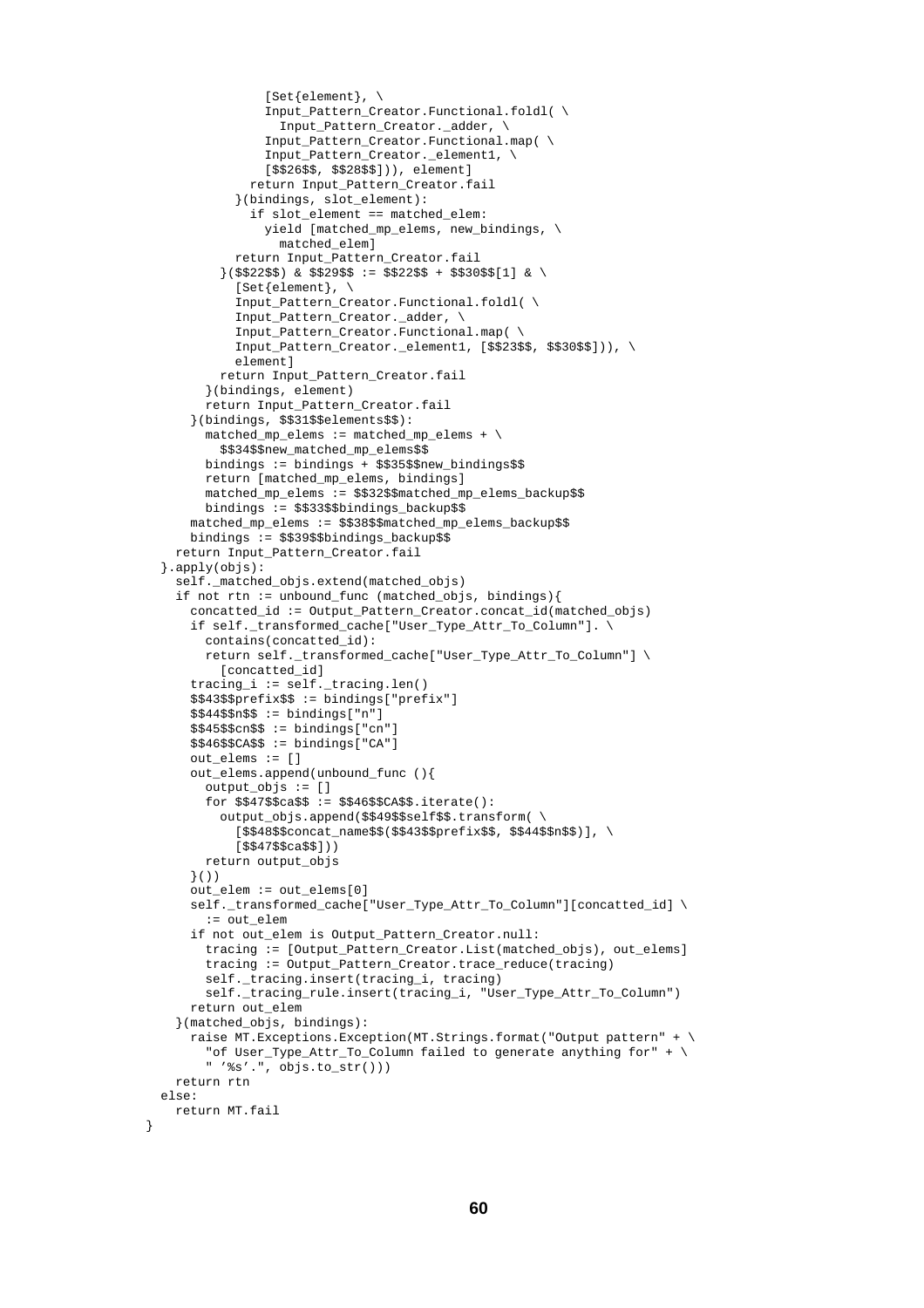```
bound_func Primitive_Type_Attr_To_Column(*objs){
  $$75$$concat_name$$ := concat_name
  if matched_objs, bindings := unbound_func (*args){
    if \arcsin \text{len}(x) > 2:
     return Input_Pattern_Creator.fail
    matched_mp_elems := Set{}
    bindings := \text{Dict}if 0 < arg.length):
     $566$$6lements$ := args[0]else:
      $$66$$elements$$ := self._root_set
    $$67$$matched_mp_elems_backup$$ := matched_mp_elems
    $$68$$bindings_backup$$ := bindings
    for $$69$$new_matched_mp_elems$$, $$70$$new_bindings$$, \
      $$71$$matched_elem$$ := unbound_func (bindings, elements){
      for element := elements.iterate() & yield \
        unbound_func (bindings, element){
        if not Input_Pattern_Creator.TM.type_match("String", element):
          return Input_Pattern_Creator.fail
        for yield $5515$ := unbound func (binding, element)if bindings.contains("prefix") & \
            not bindings["prefix"] == element:
            return Input_Pattern_Creator.fail
          return [Set{}, Dict{"prefix" : element}, element]
        \{ (bindings, element) & $$50$$ := bindings + $$51$$[1] & \
          [Set{element}, \
          Input_Pattern_Creator.Functional.foldl( \
          Input Pattern Creator. adder, \
          Input_Pattern_Creator.Functional.map( \
          Input_Pattern_Creator._element1, [$$51$$])), element]
        return Input_Pattern_Creator.fail
      }(bindings, element)
      return Input_Pattern_Creator.fail
    }(bindings, $$66$$elements$$):
      matched_mp_elems := matched_mp_elems + $$69$$new_matched_mp_elems$$
      bindings := bindings + $$70$$new_bindings$$
      if 1 < args.len():
        $560$$60clements$5 := args[1]
      else:
        $$60$$elements$$ := self._root_set
      $$61$$matched_mp_elems_backup$$ := matched_mp_elems
      $$62$$bindings_backup$$ := bindings
      for $$63$$new_matched_mp_elems$$, $$64$$new_bindings$$, \
        $$65$$matched_elem$$ := unbound_func (bindings, elements){
        for element := elements.iterate() & yield \
          unbound_func (bindings, element){
          if not Input_Pattern_Creator.TM.type_match("Attribute", \
            element):
            return Input_Pattern_Creator.fail
          for yield $52$$ := bindings & $$54$$ := \
            unbound_func (bindings){
            slot element := element.name
            for matched_mp_elems, new_bindings, matched_elem \
              := unbound_func (bindings, element){
              if bindings.contains("n") & \
                not bindings["n"] == element:
                return Input_Pattern_Creator.fail
              return [Set{}, Dict{"n" : element}, element]
            }(bindings, slot_element):
              if slot_element == matched_elem:
                yield [matched_mp_elems, new_bindings, \
                  matched_elem]
            return Input_Pattern_Creator.fail
          }($$52$$) & $$53$$ := $$52$$ + $$54$$[1] & $$59$$ := \
            unbound_func (bindings){
            slot_element := element.type
            for matched_mp_elems, new_bindings, matched_elem := \
              unbound func (bindings, element) {
              if not Input_Pattern_Creator.TM.type_match( \
                "PrimitiveDataType", element):
```

```
61
```
return Input\_Pattern\_Creator.fail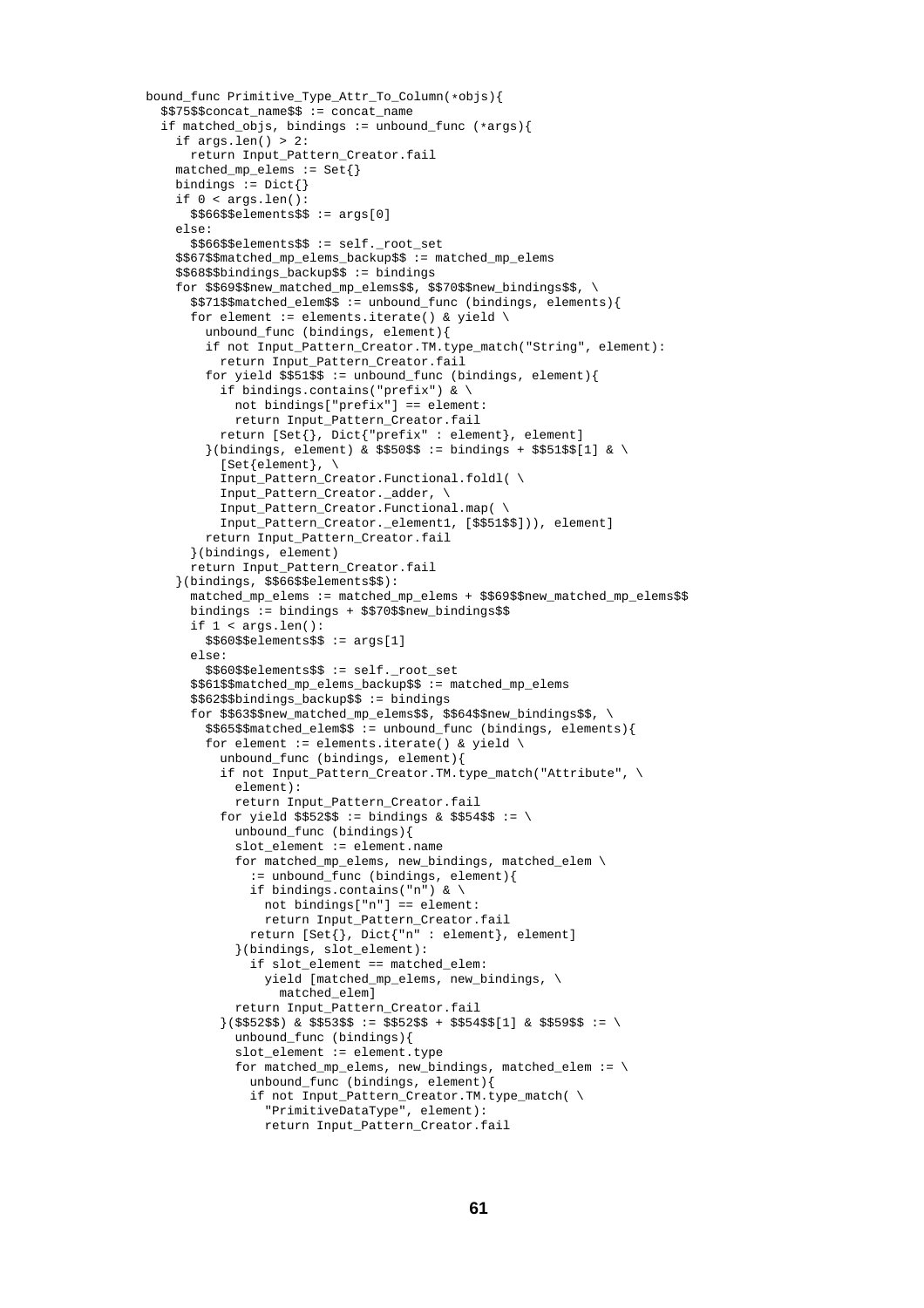```
for yield $555$$ := bindings & $$57$$ := \
              unbound_func (bindings){
              slot_element := element.name
              for matched_mp_elems, new_bindings, \
                matched\_elem := unbound\_func (binding, \ \ \ \ \element){
                if bindings.contains("pn") & \
                  not bindings["pn"] == element:
                  return Input_Pattern_Creator.fail
                return [Set\{\}, Dict\{\text{ "pn" : element}\}, \ \ \ \ \ \element]
              }(bindings, slot_element):
                if slot_element == matched_elem:
                  yield [matched_mp_elems, new_bindings, \
                    matched_elem]
              return Input_Pattern_Creator.fail
            \{ ($$55$$) & $$56$$ := $$55$$ + $$57$$[1] & \
              [Set\{element\}, \
              Input_Pattern_Creator.Functional.foldl( \
              Input_Pattern_Creator._adder, \
              Input_Pattern_Creator.Functional.map( \
              Input_Pattern_Creator._element1, [$$57$$])), \
              elementl
            return Input_Pattern_Creator.fail
          }(bindings, slot_element):
            if slot_element == matched_elem:
              yield [matched_mp_elems, new_bindings, \
                matched_elem]
          return Input_Pattern_Creator.fail
        }($$53$$) & $$58$$ := $$53$$ + $$59$$[1] & \
          [Set{element}, \setminusInput_Pattern_Creator.Functional.foldl( \
          Input_Pattern_Creator._adder, \
          Input Pattern Creator.Functional.map( \
          Input_Pattern_Creator._element1, [$$54$$, $$59$$])), \
          element]
        return Input_Pattern_Creator.fail
      }(bindings, element)
      return Input_Pattern_Creator.fail
    }(bindings, $$60$$elements$$):
      matched_mp_elems := matched_mp_elems + \n\$$63$$new_matched_mp_elems$$
      bindings := bindings + $$64$$new_bindings$$
      return [matched_mp_elems, bindings]
      matched_mp_elems := $$61$$matched_mp_elems_backup$$
      bindings := $$62$$bindings_backup$$
   matched_mp_elems := $$67$$matched_mp_elems_backup$$
   bindings := $$68$$bindings_backup$$
  return Input_Pattern_Creator.fail
}.apply(objs):
  self._matched_objs.extend(matched_objs)
  if not rtn := unbound func (matched objs, bindings){
    concatted_id := Output_Pattern_Creator.concat_id(matched_objs)
    if self._transformed_cache["Primitive_Type_Attr_To_Column"]. \
      contains(concatted_id):
      return self._transformed_cache["Primitive_Type_Attr_To_Column"] \
        [concatted_id]
    tracing_i := self._tracing.len()
    $$72$$prefix$$ := bindings["prefix"]
    $573$5n$s : = binding['n"]$$74$$pn$$ := bindings["pn"]
    out elems := []out_elems.append([unbound_func (){
      user_args := Dict{"name" : $$75$$concat_name$$($$72$$prefix$$, \
        $$73$$n$$), "type" : $$74$$pn$$}
      all_args := []
      args processed := 0for attr name := Output Pattern Creator.TM.all attrs in order( \setminusOutput_Pattern_Creator.TM._CLASSES_REPOSITORY["Column"]). \
        iterate():
        if args_processed == user_args.len():
```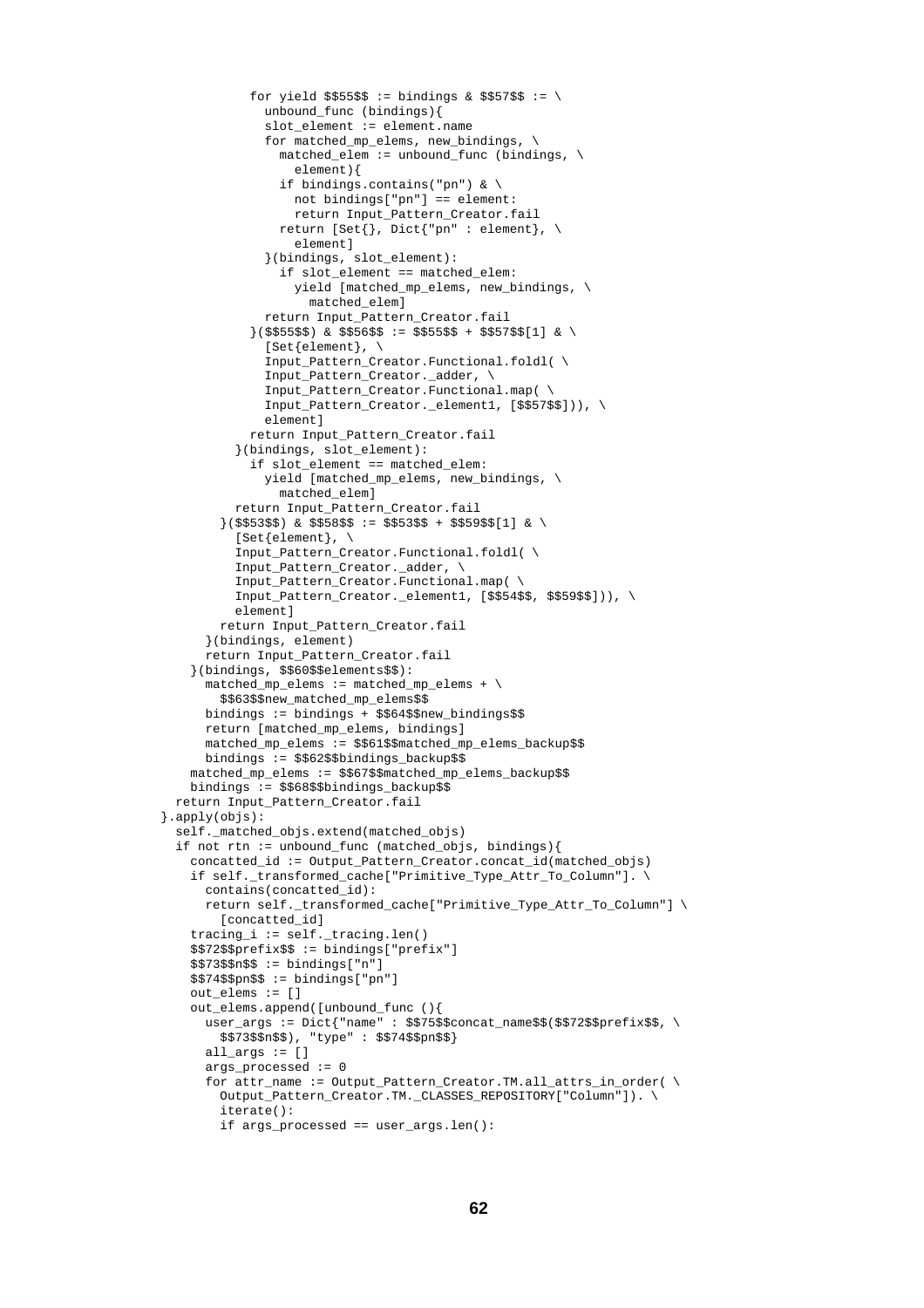```
break
         if user_args.contains(attr_name):
           all_args.append(user_args[attr_name])
           args_processed += 1
         else:
           all_args.append(Output_Pattern_Creator.null)
       return Output_Pattern_Creator.TM._CLASSES_REPOSITORY["Column"]. \
         new.apply(all_args)
     }()])
     out_elem := out_elems[0]
     self._transformed_cache["Primitive_Type_Attr_To_Column"] \
       [concatted_id] := out_elem
     if not out_elem is Output_Pattern_Creator.null:
       tracing := [Output_Pattern_Creator.List(matched_objs), out_elems]
       tracing := Output_Pattern_Creator.trace_reduce(tracing)
       self._tracing.insert(tracing_i, tracing)
       self._tracing_rule.insert(tracing_i, \
         "Primitive_Type_Attr_To_Column")
     return out_elem
   }(matched_objs, bindings):
     raise MT.Exceptions.Exception(MT.Strings.format("Output pattern of" +
        " Primitive_Type_Attr_To_Column failed to generate anything for" +
       " '%s'.", objs.to_str()))
   return rtn
 else:
   return MT.fail
}
```